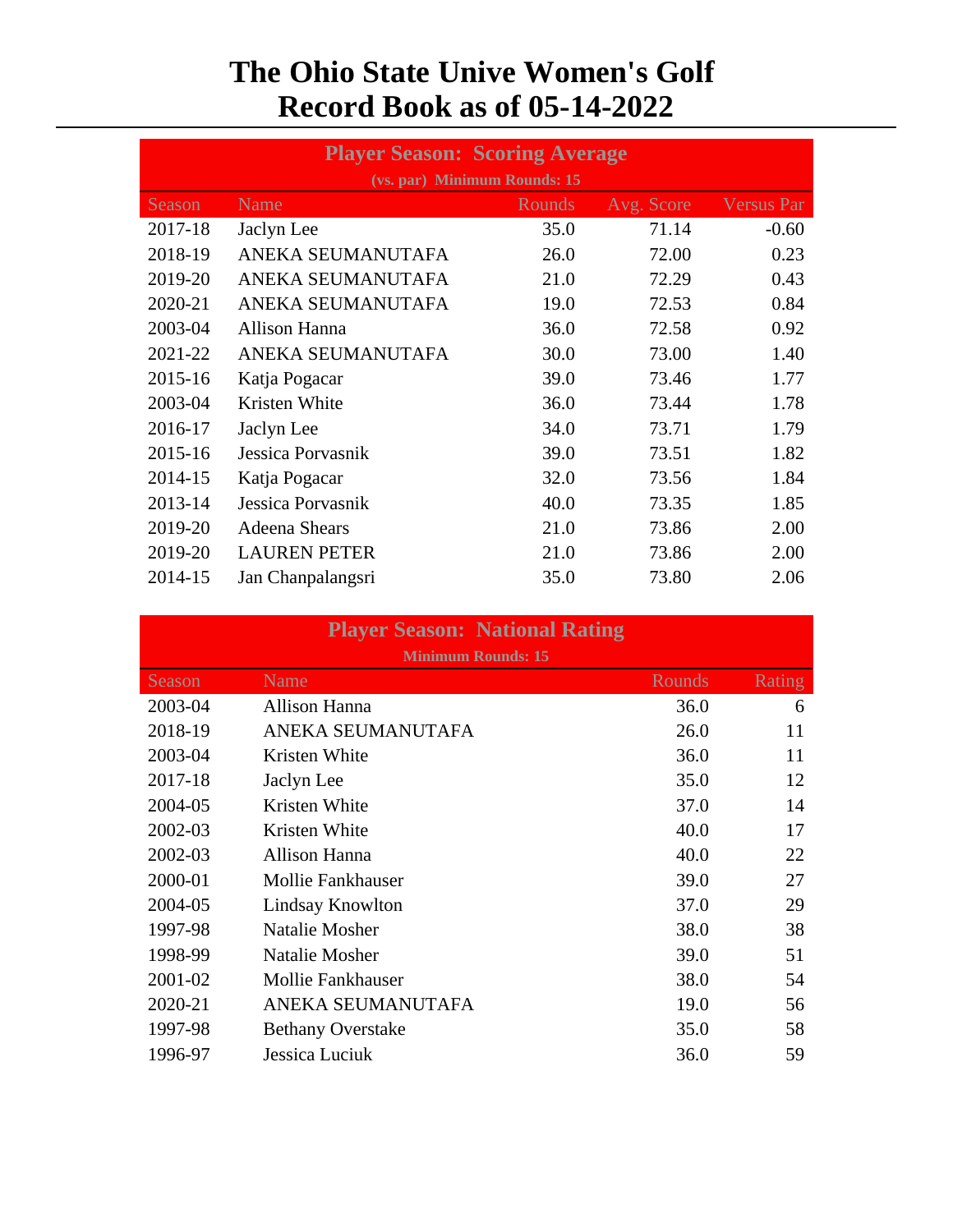| <b>Player Season: Wins</b> |                          |                |                |
|----------------------------|--------------------------|----------------|----------------|
| Season                     | Name                     | Tournaments    | Wins           |
| 2000-01                    | Mollie Fankhauser        | 13             | 4              |
| 2017-18                    | Jaclyn Lee               | 12             | 3              |
| 2003-04                    | <b>Allison Hanna</b>     | 12             | $\mathfrak{2}$ |
| 1996-97                    | Jessica Luciuk           | 12             | 2              |
| 1996-97                    | Amy Langhals             | 12             | $\overline{2}$ |
| 2016-17                    | Jessica Porvasnik        | 13             | $\overline{2}$ |
| 2013-14                    | Jessica Porvasnik        | 13             | 2              |
| 2002-03                    | Kristen White            | 13             | $\overline{2}$ |
| 2001-02                    | Mollie Fankhauser        | 13             | $\overline{2}$ |
| 2018-19                    | Jaclyn Lee               | $\overline{2}$ | $\mathbf{1}$   |
| 2019-20                    | Sofia Seldemirova        | 5              | 1              |
| 2021-22                    | ALE PHADUNGMARTVORAK     | 6              | 1              |
| 2016-17                    | Alex Wright              | 7              | 1              |
| 2018-19                    | ANEKA SEUMANUTAFA        | 9              | 1              |
| 2006-07                    | Dana Je                  | 9              | 1              |
| 1997-98                    | Laura Patrick            | 9              | 1              |
| 1993-94                    | Amy Langhals             | 9              | 1              |
| 2014-15                    | Rio Watanabe             | 10             | 1              |
| 2009-10                    | Vicky Villanueva         | 10             | 1              |
| 2018-19                    | Nikolette Schroeder      | 11             | 1              |
| 2016-17                    | Rio Watanabe             | 11             | 1              |
| 2011-12                    | <b>Kendall Prince</b>    | 11             | 1              |
| 2008-09                    | In-Hong Lim              | 11             | 1              |
| 1997-98                    | <b>Bethany Overstake</b> | 11             | 1              |
| 1995-96                    | Jessica Luciuk           | 11             | 1              |
| 2004-05                    | <b>Lindsay Knowlton</b>  | 12             | $\mathbf{1}$   |
| 2004-05                    | Kristen White            | 12             | 1              |
| 2003-04                    | Kristen White            | 12             | 1              |
| 2000-01                    | Natalie Aber             | 12             | 1              |
| 1999-00                    | Lisa Strom               | 12             | 1              |
| 1997-98                    | Natalie Mosher           | 12             | 1              |
| 1994-95                    | Amy Langhals             | 12             | 1              |
| 2011-12                    | Rachel Rohanna           | 13             | 1              |
| 2002-03                    | Allison Hanna            | 13             | 1              |
| 2000-01                    | <b>Ashley Lowery</b>     | 13             | 1              |
| 1998-99                    | Natalie Mosher           | 13             | 1              |
| 1998-99                    | Lisa Strom               | 13             | 1              |
| 2011-12                    | Amy Meier                | 14             | $\mathbf{1}$   |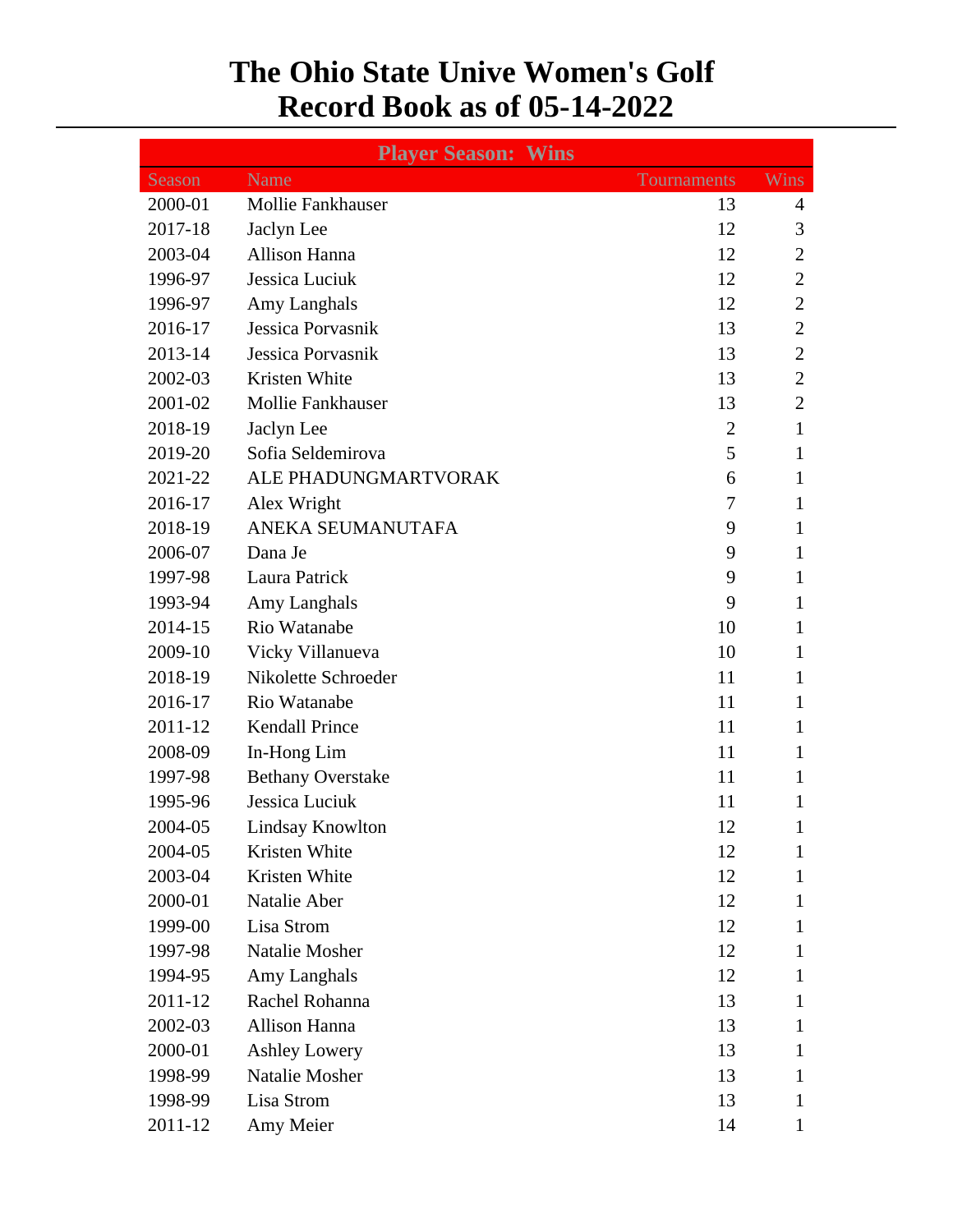| <b>Player Season: Par or Better Rounds</b> |                      |        |             |
|--------------------------------------------|----------------------|--------|-------------|
| Season                                     | Name                 | Rounds | Par or Less |
| 2017-18                                    | Jaclyn Lee           | 35.0   | 22          |
| 2003-04                                    | <b>Allison Hanna</b> | 36.0   | 16          |
| 2015-16                                    | Rio Watanabe         | 37.0   | 15          |
| 2016-17                                    | Jaclyn Lee           | 34.0   | 13          |
| 2015-16                                    | Katja Pogacar        | 39.0   | 13          |
| 2019-20                                    | ANEKA SEUMANUTAFA    | 21.0   | 12          |
| 2021-22                                    | ANEKA SEUMANUTAFA    | 30.0   | 12          |
| 2002-03                                    | <b>Allison Hanna</b> | 40.0   | 12          |
| 2018-19                                    | ANEKA SEUMANUTAFA    | 26.0   | 11          |
| 2012-13                                    | Amy Meier            | 31.0   | 11          |
| 2014-15                                    | Katja Pogacar        | 32.0   | 11          |
| 2016-17                                    | Jessica Porvasnik    | 34.0   | 11          |
| 2014-15                                    | Jessica Porvasnik    | 35.0   | 11          |
| 2014-15                                    | Jan Chanpalangsri    | 35.0   | 11          |
| 2013-14                                    | Jessica Porvasnik    | 40.0   | 11          |

| <b>Player Season: Rounds Played</b><br><b>Minimum Rounds: 15</b> |                          |        |
|------------------------------------------------------------------|--------------------------|--------|
| Season                                                           | Name                     | Rounds |
| 2011-12                                                          | Susana Benavides         | 41.0   |
| 2011-12                                                          | Amy Meier                | 41.0   |
| 2010-11                                                          | Amy Meier                | 41.0   |
| 2013-14                                                          | Katja Pogacar            | 40.0   |
| 2013-14                                                          | Jessica Porvasnik        | 40.0   |
| 2013-14                                                          | Claudia Lim              | 40.0   |
| 2010-11                                                          | Rachel Rohanna           | 40.0   |
| 2010-11                                                          | In-Hong Lim              | 40.0   |
| 2002-03                                                          | Kristen White            | 40.0   |
| 2002-03                                                          | <b>Allison Hanna</b>     | 40.0   |
| 2000-01                                                          | <b>Mollie Fankhauser</b> | 39.0   |
| 2000-01                                                          | <b>Ashley Lowery</b>     | 39.0   |
| 2000-01                                                          | <b>Allison Hanna</b>     | 39.0   |
| 1998-99                                                          | <b>Summerset Lovett</b>  | 39.0   |
| 1998-99                                                          | Natalie Mosher           | 39.0   |
| 1998-99                                                          | Lisa Strom               | 39.0   |
| 1998-99                                                          | <b>Amber Amstutz</b>     | 39.0   |
| 2015-16                                                          | Katja Pogacar            | 39.0   |
| 2015-16                                                          | Jessica Porvasnik        | 39.0   |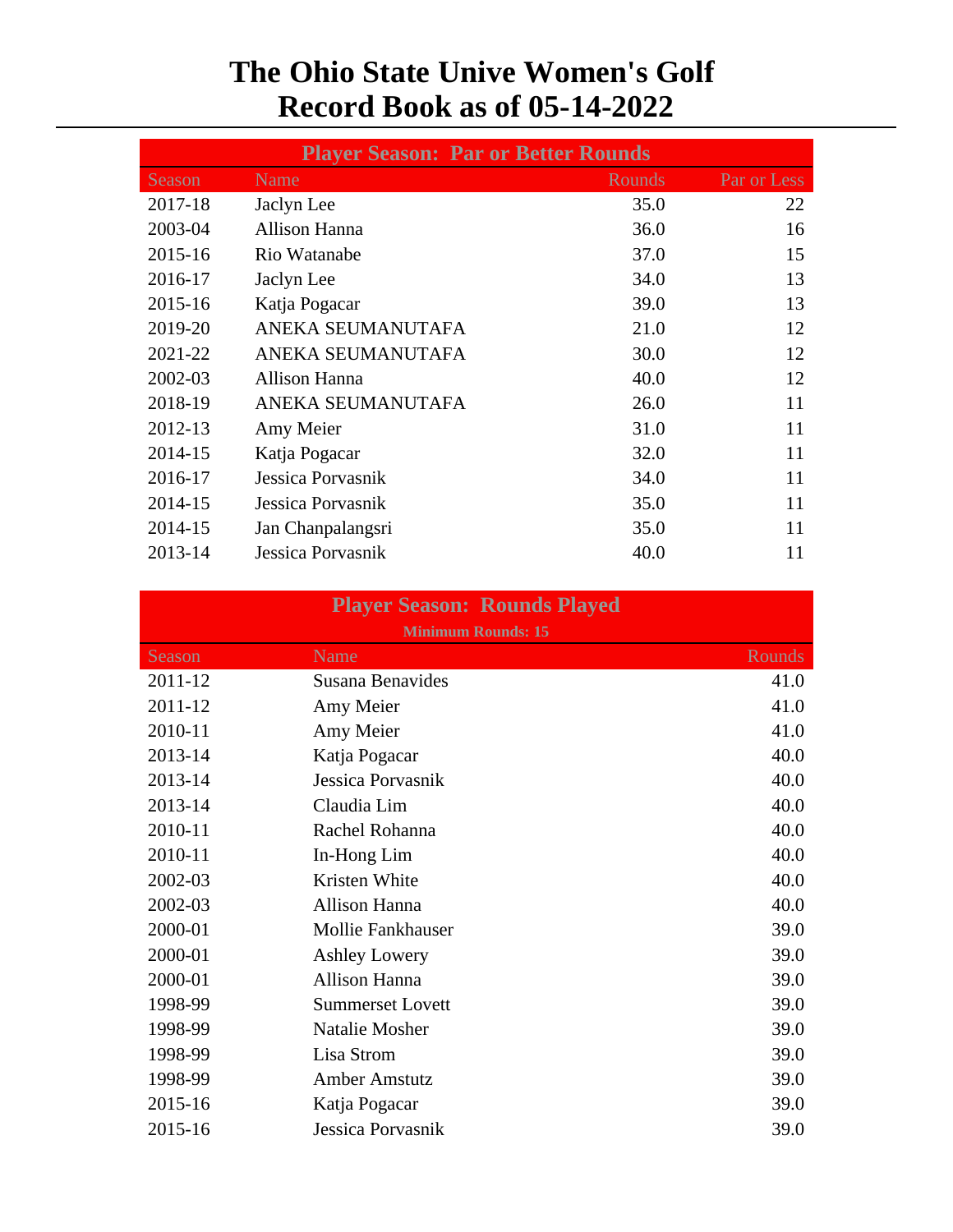| <b>Player Season: Finish Percentage</b> |                          |                  |             |
|-----------------------------------------|--------------------------|------------------|-------------|
| <b>Minimum Rounds: 15</b>               |                          |                  |             |
| Season                                  | Name                     | <b>Opponents</b> | Finish Pct. |
| 2003-04                                 | <b>Allison Hanna</b>     | 1001             | 95.1%       |
| 2004-05                                 | Kristen White            | 1077             | 91.6%       |
| 2002-03                                 | <b>Allison Hanna</b>     | 1038             | 88.5%       |
| 2003-04                                 | Kristen White            | 1001             | 87.6%       |
| 2018-19                                 | ANEKA SEUMANUTAFA        | 801              | 87.5%       |
| 2002-03                                 | Kristen White            | 1038             | 87.3%       |
| 1996-97                                 | Jessica Luciuk           | 1050             | 86.2%       |
| 1994-95                                 | Amy Langhals             | 1033             | 86.0%       |
| 2000-01                                 | <b>Mollie Fankhauser</b> | 1163             | 85.9%       |
| 2001-02                                 | <b>Mollie Fankhauser</b> | 1203             | 85.9%       |
| 2004-05                                 | Lindsay Knowlton         | 1077             | 85.4%       |
| 1996-97                                 | Amy Langhals             | 1050             | 85.0%       |
| 1994-95                                 | Jessica Luciuk           | 1033             | 85.0%       |
| 2017-18                                 | Jaclyn Lee               | 1048             | 84.5%       |
| 2020-21                                 | ANEKA SEUMANUTAFA        | 507              | 83.2%       |

| <b>Player Season: Counting Scores</b> |                          |          |            |
|---------------------------------------|--------------------------|----------|------------|
| Season                                | Name                     | Counters | Percentage |
| 2002-03                               | Allison Hanna            | 40       | 100.0%     |
| 2000-01                               | <b>Mollie Fankhauser</b> | 39       | 100.0%     |
| 1998-99                               | Natalie Mosher           | 39       | 100.0%     |
| 1997-98                               | Natalie Mosher           | 38       | 100.0%     |
| 1998-99                               | Lisa Strom               | 38       | 97.4%      |
| 2002-03                               | Kristen White            | 38       | 95.0%      |
| 2015-16                               | Katja Pogacar            | 37       | 94.9%      |
| 2000-01                               | Allison Hanna            | 37       | 94.9%      |
| 1998-99                               | Amber Amstutz            | 37       | 94.9%      |
| 2013-14                               | Katja Pogacar            | 37       | 92.5%      |
| 2013-14                               | Jessica Porvasnik        | 37       | 92.5%      |
| 2003-04                               | Allison Hanna            | 36       | 100.0%     |
| 2004-05                               | Kristen White            | 36       | 97.3%      |
| 1999-00                               | Lisa Strom               | 36       | 97.3%      |
| 2010-11                               | Vicky Villanueva         | 36       | 94.7%      |
| 1998-99                               | <b>Summerset Lovett</b>  | 36       | 92.3%      |
| 2011-12                               | Amy Meier                | 36       | 87.8%      |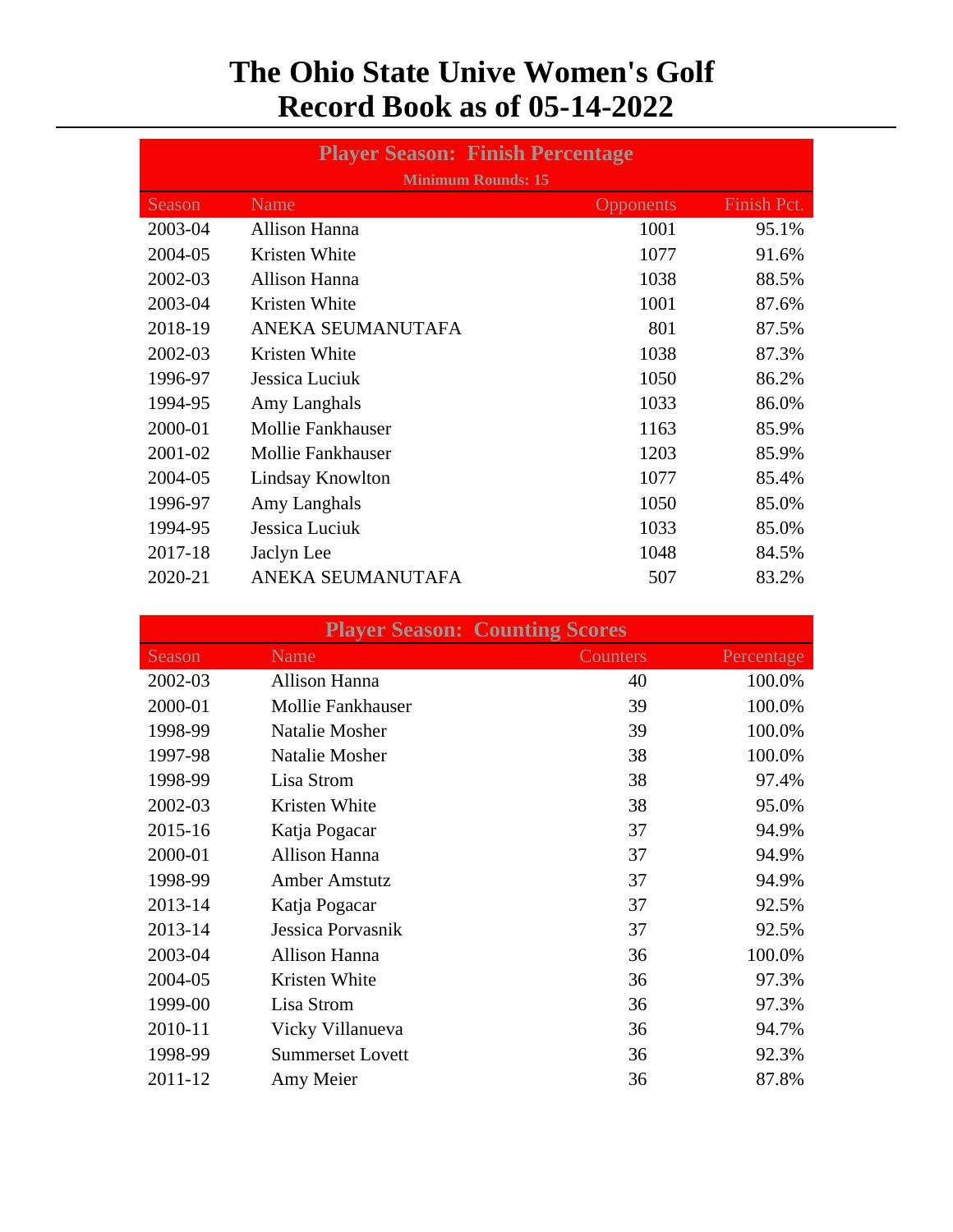| <b>Player Season: Birdies</b> |                          |                |
|-------------------------------|--------------------------|----------------|
| Season                        | Name                     | <b>Birdies</b> |
| 2017-18                       | Jaclyn Lee               | 133            |
| 2015-16                       | Rio Watanabe             | 108            |
| 2000-01                       | Mollie Fankhauser        | 104            |
| 2002-03                       | <b>Allison Hanna</b>     | 102            |
| 2014-15                       | Jan Chanpalangsri        | 100            |
| 2002-03                       | Kristen White            | 98             |
| 2013-14                       | Jessica Porvasnik        | 97             |
| 1997-98                       | Natalie Mosher           | 95             |
| 2015-16                       | Jessica Porvasnik        | 93             |
| 2001-02                       | <b>Mollie Fankhauser</b> | 93             |
| 2015-16                       | Katja Pogacar            | 92             |
| 2016-17                       | Jaclyn Lee               | 91             |
| 2004-05                       | Kristen White            | 89             |
| 2003-04                       | Allison Hanna            | 89             |
| 2018-19                       | ANEKA SEUMANUTAFA        | 88             |
| 2011-12                       | Rachel Rohanna           | 88             |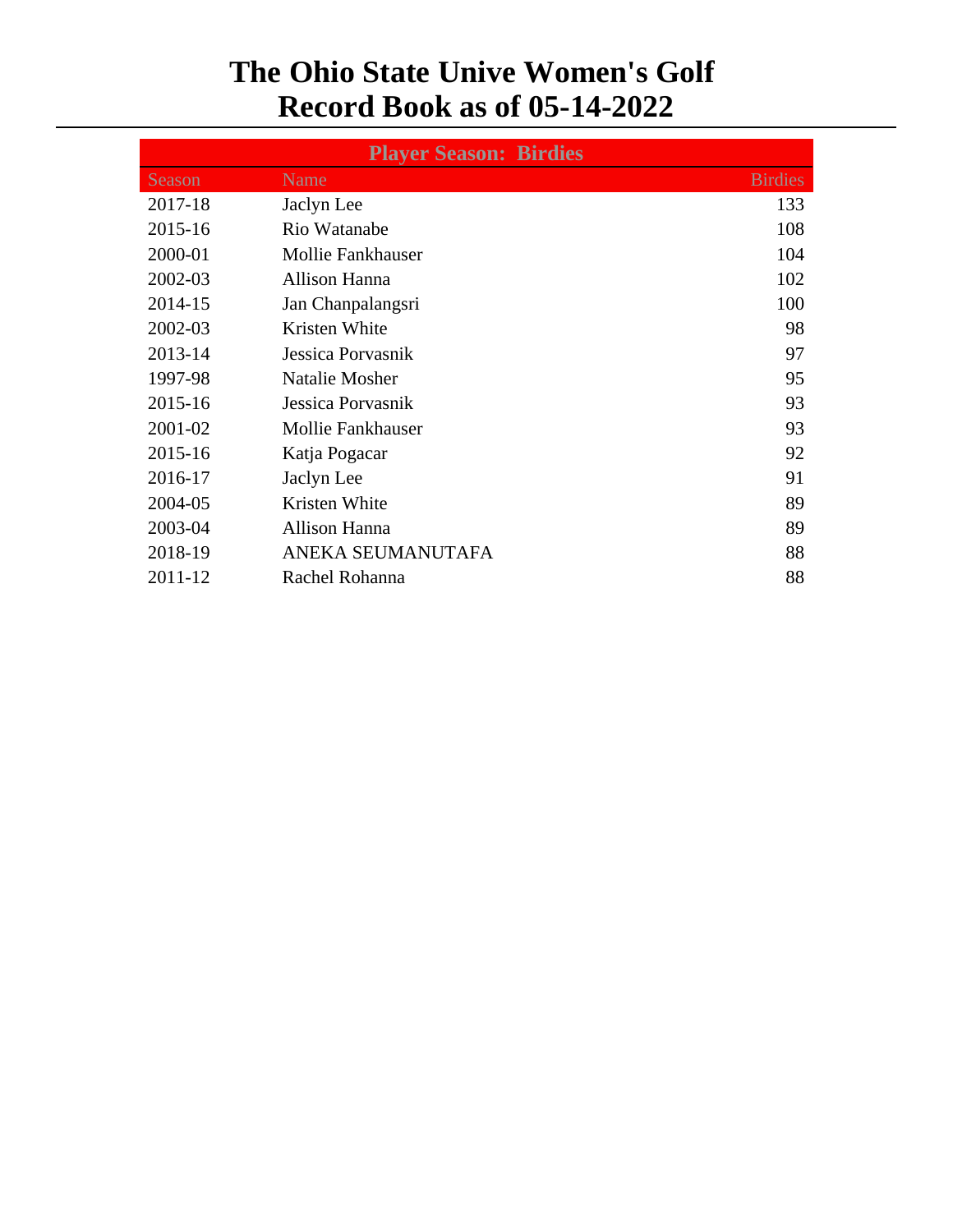| <b>Player Season: Eagles</b> |                         |                |
|------------------------------|-------------------------|----------------|
| Season                       | Name                    | Eagles         |
| 2017-18                      | Jaclyn Lee              | 7              |
| 2020-21                      | ANEKA SEUMANUTAFA       | 5              |
| 2003-04                      | Kristen White           | 5              |
| 2017-18                      | Rio Watanabe            | 4              |
| 2002-03                      | Kristen White           | 4              |
| 1997-98                      | Marisa Wilhelm          | $\overline{4}$ |
| 2016-17                      | Zoe-Beth Brake          | 3              |
| 2016-17                      | Nikolette Schroeder     | 3              |
| 2015-16                      | Rio Watanabe            | 3              |
| 2013-14                      | Jessica Porvasnik       | 3              |
| 2004-05                      | <b>Carling Coffing</b>  | 3              |
| 2003-04                      | Allyson Harvie          | 3              |
| 1999-00                      | Lisa Strom              | 3              |
| 2021-22                      | <b>FAITH CHOI</b>       | $\overline{2}$ |
| 2021-22                      | ALE PHADUNGMARTVORAK    | $\overline{2}$ |
| 2020-21                      | <b>LAUREN PETER</b>     | $\overline{2}$ |
| 2019-20                      | <b>KRISTIN JAMIESON</b> | $\overline{2}$ |
| 2018-19                      | Yukie Sasaki            | $\overline{2}$ |
| 2018-19                      | Nikolette Schroeder     | $\overline{2}$ |
| 2017-18                      | Alex Wright             | $\overline{2}$ |
| 2016-17                      | Jaclyn Lee              | $\overline{2}$ |
| 2015-16                      | Zoe-Beth Brake          | $\overline{2}$ |
| 2015-16                      | Nikolette Schroeder     | $\overline{2}$ |
| 2014-15                      | Rio Watanabe            | $\overline{2}$ |
| 2014-15                      | Jessica Porvasnik       | $\overline{2}$ |
| 2014-15                      | Claudia Lim             | $\overline{2}$ |
| 2011-12                      | Vicky Villanueva        | $\overline{2}$ |
| 2011-12                      | Rachel Rohanna          | $\overline{c}$ |
| 2010-11                      | Amy Meier               | $\overline{2}$ |
| 2009-10                      | In-Hong Lim             | $\overline{2}$ |
| 2007-08                      | Gemma Webster           | $\overline{c}$ |
| 2005-06                      | Jessica Hauser          | $\overline{2}$ |
| 2001-02                      | Kristen White           | $\overline{2}$ |
| 2000-01                      | <b>Ashley Lowery</b>    | $\overline{2}$ |
| 1997-98                      | Laura Patrick           | $\overline{2}$ |
| 1996-97                      | Jessica Luciuk          | $\overline{2}$ |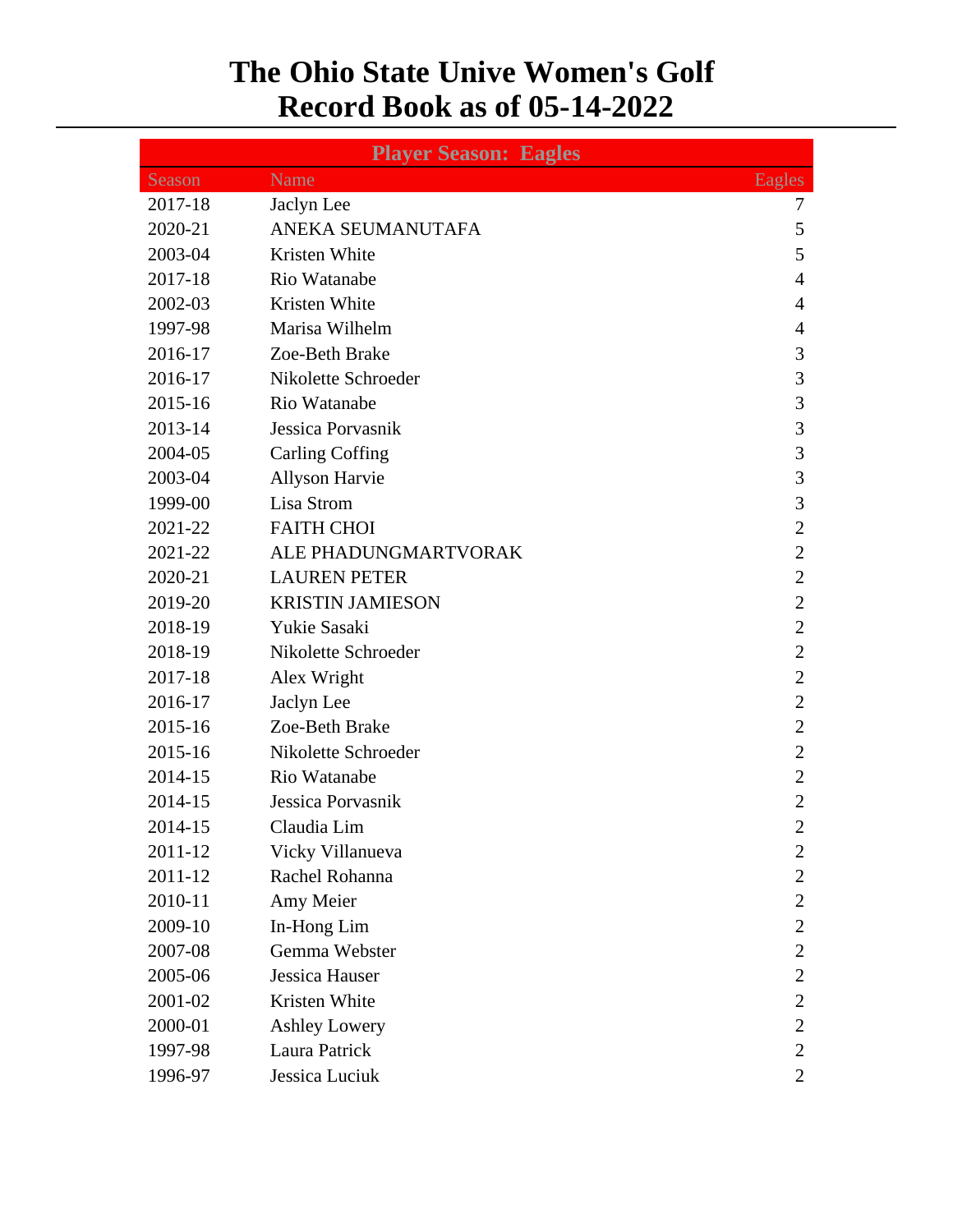|         | <b>Player Season: Par 3 Scoring</b> |        |
|---------|-------------------------------------|--------|
| Season  | Name                                | Score  |
| 2003-04 | <b>Allison Hanna</b>                | 3.0000 |
| 2017-18 | Jaclyn Lee                          | 3.0133 |
| 2018-19 | <b>LAUREN PETER</b>                 | 3.0647 |
| 2015-16 | Jaclyn Lee                          | 3.0719 |
| 2019-20 | <b>LAUREN PETER</b>                 | 3.0741 |
| 2013-14 | Jessica Porvasnik                   | 3.0964 |
| 2020-21 | <b>LAUREN PETER</b>                 | 3.0964 |
| 2021-22 | <b>JILLIAN BOURDAGE</b>             | 3.1018 |
| 2015-16 | Katja Pogacar                       | 3.1212 |
| 2009-10 | In-Hong Lim                         | 3.1233 |
| 2021-22 | ANEKA SEUMANUTAFA                   | 3.1250 |
| 2014-15 | Katja Pogacar                       | 3.1298 |
| 1997-98 | Marisa Wilhelm                      | 3.1307 |
| 2014-15 | Jessica Porvasnik                   | 3.1328 |
| 2019-20 | ANEKA SEUMANUTAFA                   | 3.1357 |

| <b>Player Season: Par 4 Scoring</b> |                      |        |
|-------------------------------------|----------------------|--------|
| Season                              | Name                 | Score  |
| 2018-19                             | ANEKA SEUMANUTAFA    | 4.0591 |
| 2017-18                             | Jaclyn Lee           | 4.0623 |
| 2019-20                             | ANEKA SEUMANUTAFA    | 4.0640 |
| 2003-04                             | Allison Hanna        | 4.0834 |
| 2014-15                             | Jan Chanpalangsri    | 4.1077 |
| 2015-16                             | Rio Watanabe         | 4.1401 |
| 2011-12                             | Rachel Rohanna       | 4.1448 |
| 2014-15                             | Katja Pogacar        | 4.1455 |
| 2016-17                             | Katja Pogacar        | 4.1486 |
| 2019-20                             | <b>Adeena Shears</b> | 4.1506 |
| 2004-05                             | Kristen White        | 4.1537 |
| 2021-22                             | ANEKA SEUMANUTAFA    | 4.1603 |
| 2016-17                             | Jaclyn Lee           | 4.1604 |
| 2013-14                             | Jessica Porvasnik    | 4.1617 |
| 2002-03                             | Kristen White        | 4.1633 |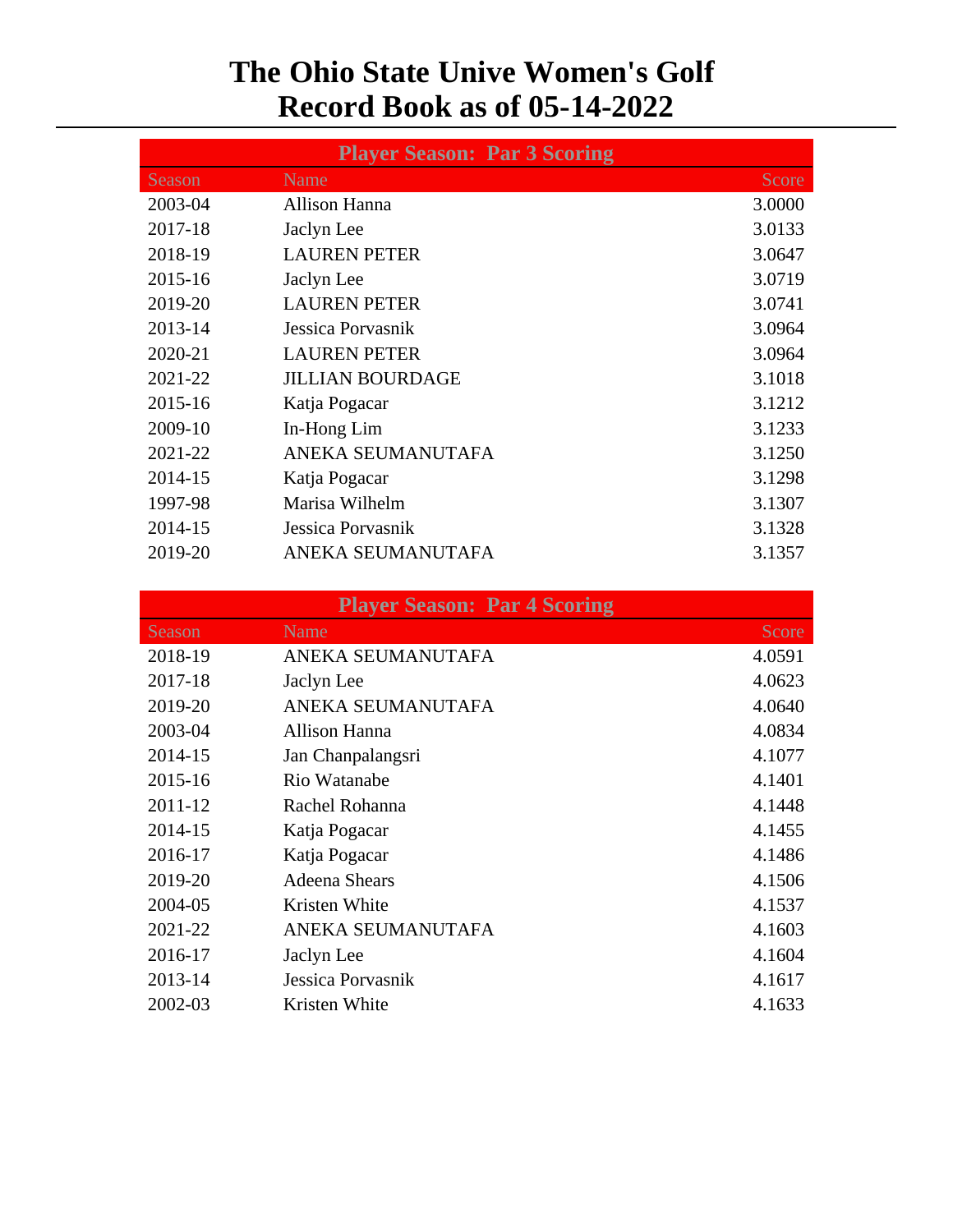| <b>Player Season: Par 5 Scoring</b> |                   |        |
|-------------------------------------|-------------------|--------|
| Season                              | Name              | Score  |
| 2017-18                             | Jaclyn Lee        | 4.6902 |
| 2003-04                             | Kristen White     | 4.7609 |
| 2018-19                             | ANEKA SEUMANUTAFA | 4.7693 |
| 2021-22                             | ANEKA SEUMANUTAFA | 4.7870 |
| 2019-20                             | ANEKA SEUMANUTAFA | 4.7949 |
| 2016-17                             | Jaclyn Lee        | 4.8572 |
| 2014-15                             | Rio Watanabe      | 4.8673 |
| 2015-16                             | Jessica Porvasnik | 4.8693 |
| 2012-13                             | Amy Meier         | 4.8750 |
| 2015-16                             | Katja Pogacar     | 4.8759 |
| 2000-01                             | Mollie Fankhauser | 4.8861 |
| 2004-05                             | Kristen White     | 4.8962 |
| 2002-03                             | Kristen White     | 4.8994 |
| 2011-12                             | Rachel Rohanna    | 4.9014 |
| 2014-15                             | Jessica Porvasnik | 4.9030 |

| <b>Team Season: Scoring Average</b> |                        |                              |            |                   |
|-------------------------------------|------------------------|------------------------------|------------|-------------------|
|                                     |                        | (vs. par) Minimum Rounds: 15 |            |                   |
| Season                              | Coach                  | Rounds                       | Avg. Score | <b>Versus Par</b> |
| 2019-20                             | <b>Therese Hession</b> | 21.0                         | 293.29     | 5.86              |
| 2015-16                             | <b>Therese Hession</b> | 39.0                         | 293.74     | 6.97              |
| 2021-22                             | Lisa Strom             | 30.0                         | 293.90     | 7.50              |
| 2017-18                             | <b>Therese Hession</b> | 34.0                         | 294.47     | 7.53              |
| 2014-15                             | <b>Therese Hession</b> | 35.0                         | 294.66     | 7.69              |
| 2016-17                             | <b>Therese Hession</b> | 34.0                         | 295.41     | 7.76              |
| 2018-19                             | <b>Therese Hession</b> | 34.0                         | 295.38     | 8.44              |
| 2013-14                             | <b>Therese Hession</b> | 40.0                         | 296.73     | 10.73             |
| 2020-21                             | <b>Therese Hession</b> | 19.0                         | 298.11     | 11.37             |
| 2003-04                             | <b>Therese Hession</b> | 36.0                         | 299.06     | 12.39             |
| 2011-12                             | <b>Therese Hession</b> | 41.0                         | 299.71     | 12.59             |
| 2004-05                             | <b>Therese Hession</b> | 37.0                         | 298.22     | 12.92             |
| 2009-10                             | <b>Therese Hession</b> | 34.0                         | 300.79     | 13.15             |
| 2002-03                             | Therese Hession        | 40.0                         | 301.65     | 14.05             |
| 2001-02                             | Therese Hession        | 38.0                         | 302.32     | 14.95             |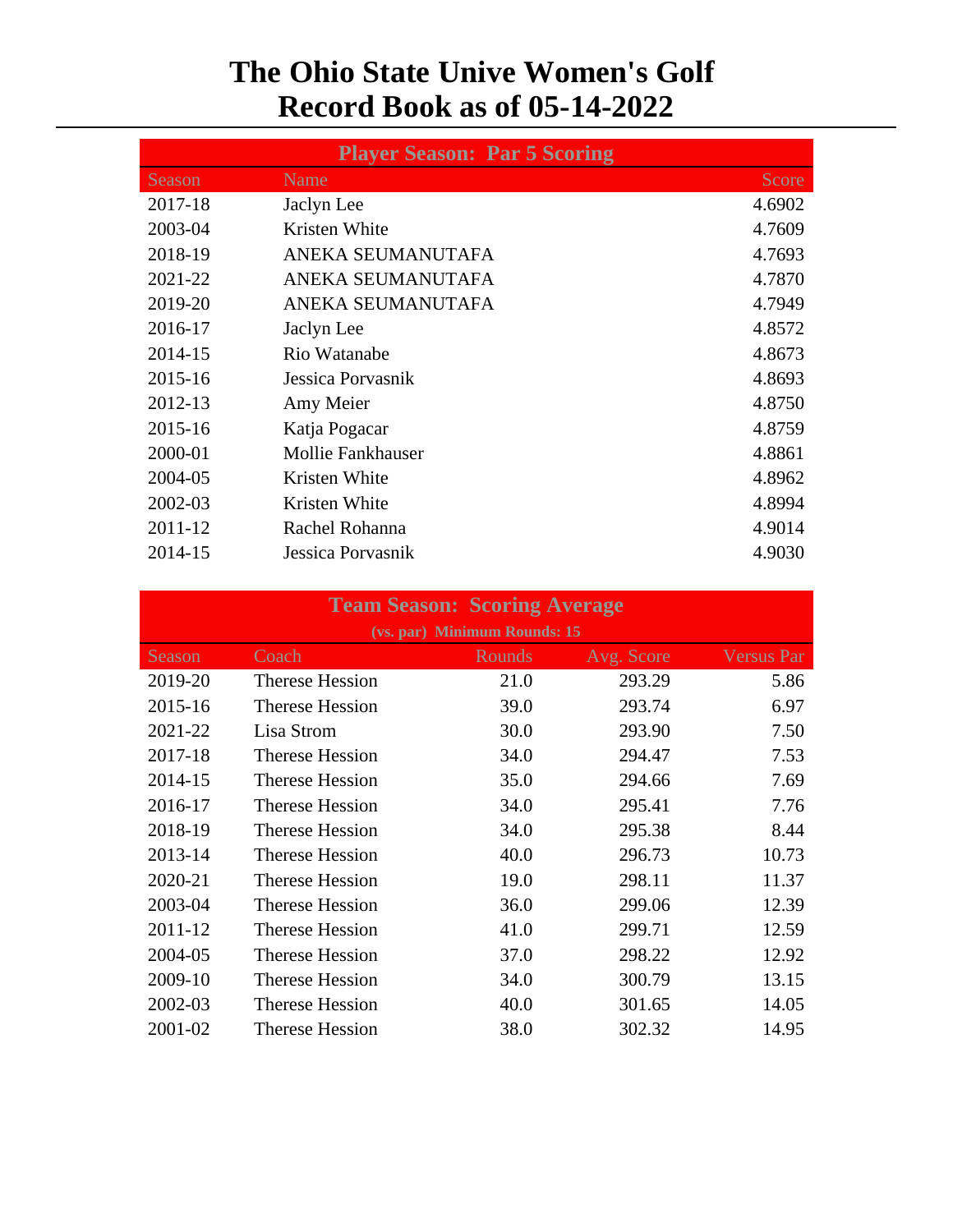|         |                           | <b>Team Season: National Scoring Rating</b> |        |  |
|---------|---------------------------|---------------------------------------------|--------|--|
|         | <b>Minimum Rounds: 15</b> |                                             |        |  |
| Season  | Coach                     | Rounds                                      | Rating |  |
| 2003-04 | Therese Hession           | 36.0                                        | 8      |  |
| 2004-05 | Therese Hession           | 37.0                                        | 11     |  |
| 1997-98 | <b>Therese Hession</b>    | 38.0                                        | 12     |  |
| 2002-03 | <b>Therese Hession</b>    | 40.0                                        | 13     |  |
| 2001-02 | <b>Therese Hession</b>    | 38.0                                        | 20     |  |
| 1996-97 | <b>Therese Hession</b>    | 36.0                                        | 22     |  |
| 2014-15 | Therese Hession           | 35.0                                        | 23     |  |
| 2000-01 | Therese Hession           | 39.0                                        | 23     |  |
| 1998-99 | <b>Therese Hession</b>    | 39.0                                        | 23     |  |
| 2015-16 | <b>Therese Hession</b>    | 39.0                                        | 26     |  |
| 2005-06 | <b>Therese Hession</b>    | 33.0                                        | 29     |  |
| 1995-96 | Therese Hession           | 32.0                                        | 29     |  |
| 2013-14 | Therese Hession           | 40.0                                        | 33     |  |
| 2009-10 | Therese Hession           | 34.0                                        | 33     |  |
| 1994-95 | <b>Therese Hession</b>    | 34.0                                        | 34     |  |

|         | <b>Team Season: National Ranking</b> |         |
|---------|--------------------------------------|---------|
| Season  | Coach                                | Ranking |
| 2003-04 | <b>Therese Hession</b>               | 5       |
| 2004-05 | <b>Therese Hession</b>               | 9       |
| 2013-14 | <b>Therese Hession</b>               | 15      |
| 2002-03 | Therese Hession                      | 16      |
| 2000-01 | Therese Hession                      | 16      |
| 2001-02 | Therese Hession                      | 16      |
| 2009-10 | Therese Hession                      | 17      |
| 2005-06 | <b>Therese Hession</b>               | 18      |
| 2016-17 | <b>Therese Hession</b>               | 20      |
| 2011-12 | Therese Hession                      | 24      |
| 2015-16 | <b>Therese Hession</b>               | 24      |
| 2008-09 | Therese Hession                      | 27      |
| 2010-11 | Therese Hession                      | 28      |
| 2006-07 | Therese Hession                      | 32      |
| 2007-08 | <b>Therese Hession</b>               | 34      |
| 2014-15 | <b>Therese Hession</b>               | 34      |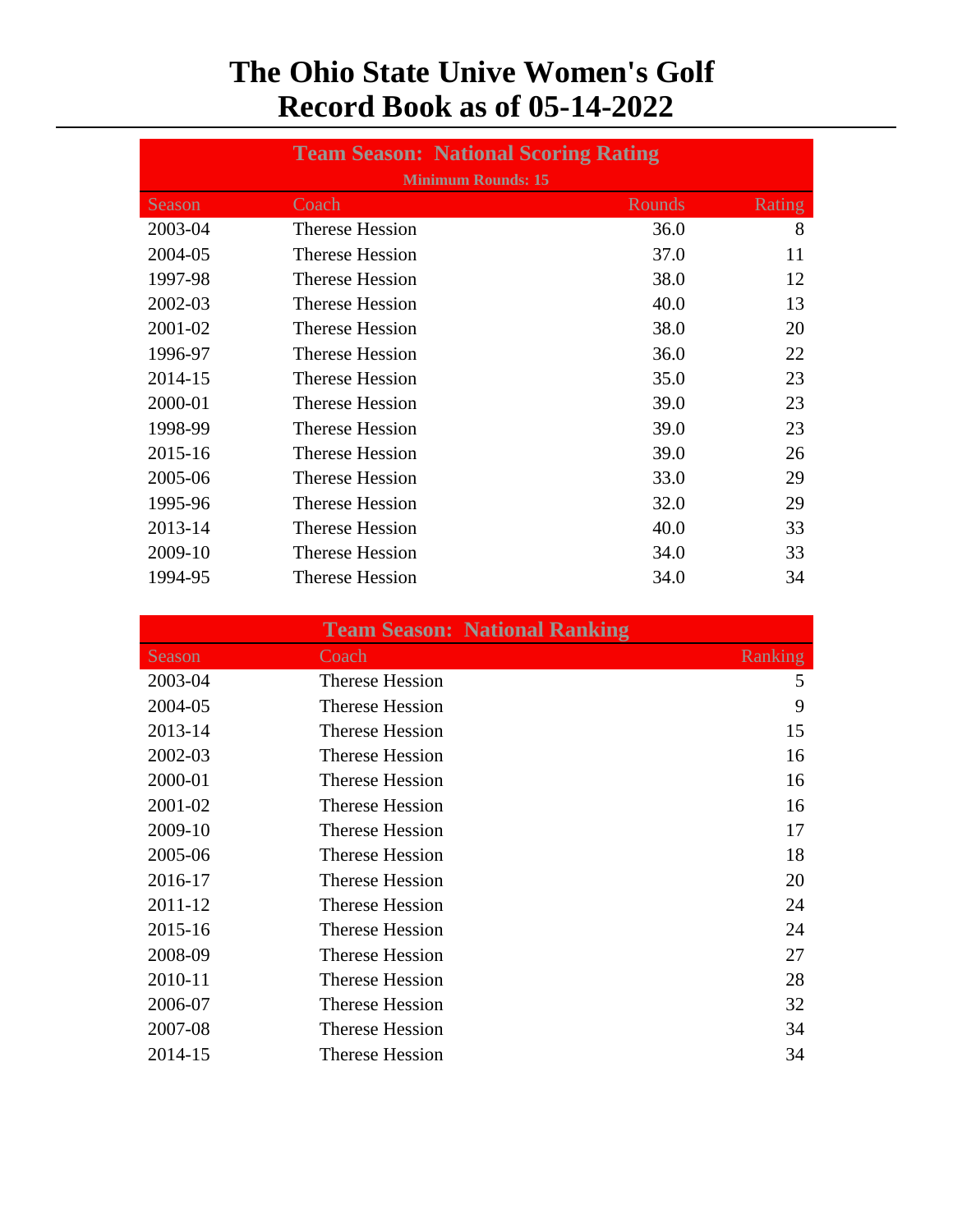|         | <b>Team Season: Wins</b> |                |                |
|---------|--------------------------|----------------|----------------|
| Season  | Coach                    | Tournaments    | <b>Wins</b>    |
| 1996-97 | <b>Therese Hession</b>   | 12             | 5              |
| 2014-15 | <b>Therese Hession</b>   | 12             | 4              |
| 2003-04 | <b>Therese Hession</b>   | 12             | 4              |
| 2004-05 | <b>Therese Hession</b>   | 12             | 3              |
| 1997-98 | <b>Therese Hession</b>   | 12             | 3              |
| 2013-14 | <b>Therese Hession</b>   | 13             | 3              |
| 2002-03 | <b>Therese Hession</b>   | 13             | 3              |
| 2001-02 | <b>Therese Hession</b>   | 13             | 3              |
| 2000-01 | <b>Therese Hession</b>   | 13             | 3              |
| 2011-12 | <b>Therese Hession</b>   | 14             | 3              |
| 2016-17 | <b>Therese Hession</b>   | 13             | $\overline{2}$ |
| 1998-99 | <b>Therese Hession</b>   | 13             | $\overline{2}$ |
| 2020-21 | <b>Therese Hession</b>   | $\overline{7}$ | 1              |
| 2021-22 | Lisa Strom               | 10             |                |
| 1993-94 | <b>Therese Hession</b>   | 10             |                |
| 2009-10 | <b>Therese Hession</b>   | 11             | 1              |
| 1995-96 | <b>Therese Hession</b>   | 11             |                |
| 2008-09 | <b>Therese Hession</b>   | 12             |                |
| 1994-95 | <b>Therese Hession</b>   | 12             | 1              |
| 2015-16 | Therese Hession          | 13             | 1              |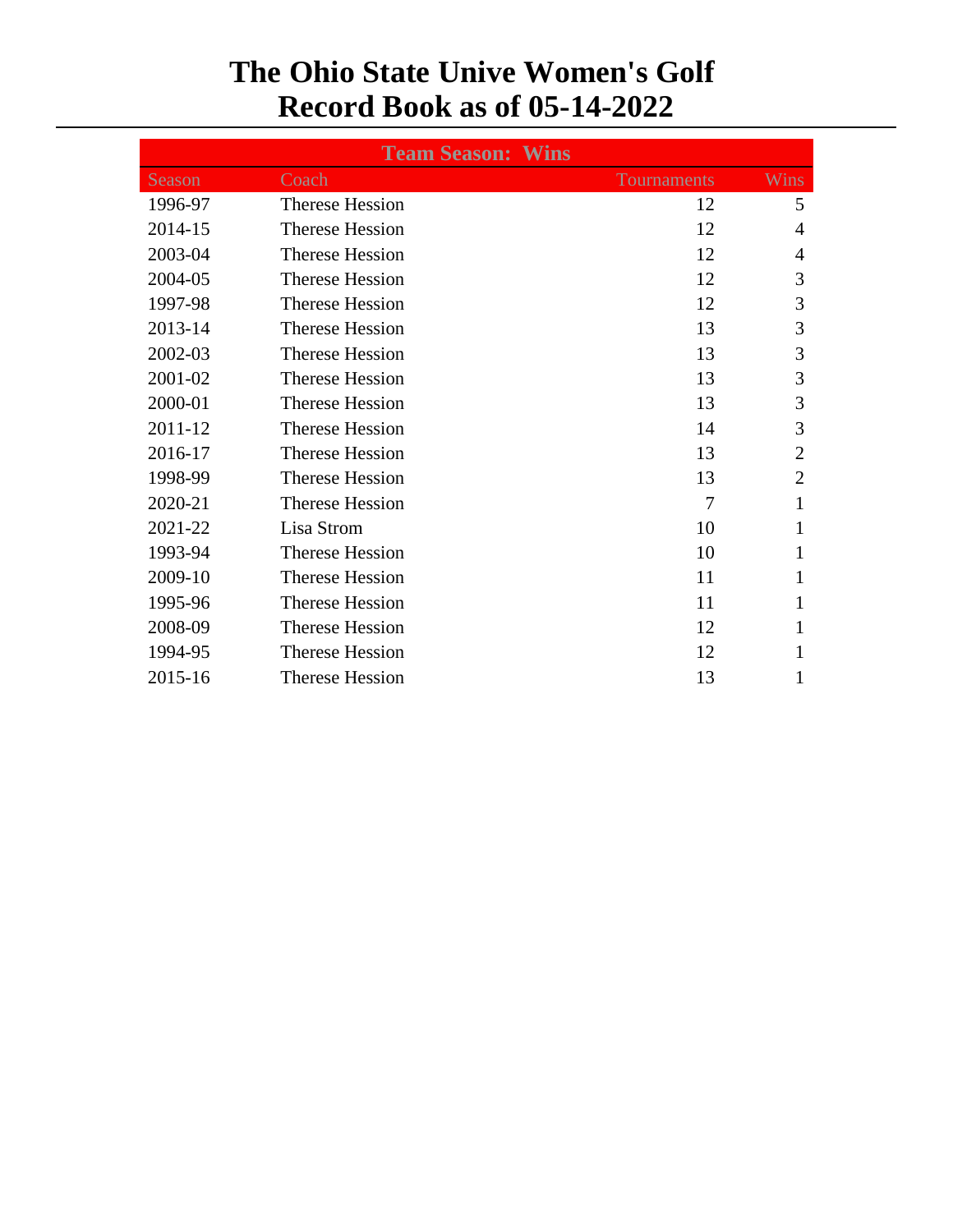|         |                        | <b>Team Season: Par or Better Rounds</b> |                |
|---------|------------------------|------------------------------------------|----------------|
| Season  | Coach                  | Rounds                                   | Par or Less    |
| 2017-18 | Therese Hession        | 34.0                                     | 11             |
| 2014-15 | <b>Therese Hession</b> | 35.0                                     | 9              |
| 2015-16 | <b>Therese Hession</b> | 39.0                                     | 7              |
| 2019-20 | Therese Hession        | 21.0                                     | 6              |
| 2018-19 | <b>Therese Hession</b> | 34.0                                     | 6              |
| 2016-17 | <b>Therese Hession</b> | 34.0                                     | 6              |
| 2013-14 | <b>Therese Hession</b> | 40.0                                     | 6              |
| 2021-22 | Lisa Strom             | 30.0                                     | 4              |
| 2009-10 | <b>Therese Hession</b> | 34.0                                     | 3              |
| 2004-05 | <b>Therese Hession</b> | 37.0                                     | 3              |
| 2000-01 | <b>Therese Hession</b> | 39.0                                     | $\overline{2}$ |
| 2011-12 | Therese Hession        | 41.0                                     | $\overline{2}$ |
| 2010-11 | Therese Hession        | 41.0                                     | $\overline{2}$ |
| 2020-21 | <b>Therese Hession</b> | 19.0                                     | 1              |
| 2005-06 | <b>Therese Hession</b> | 33.0                                     | 1              |
| 2003-04 | <b>Therese Hession</b> | 36.0                                     |                |
| 2001-02 | Therese Hession        | 38.0                                     |                |
| 1997-98 | <b>Therese Hession</b> | 38.0                                     |                |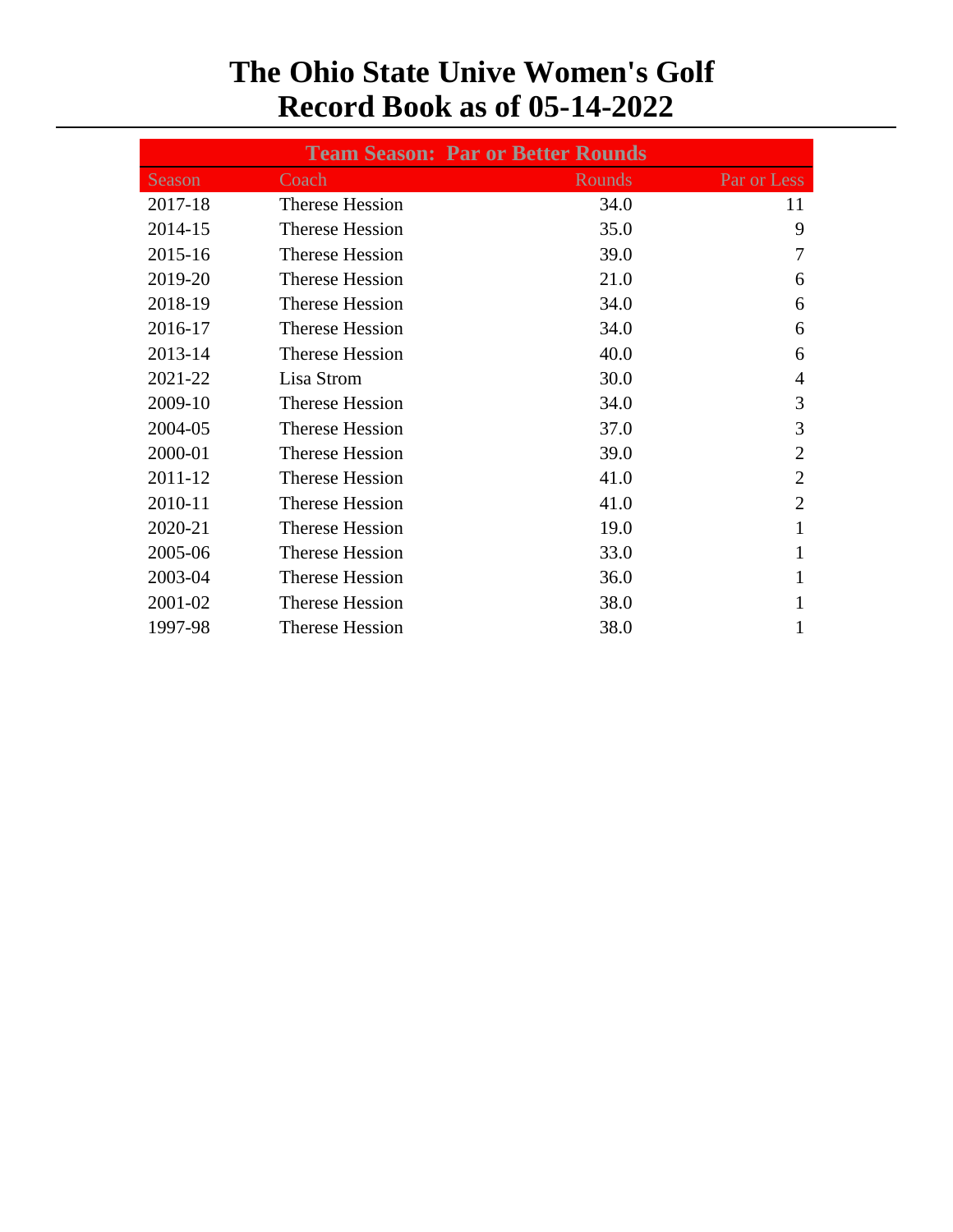|         | <b>Team Season: Rounds Played</b> |        |  |
|---------|-----------------------------------|--------|--|
|         | <b>Minimum Rounds: 15</b>         |        |  |
| Season  | Coach                             | Rounds |  |
| 2011-12 | Therese Hession                   | 41.0   |  |
| 2010-11 | <b>Therese Hession</b>            | 41.0   |  |
| 2013-14 | <b>Therese Hession</b>            | 40.0   |  |
| 2002-03 | <b>Therese Hession</b>            | 40.0   |  |
| 2000-01 | <b>Therese Hession</b>            | 39.0   |  |
| 1998-99 | <b>Therese Hession</b>            | 39.0   |  |
| 2015-16 | <b>Therese Hession</b>            | 39.0   |  |
| 2001-02 | <b>Therese Hession</b>            | 38.0   |  |
| 1997-98 | <b>Therese Hession</b>            | 38.0   |  |
| 1999-00 | <b>Therese Hession</b>            | 37.0   |  |
| 2004-05 | <b>Therese Hession</b>            | 37.0   |  |
| 1996-97 | <b>Therese Hession</b>            | 36.0   |  |
| 2003-04 | <b>Therese Hession</b>            | 36.0   |  |
| 2014-15 | <b>Therese Hession</b>            | 35.0   |  |
| 2018-19 | <b>Therese Hession</b>            | 34.0   |  |
| 2017-18 | <b>Therese Hession</b>            | 34.0   |  |
| 2016-17 | <b>Therese Hession</b>            | 34.0   |  |
| 1994-95 | <b>Therese Hession</b>            | 34.0   |  |
| 2009-10 | <b>Therese Hession</b>            | 34.0   |  |
| 2008-09 | <b>Therese Hession</b>            | 34.0   |  |
| 2007-08 | <b>Therese Hession</b>            | 34.0   |  |
| 2006-07 | <b>Therese Hession</b>            | 34.0   |  |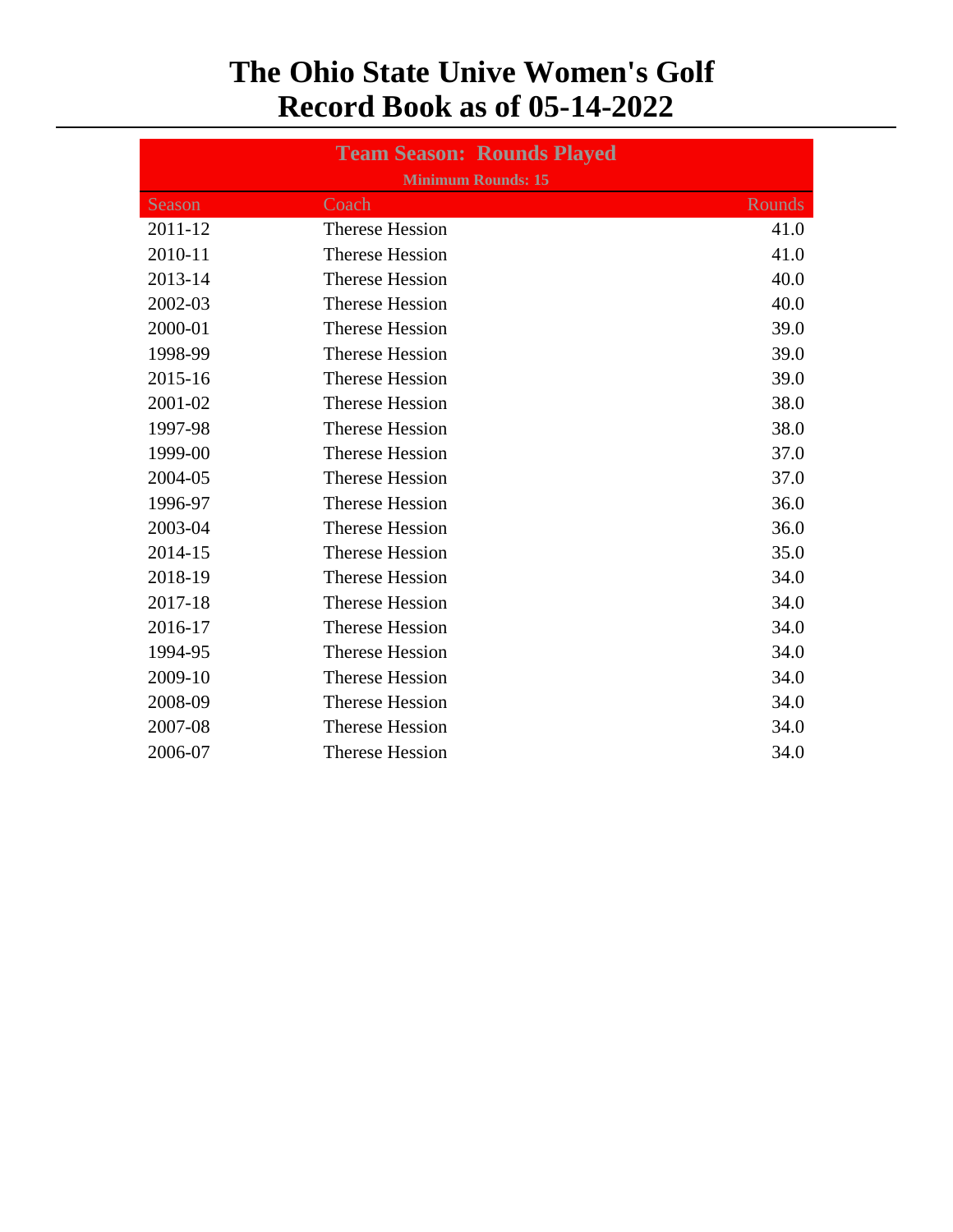| <b>Team Season: Finish Percentage</b> |                           |           |             |
|---------------------------------------|---------------------------|-----------|-------------|
|                                       | <b>Minimum Rounds: 15</b> |           |             |
| Season                                | Coach                     | Opponents | Finish Pct. |
| 2001-02                               | Therese Hession           | 213       | 81.2%       |
| 1994-95                               | Therese Hession           | 172       | 80.2%       |
| 2003-04                               | Therese Hession           | 176       | 80.1%       |
| 1996-97                               | Therese Hession           | 184       | 79.9%       |
| 2004-05                               | Therese Hession           | 189       | 78.8%       |
| 2002-03                               | <b>Therese Hession</b>    | 181       | 78.5%       |
| 1995-96                               | Therese Hession           | 155       | 75.5%       |
| 2011-12                               | Therese Hession           | 193       | 74.1%       |
| 2013-14                               | <b>Therese Hession</b>    | 200       | 72.0%       |
| 2009-10                               | <b>Therese Hession</b>    | 175       | 71.4%       |
| 2000-01                               | <b>Therese Hession</b>    | 204       | 71.1%       |
| 1998-99                               | <b>Therese Hession</b>    | 190       | 71.1%       |
| 2014-15                               | Therese Hession           | 166       | 68.7%       |
| 2016-17                               | Therese Hession           | 173       | 67.6%       |
| 1993-94                               | Therese Hession           | 147       | 65.3%       |

|         | <b>Team Season: Birdies</b> |                |
|---------|-----------------------------|----------------|
| Season  | Coach                       | <b>Birdies</b> |
| 2015-16 | Therese Hession             | 462            |
| 2017-18 | Therese Hession             | 419            |
| 2014-15 | Therese Hession             | 417            |
| 2016-17 | Therese Hession             | 410            |
| 2013-14 | <b>Therese Hession</b>      | 402            |
| 2018-19 | Therese Hession             | 396            |
| 1997-98 | Therese Hession             | 387            |
| 2011-12 | <b>Therese Hession</b>      | 378            |
| 2002-03 | Therese Hession             | 377            |
| 2010-11 | Therese Hession             | 367            |
| 2001-02 | Therese Hession             | 357            |
| 2004-05 | Therese Hession             | 355            |
| 2000-01 | <b>Therese Hession</b>      | 341            |
| 2021-22 | Lisa Strom                  | 338            |
| 2003-04 | <b>Therese Hession</b>      | 334            |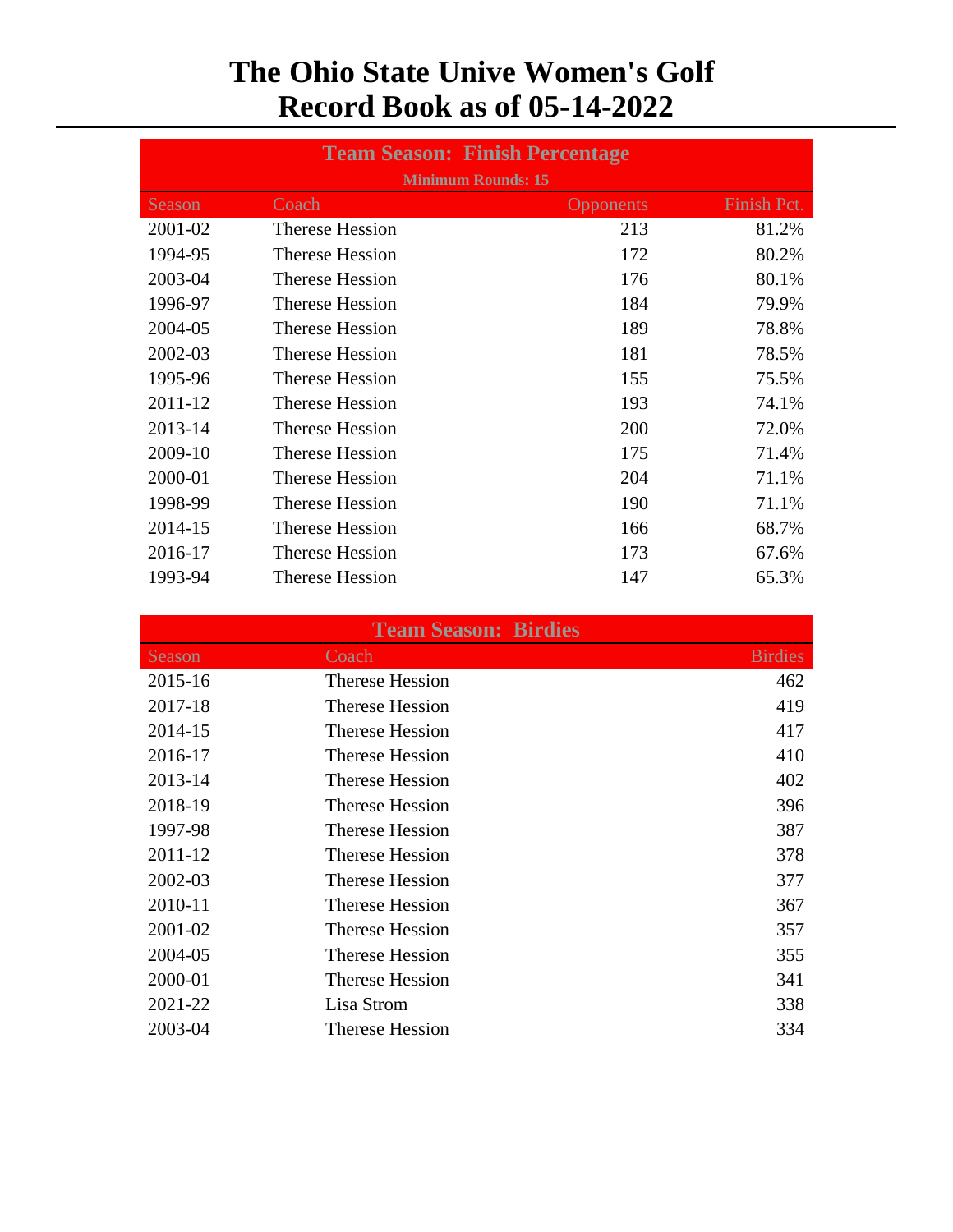|         | <b>Team Season: Eagles</b> |        |
|---------|----------------------------|--------|
| Season  | Coach                      | Eagles |
| 2017-18 | <b>Therese Hession</b>     | 15     |
| 2020-21 | <b>Therese Hession</b>     | 9      |
| 2003-04 | <b>Therese Hession</b>     | 9      |
| 2016-17 | <b>Therese Hession</b>     | 8      |
| 2014-15 | <b>Therese Hession</b>     | 8      |
| 1997-98 | <b>Therese Hession</b>     | 7      |
| 2021-22 | Lisa Strom                 | 6      |
| 2015-16 | <b>Therese Hession</b>     | 6      |
| 2013-14 | <b>Therese Hession</b>     | 6      |
| 2004-05 | <b>Therese Hession</b>     | 6      |
| 2002-03 | <b>Therese Hession</b>     | 6      |
| 2018-19 | <b>Therese Hession</b>     | 5      |
| 2011-12 | <b>Therese Hession</b>     | 5      |
| 2009-10 | <b>Therese Hession</b>     | 5      |
| 1999-00 | <b>Therese Hession</b>     | 5      |

|         | <b>Team Season: Par 3 Scoring</b> |        |
|---------|-----------------------------------|--------|
| Season  | Coach                             | Score  |
| 2021-22 | Lisa Strom                        | 3.1627 |
| 2018-19 | Therese Hession                   | 3.1726 |
| 2017-18 | <b>Therese Hession</b>            | 3.1732 |
| 2019-20 | Therese Hession                   | 3.1901 |
| 2015-16 | Therese Hession                   | 3.1954 |
| 2014-15 | Therese Hession                   | 3.2028 |
| 2016-17 | Therese Hession                   | 3.2206 |
| 2020-21 | Therese Hession                   | 3.2289 |
| 2013-14 | <b>Therese Hession</b>            | 3.2374 |
| 2009-10 | Therese Hession                   | 3.2383 |
| 1997-98 | Therese Hession                   | 3.2485 |
| 2003-04 | Therese Hession                   | 3.2627 |
| 2004-05 | Therese Hession                   | 3.2688 |
| 2000-01 | <b>Therese Hession</b>            | 3.2706 |
| 2007-08 | <b>Therese Hession</b>            | 3.2833 |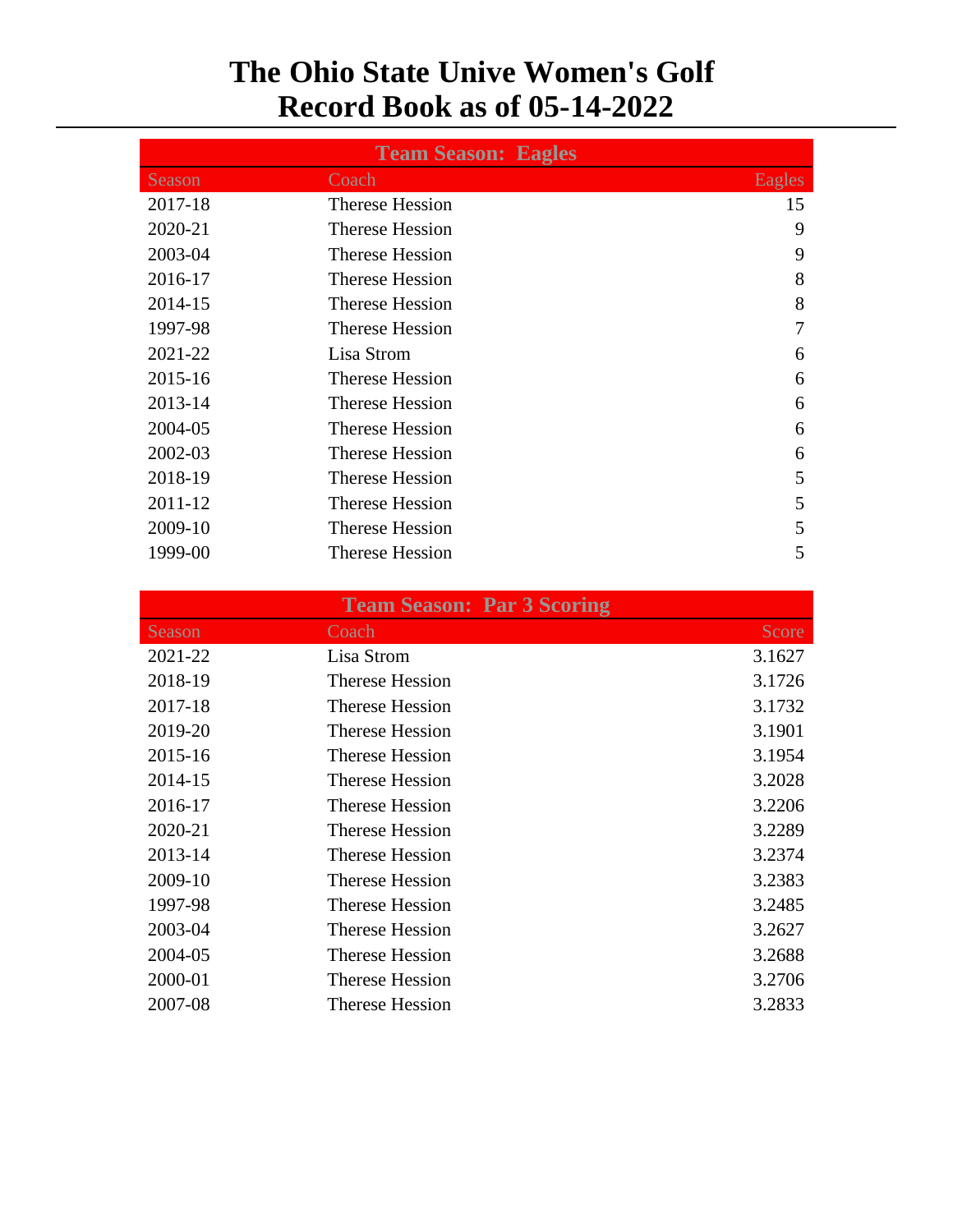|         | <b>Team Season: Par 4 Scoring</b> |        |
|---------|-----------------------------------|--------|
| Season  | Coach                             | Score  |
| 2019-20 | Therese Hession                   | 4.1644 |
| 2015-16 | <b>Therese Hession</b>            | 4.1974 |
| 2014-15 | Therese Hession                   | 4.2023 |
| 2016-17 | <b>Therese Hession</b>            | 4.2064 |
| 2021-22 | Lisa Strom                        | 4.2079 |
| 2018-19 | <b>Therese Hession</b>            | 4.2152 |
| 2013-14 | <b>Therese Hession</b>            | 4.2363 |
| 2011-12 | <b>Therese Hession</b>            | 4.2612 |
| 2017-18 | Therese Hession                   | 4.2644 |
| 2009-10 | Therese Hession                   | 4.2872 |
| 2004-05 | <b>Therese Hession</b>            | 4.2981 |
| 2001-02 | Therese Hession                   | 4.2985 |
| 2002-03 | Therese Hession                   | 4.3151 |
| 2003-04 | <b>Therese Hession</b>            | 4.3201 |
| 2012-13 | Therese Hession                   | 4.3232 |

|         | <b>Team Season: Par 5 Scoring</b> |        |
|---------|-----------------------------------|--------|
| Season  | Coach                             | Score  |
| 2017-18 | Therese Hession                   | 4.9510 |
| 2021-22 | Lisa Strom                        | 4.9553 |
| 2015-16 | <b>Therese Hession</b>            | 4.9597 |
| 2016-17 | <b>Therese Hession</b>            | 4.9669 |
| 2019-20 | <b>Therese Hession</b>            | 4.9744 |
| 2014-15 | Therese Hession                   | 4.9836 |
| 2013-14 | Therese Hession                   | 5.0308 |
| 2003-04 | <b>Therese Hession</b>            | 5.0321 |
| 2018-19 | Therese Hession                   | 5.0354 |
| 2004-05 | <b>Therese Hession</b>            | 5.0415 |
| 2011-12 | Therese Hession                   | 5.0548 |
| 2002-03 | <b>Therese Hession</b>            | 5.0742 |
| 2009-10 | <b>Therese Hession</b>            | 5.0802 |
| 1997-98 | <b>Therese Hession</b>            | 5.0822 |
| 2007-08 | <b>Therese Hession</b>            | 5.0844 |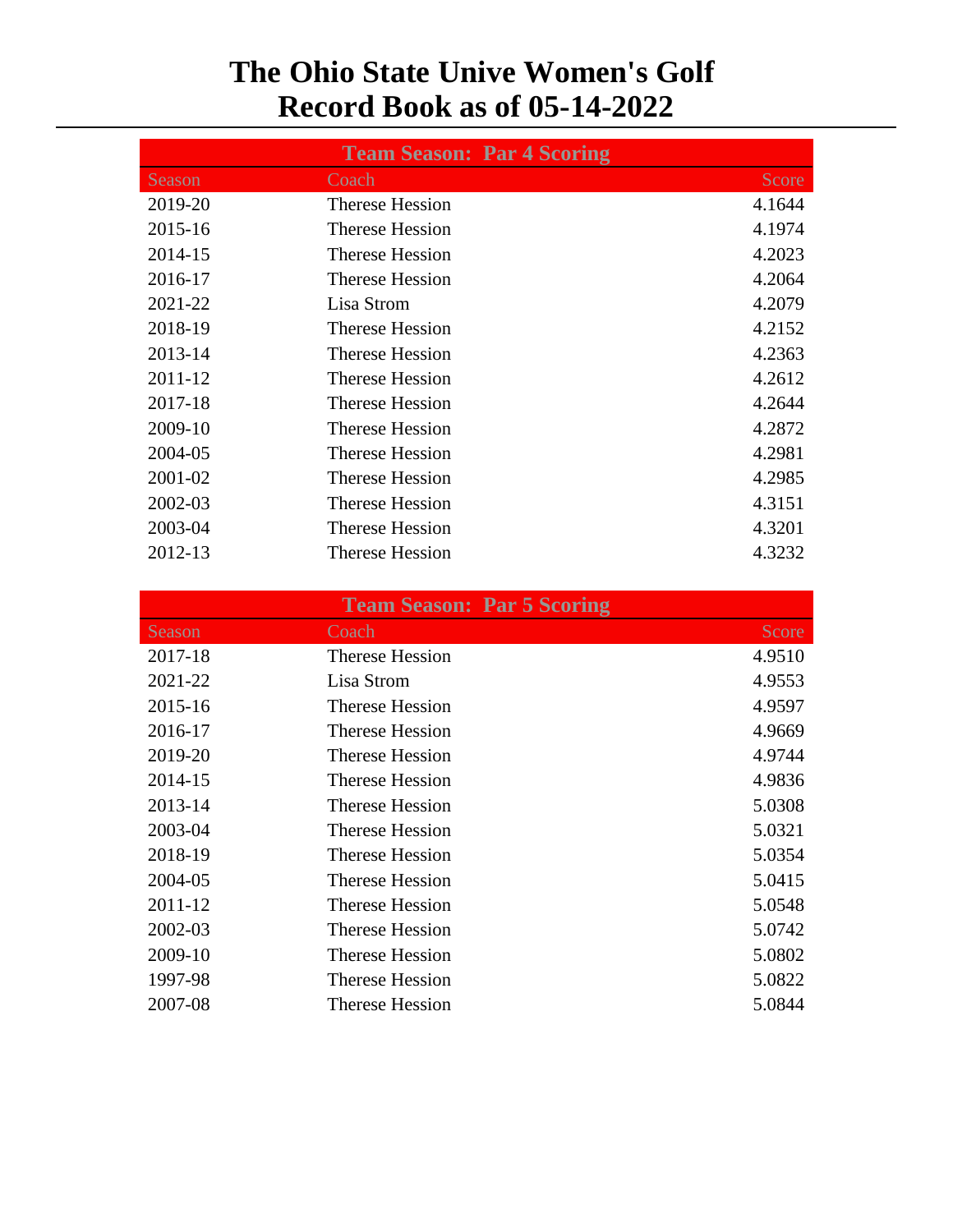| <b>Player: Low Round</b> |                           |                                      |                |    |
|--------------------------|---------------------------|--------------------------------------|----------------|----|
| Season                   | Name                      | Tournament                           | Round Score    |    |
| 2018-19                  | ANEKA SEUMANUTAFA         | <b>Florida Gators Invitational</b>   | $\overline{2}$ | 64 |
| 2017-18                  | Jaclyn Lee                | <b>Westbrook Invitational</b>        | $\mathbf{1}$   | 64 |
| 2017-18                  | Jaclyn Lee                | <b>Westbrook Invitational</b>        | 3              | 64 |
| 2013-14                  | Jessica Porvasnik         | <b>Westbrook Invitational</b>        | 1              | 65 |
| 2021-22                  | ANEKA SEUMANUTAFA         | <b>Wolverine Invitational</b>        | $\overline{2}$ | 66 |
| 2019-20                  | ANEKA SEUMANUTAFA         | Ruth's Chris Tar Heel Invite         | $\mathbf{1}$   | 66 |
| 2018-19                  | Jaclyn Lee                | Windy City Collegiate Champ.         | $\overline{2}$ | 66 |
| 2018-19                  | Nikolette Schroeder       | Big Ten Championship                 | $\overline{2}$ | 66 |
| 2017-18                  | Jaclyn Lee                | <b>Big Ten Championship</b>          | $\mathbf{1}$   | 66 |
| 2017-18                  | Jaclyn Lee                | NCAA Womens Medal Championship       | 3              | 66 |
| 2003-04                  | Kristen White             | Lady Gators@Howey in the Hills       | $\mathbf{1}$   | 66 |
| 2002-03                  | Kristen White             | Lady Buckeye Spring Invitation       | 1              | 66 |
| 2021-22                  | ALE PHADUNGMARTVORAK      | Dayton Fall Invitational             | 1              | 67 |
| 2021-22                  | <b>FAITH CHOI</b>         | Big Ten Championship                 | 3              | 67 |
|                          | 2019-20 ANEKA SEUMANUTAFA | DrDonnis Thompson Invitational       | 3              | 67 |
| 2018-19                  | ANEKA SEUMANUTAFA         | Tar Heel Classic Casa de Campo       | $\overline{2}$ | 67 |
| 2018-19                  | ANEKA SEUMANUTAFA         | <b>Westbrook Invitational</b>        | 3              | 67 |
| 2017-18                  | Adeena Shears             | <b>Westbrook Invitational</b>        | $\overline{2}$ | 67 |
| 2017-18                  | Jaclyn Lee                | East and West Match - Stroke         | $\overline{2}$ | 67 |
| 2017-18                  | Nikolette Schroeder       | 2018 Clover Cup                      | $\mathbf{1}$   | 67 |
| 2017-18                  | Rio Watanabe              | <b>Big Ten Championship</b>          | $\overline{2}$ | 67 |
| 2015-16                  | Katja Pogacar             | <b>Big Ten Championship</b>          | 3              | 67 |
| 2014-15                  | Jan Chanpalangsri         | Mountain View Collegiate             | 3              | 67 |
| 2013-14                  | Jan Chanpalangsri         | Windy City Collegiate Champ.         | $\mathbf{2}$   | 67 |
| 2013-14                  | Jessica Porvasnik         | <b>Westbrook Invitational</b>        | $\overline{2}$ | 67 |
| 2013-14                  | Zoe-Beth Brake            | <b>Westbrook Invitational</b>        | 3              | 67 |
| 2011-12                  | Kendall Prince            | Lady Northern Intercollegiate        | $\overline{2}$ | 67 |
| 2010-11                  | Vicky Villanueva          | <b>SunTrust Gator Women's Invite</b> | $\overline{2}$ | 67 |
| 2007-08                  | <b>Carling Coffing</b>    | Lady Buckeye Spring Invite           | 1              | 67 |
| 2004-05                  | Kristen White             | <b>NCAA Fall Preview</b>             | 1              | 67 |
| 2004-05                  | Lindsay Knowlton          | The Landfall Tradition               | 3              | 67 |
| 2001-02                  | Mollie Fankhauser         | <b>Mason Rudolph Championships</b>   | 3              | 67 |
| 2000-01                  | Natalie Aber              | Lady Buckeye Spring Invitation       | 3              | 67 |
| 1997-98                  | Natalie Mosher            | Lady Northern                        | 3              | 67 |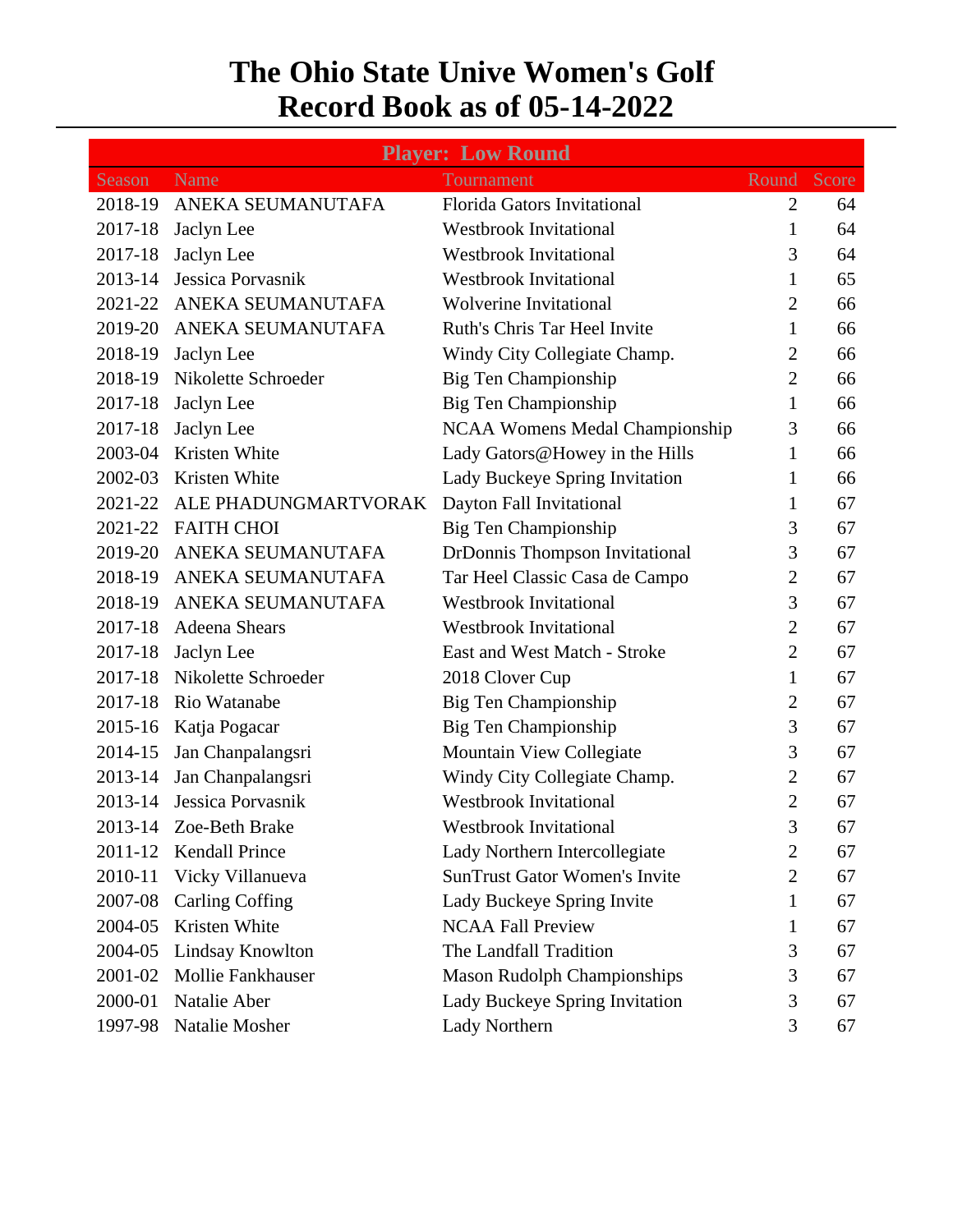| <b>Player: Low Round vs Par</b> |                                                |                                       |                |       |        |
|---------------------------------|------------------------------------------------|---------------------------------------|----------------|-------|--------|
| Season                          | Name                                           | Tournament                            | Round          | Score | vs Par |
| 2017-18                         | Jaclyn Lee                                     | <b>Westbrook Invitational</b>         | $\mathbf{1}$   | 64    | $-8$   |
| 2017-18                         | Jaclyn Lee                                     | <b>Westbrook Invitational</b>         | 3              | 64    | $-8$   |
| 2013-14                         | Jessica Porvasnik                              | <b>Westbrook Invitational</b>         | $\mathbf{1}$   | 65    | $-7$   |
| 2018-19                         | ANEKA SEUMANUTAFA                              | Florida Gators Invitational           | $\overline{2}$ | 64    | $-6$   |
| 2019-20                         | ANEKA SEUMANUTAFA Ruth's Chris Tar Heel Invite |                                       | $\mathbf{1}$   | 66    | $-6$   |
| 2018-19                         | Jaclyn Lee                                     | Windy City Collegiate Champ.          | $\overline{2}$ | 66    | $-6$   |
| 2018-19                         | Nikolette Schroeder                            | <b>Big Ten Championship</b>           | $\overline{2}$ | 66    | $-6$   |
| 2017-18                         | Jaclyn Lee                                     | <b>Big Ten Championship</b>           | $\mathbf{1}$   | 66    | $-6$   |
| 2017-18                         | Jaclyn Lee                                     | NCAA Womens Medal Championship        | 3              | 66    | $-6$   |
| 2003-04                         | Kristen White                                  | Lady Gators@Howey in the Hills        | $\mathbf{1}$   | 66    | $-6$   |
| 2002-03                         | Kristen White                                  | Lady Buckeye Spring Invitation        | $\mathbf{1}$   | 66    | $-6$   |
| 2021-22                         | ANEKA SEUMANUTAFA                              | <b>Wolverine Invitational</b>         | $\overline{c}$ | 66    | $-5$   |
| 2019-20                         | ANEKA SEUMANUTAFA                              | <b>DrDonnis Thompson Invitational</b> | 3              | 67    | $-5$   |
| 2018-19                         | ANEKA SEUMANUTAFA                              | Tar Heel Classic Casa de Campo        | $\overline{2}$ | 67    | $-5$   |
| 2018-19                         | ANEKA SEUMANUTAFA                              | <b>Westbrook Invitational</b>         | 3              | 67    | $-5$   |
| 2017-18                         | Adeena Shears                                  | <b>Westbrook Invitational</b>         | $\overline{2}$ | 67    | $-5$   |
| 2017-18                         | Jaclyn Lee                                     | East and West Match - Stroke          | $\overline{2}$ | 67    | $-5$   |
| 2017-18                         | Nikolette Schroeder                            | 2018 Clover Cup                       | $\mathbf{1}$   | 67    | $-5$   |
| 2017-18                         | Rio Watanabe                                   | <b>Big Ten Championship</b>           | $\overline{2}$ | 67    | $-5$   |
| 2015-16                         | Katja Pogacar                                  | <b>Big Ten Championship</b>           | 3              | 67    | $-5$   |
| 2014-15                         | Jan Chanpalangsri                              | Mountain View Collegiate              | 3              | 67    | $-5$   |
| 2013-14                         | Jessica Porvasnik                              | <b>Westbrook Invitational</b>         | $\overline{2}$ | 67    | $-5$   |
| 2013-14                         | Zoe-Beth Brake                                 | <b>Westbrook Invitational</b>         | 3              | 67    | $-5$   |
| 2007-08                         | Carling Coffing                                | Lady Buckeye Spring Invite            | $\mathbf{1}$   | 67    | $-5$   |
| 2004-05                         | Lindsay Knowlton                               | The Landfall Tradition                | 3              | 67    | $-5$   |
| 2001-02                         | <b>Mollie Fankhauser</b>                       | <b>Mason Rudolph Championships</b>    | 3              | 67    | $-5$   |
| 2000-01                         | Natalie Aber                                   | Lady Buckeye Spring Invitation        | 3              | 67    | $-5$   |
| 1997-98                         | Natalie Mosher                                 | Lady Northern                         | 3              | 67    | $-5$   |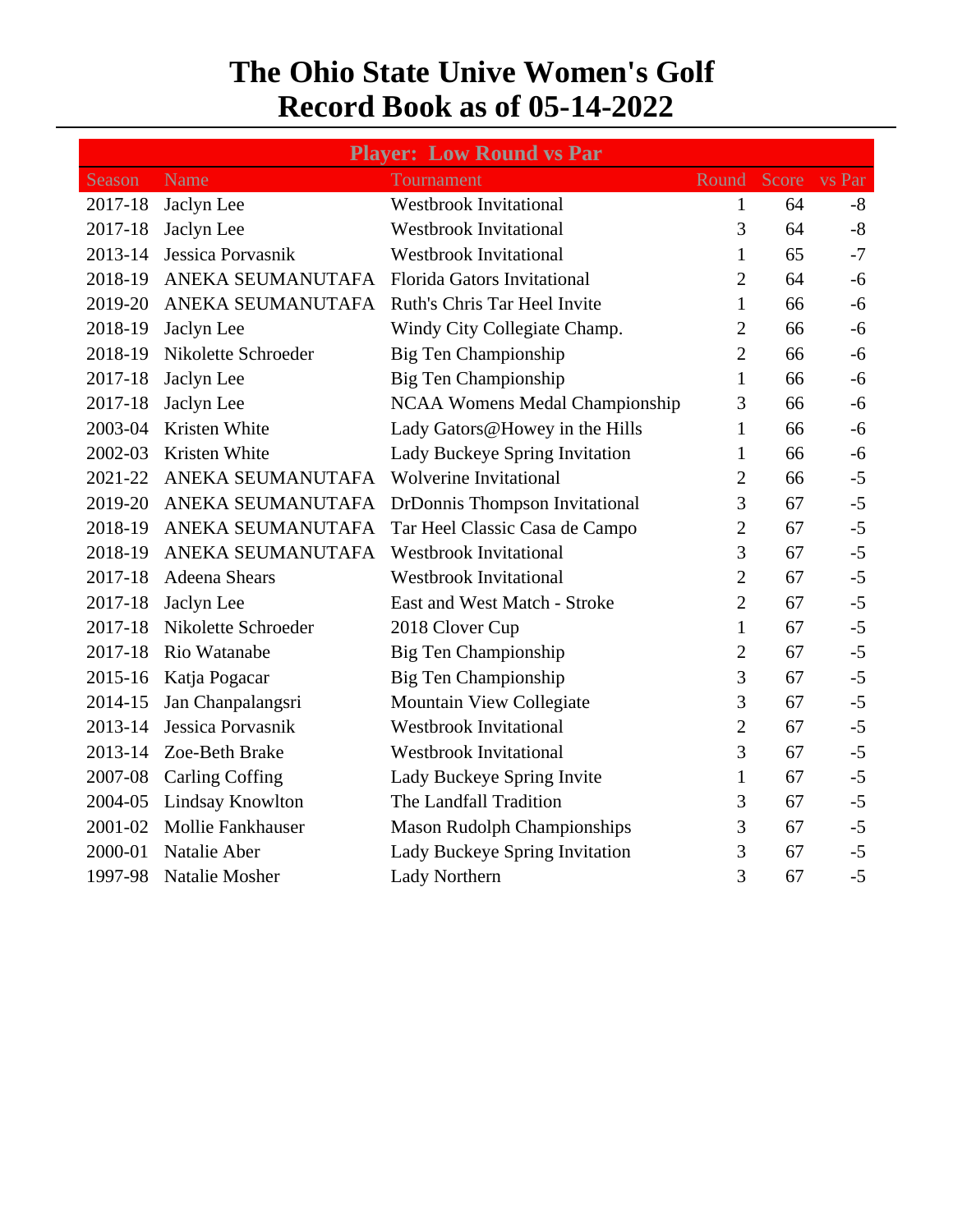| <b>Player: Low 36 Hole Total</b> |                         |                                       |       |        |
|----------------------------------|-------------------------|---------------------------------------|-------|--------|
| Season                           | Name                    | Tournament                            | Score | vs Par |
| 2013-14                          | Jessica Porvasnik       | <b>Westbrook Invitational</b>         | 132   | $-12$  |
| 2017-18                          | Jaclyn Lee              | <b>Westbrook Invitational</b>         | 133   | $-11$  |
| 2017-18                          | Jaclyn Lee              | Big Ten Championship                  | 134   | $-10$  |
| 2019-20                          | ANEKA SEUMANUTAFA       | Ruth's Chris Tar Heel Invite          | 137   | $-7$   |
| 2018-19                          | ANEKA SEUMANUTAFA       | <b>Westbrook Invitational</b>         | 137   | $-7$   |
| 2017-18                          | Jaclyn Lee              | <b>East and West Match - Stroke</b>   | 137   | $-7$   |
| 2019-20                          | ANEKA SEUMANUTAFA       | <b>Westbrook Invitational</b>         | 138   | $-6$   |
| 2018-19                          | ANEKA SEUMANUTAFA       | Tar Heel Classic Casa de Campo        | 138   | $-6$   |
| 2018-19                          | Jaclyn Lee              | Windy City Collegiate Champ.          | 138   | $-6$   |
| 2018-19                          | Nikolette Schroeder     | Big Ten Championship                  | 138   | $-6$   |
| 2016-17                          | Jessica Porvasnik       | East and West Match - Stroke          | 138   | $-6$   |
| 2015-16                          | Rio Watanabe            | <b>NCAA Womens Medal Championship</b> | 138   | -6     |
| 2020-21                          | ANEKA SEUMANUTAFA       | <b>Florida Gators Invitational</b>    | 138   | $-2$   |
| 2017-18                          | Alex Wright             | <b>Westbrook Invitational</b>         | 139   | $-5$   |
| 2017-18                          | Jaclyn Lee              | <b>NCAA Madison Regional</b>          | 139   | $-5$   |
| 2017-18                          | Rio Watanabe            | <b>Big Ten Championship</b>           | 139   | $-5$   |
| 2014-15                          | Katja Pogacar           | Mountain View Collegiate              | 139   | $-5$   |
| 2009-10                          | Allie White             | Lady Northern                         | 139   | $-5$   |
| 2003-04                          | <b>Lindsay Knowlton</b> | Liz Murphey Collegiate Classic        | 139   | $-5$   |
| 2021-22                          | ALE PHADUNGMARTVORAK    | Dayton Fall Invitational              | 139   | $-1$   |
| 2018-19                          | ANEKA SEUMANUTAFA       | <b>Florida Gators Invitational</b>    | 139   | $-1$   |
| 2015-16                          | Katja Pogacar           | SunTrust Gator Women's Invite         | 139   | $-1$   |
| 2010-11                          | Vicky Villanueva        | <b>SunTrust Gator Women's Invite</b>  | 139   | $-1$   |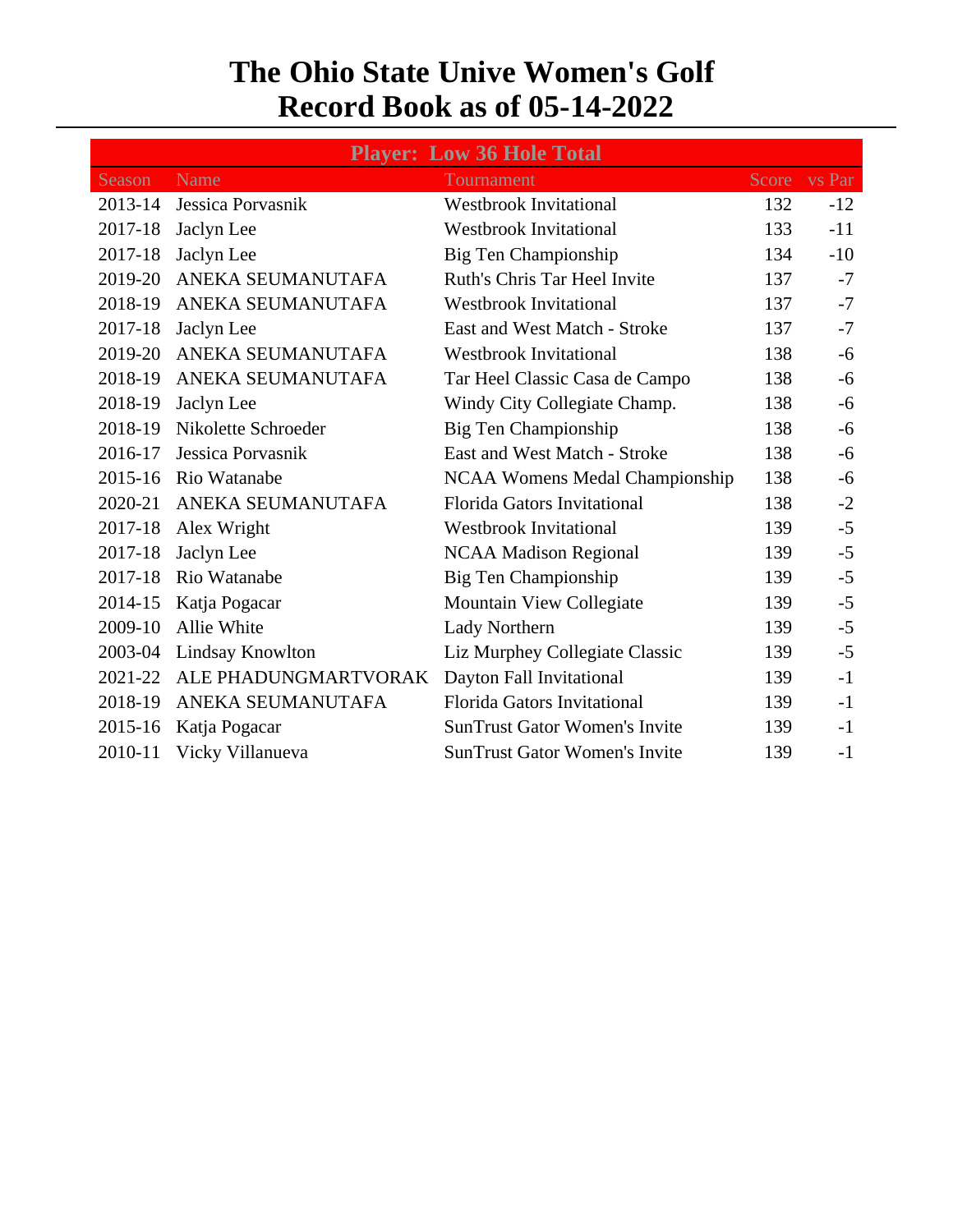| <b>Player: Low 54 Hole Total</b> |                       |                                      |       |        |
|----------------------------------|-----------------------|--------------------------------------|-------|--------|
| Season                           | Name                  | Tournament                           | Score | vs Par |
| 2017-18                          | Jaclyn Lee            | <b>Westbrook Invitational</b>        | 197   | $-19$  |
| 2013-14                          | Jessica Porvasnik     | <b>Westbrook Invitational</b>        | 203   | $-13$  |
| 2018-19                          | ANEKA SEUMANUTAFA     | <b>Westbrook Invitational</b>        | 204   | $-12$  |
| 2017-18                          | Jaclyn Lee            | <b>Big Ten Championship</b>          | 207   | $-9$   |
| 2013-14                          | Zoe-Beth Brake        | <b>Westbrook Invitational</b>        | 207   | $-9$   |
| 2017-18                          | Jaclyn Lee            | <b>NCAA Madison Regional</b>         | 208   | $-8$   |
| 2015-16                          | Katja Pogacar         | <b>Big Ten Championship</b>          | 208   | $-8$   |
| 2020-21                          | ANEKA SEUMANUTAFA     | <b>Florida Gators Invitational</b>   | 208   | $-2$   |
| 2019-20                          | ANEKA SEUMANUTAFA     | Ruth's Chris Tar Heel Invite         | 209   | $-7$   |
| 2019-20                          | ANEKA SEUMANUTAFA     | <b>Westbrook Invitational</b>        | 209   | $-7$   |
| 1997-98                          | Natalie Mosher        | Lady Northern                        | 209   | $-7$   |
| 2021-22                          | <b>FAITH CHOI</b>     | <b>Big Ten Championship</b>          | 209   | $-4$   |
| 2021-22                          | ANEKA SEUMANUTAFA     | <b>Mason Rudolph Championship</b>    | 210   | $-6$   |
| 2017-18                          | Jaclyn Lee            | NCAA Womens Medal Championship       | 210   | -6     |
| 2019-20                          | ANEKA SEUMANUTAFA     | DrDonnis Thompson Invitational       | 211   | $-5$   |
| 2018-19                          | ANEKA SEUMANUTAFA     | <b>NCAA Cle Elum Regional</b>        | 211   | $-5$   |
| 2018-19                          | ANEKA SEUMANUTAFA     | Tar Heel Classic Casa de Campo       | 211   | $-5$   |
| 2017-18                          | Adeena Shears         | <b>Westbrook Invitational</b>        | 211   | $-5$   |
| 2014-15                          | Jan Chanpalangsri     | Mountain View Collegiate             | 211   | $-5$   |
| 2014-15                          | Katja Pogacar         | Mountain View Collegiate             | 211   | $-5$   |
| 2013-14                          | <b>Allison Harper</b> | <b>Westbrook Invitational</b>        | 211   | $-5$   |
| 2011-12                          | <b>Kendall Prince</b> | Mountain View Collegiate             | 211   | $-5$   |
| 2003-04                          | Allison Hanna         | <b>NCAA D1 Women's West Regional</b> | 211   | $-5$   |
| 2018-19                          | ANEKA SEUMANUTAFA     | <b>Florida Gators Invitational</b>   | 211   | $+1$   |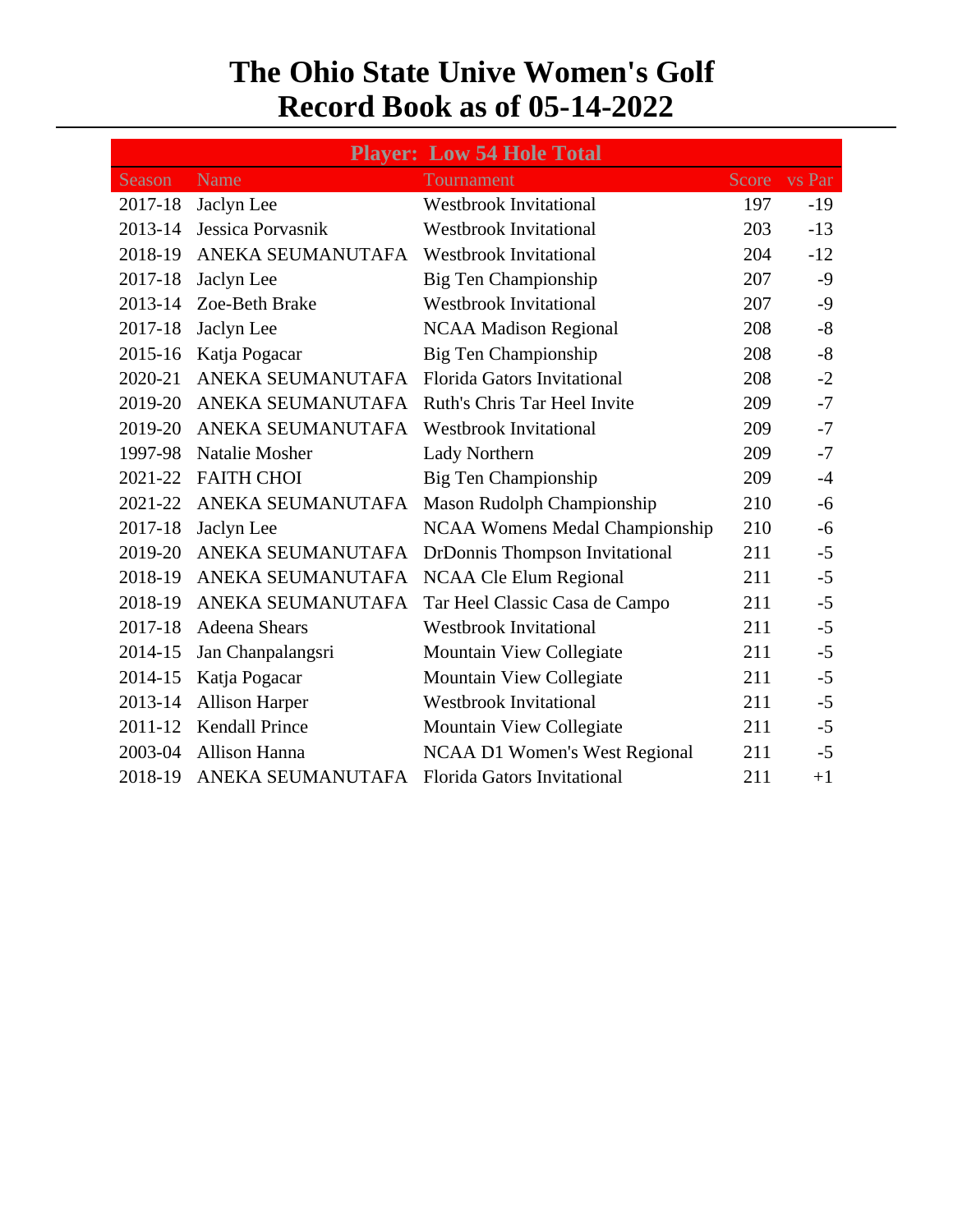| <b>Player: Low 72 Hole Total</b> |                        |                                       |       |        |
|----------------------------------|------------------------|---------------------------------------|-------|--------|
| Season                           | Name                   | Tournament                            | Score | vs Par |
| 2017-18                          | Jaclyn Lee             | NCAA Womens Medal Championship        | 284   | $-4$   |
| 2013-14                          | <b>Allison Harper</b>  | NCAA Women's Championship             | 285   | $+5$   |
| 2013-14                          | Katja Pogacar          | NCAA Women's Championship             | 285   | $+5$   |
| 2003-04                          | Kristen White          | <b>NCAA Womens Championship</b>       | 287   | $-1$   |
| 2015-16                          | Rio Watanabe           | <b>NCAA Womens Medal Championship</b> | 288   | E      |
| 2003-04                          | Allison Hanna          | <b>NCAA Womens Championship</b>       | 289   | $+1$   |
| 2005-06                          | <b>Carling Coffing</b> | <b>Big Ten Championship</b>           | 292   | $+4$   |
| 2003-04                          | Allison Hanna          | Big Ten Championship                  | 292   | $+4$   |
| 2011-12                          | Rachel Rohanna         | NCAA Women's Championship             | 293   | $+5$   |
| 2002-03                          | Allison Hanna          | Big Ten Championship                  | 294   | $+2$   |
| 2001-02                          | Natalie Aber           | NCAA Womens Championship              | 294   | $+6$   |
| 2013-14                          | Jessica Porvasnik      | NCAA Women's Championship             | 294   | $+14$  |
| 2001-02                          | Mollie Fankhauser      | <b>NCAA Womens Championship</b>       | 295   | $+7$   |
| 1999-00                          | Lisa Strom             | Big Ten Championship                  | 295   | $+7$   |
| 2003-04                          | Kristen White          | <b>Big Ten Championship</b>           | 296   | $+8$   |
| 2001-02                          | Allison Hanna          | NCAA Womens Championship              | 296   | $+8$   |
| 1996-97                          | Amy Langhals           | <b>NCAA Womens Championship</b>       | 296   | $+8$   |
| 2004-05                          | Dana Je                | <b>NCAA Womens Championship</b>       | 296   | $+12$  |
| 2004-05                          | Kristen White          | <b>NCAA Womens Championship</b>       | 296   | $+12$  |

| <b>Team: Low Round</b> |                 |                                    |                |       |  |
|------------------------|-----------------|------------------------------------|----------------|-------|--|
| Season                 | Coach           | Tournament                         | Round          | Score |  |
| 2017-18                | Therese Hession | <b>Westbrook Invitational</b>      | $\overline{2}$ | 278   |  |
| 2013-14                | Therese Hession | <b>Westbrook Invitational</b>      | $\overline{2}$ | 278   |  |
| 2001-02                | Therese Hession | <b>Mason Rudolph Championships</b> | 3              | 278   |  |
| 2013-14                | Therese Hession | <b>Westbrook Invitational</b>      | 3              | 279   |  |
| 2017-18                | Therese Hession | <b>Clemson Invitational</b>        | 1              | 280   |  |
| 2015-16                | Therese Hession | Big Ten Championship               | 3              | 280   |  |
| 2013-14                | Therese Hession | <b>NCAA Women's Championship</b>   | $\overline{4}$ | 280   |  |
| 2004-05                | Therese Hession | NCAA D1 Women's East Regional      | $\overline{2}$ | 280   |  |
| 2017-18                | Therese Hession | <b>Westbrook Invitational</b>      | 1              | 281   |  |
| 2017-18                | Therese Hession | <b>Westbrook Invitational</b>      | 3              | 281   |  |
| 2015-16                | Therese Hession | Big Ten Championship               | $\overline{2}$ | 281   |  |
| 2014-15                | Therese Hession | <b>Big Ten Championship</b>        | 1              | 281   |  |
| 2013-14                | Therese Hession | <b>Westbrook Invitational</b>      | 1              | 281   |  |
| 2021-22                | Lisa Strom      | <b>Westbrook Invitational</b>      | 3              | 282   |  |
| 2019-20                | Therese Hession | Ruth's Chris Tar Heel Invite       | 3              | 282   |  |
| 2017-18                | Therese Hession | Big Ten Championship               | $\overline{2}$ | 282   |  |
| 2013-14                | Therese Hession | Windy City Collegiate Champ.       | $\overline{2}$ | 282   |  |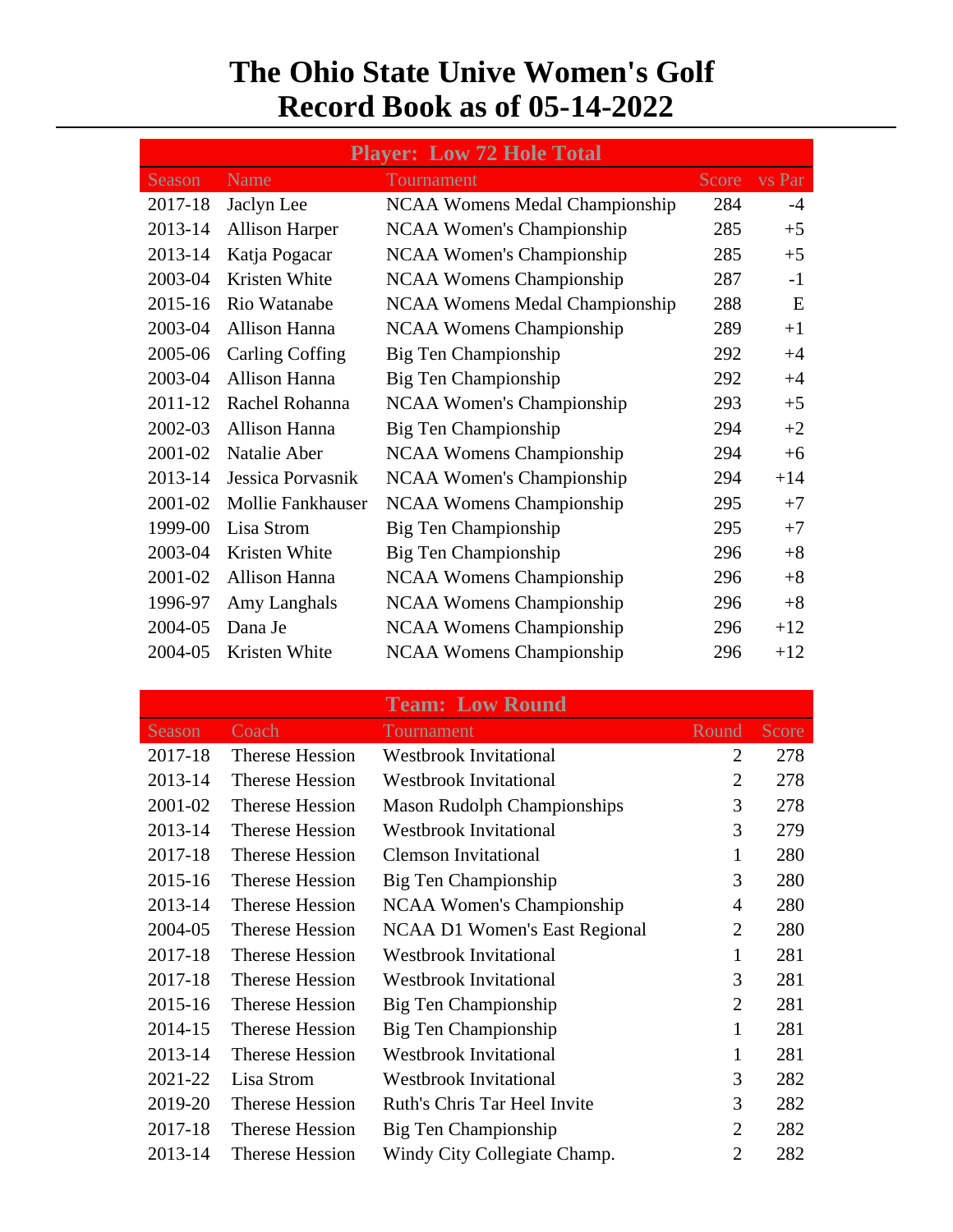| <b>Team: Low Round vs Par</b> |                        |                                     |                |       |        |
|-------------------------------|------------------------|-------------------------------------|----------------|-------|--------|
| Season                        | Coach                  | Tournament                          | Round          | Score | vs Par |
| 2017-18                       | Therese Hession        | <b>Westbrook Invitational</b>       | $\overline{2}$ | 278   | $-10$  |
| 2013-14                       | Therese Hession        | <b>Westbrook Invitational</b>       | $\overline{2}$ | 278   | $-10$  |
| 2001-02                       | Therese Hession        | <b>Mason Rudolph Championships</b>  | 3              | 278   | $-10$  |
| 2013-14                       | Therese Hession        | <b>Westbrook Invitational</b>       | 3              | 279   | $-9$   |
| 2017-18                       | Therese Hession        | <b>Clemson Invitational</b>         | $\mathbf{1}$   | 280   | $-8$   |
| 2015-16                       | Therese Hession        | Big Ten Championship                | 3              | 280   | $-8$   |
| 2017-18                       | <b>Therese Hession</b> | <b>Westbrook Invitational</b>       | $\mathbf{1}$   | 281   | $-7$   |
| 2017-18                       | Therese Hession        | <b>Westbrook Invitational</b>       | 3              | 281   | $-7$   |
| 2015-16                       | Therese Hession        | Big Ten Championship                | $\overline{2}$ | 281   | $-7$   |
| 2014-15                       | Therese Hession        | Big Ten Championship                | $\mathbf{1}$   | 281   | $-7$   |
| 2013-14                       | Therese Hession        | <b>Westbrook Invitational</b>       | $\mathbf{1}$   | 281   | $-7$   |
| 2021-22                       | Lisa Strom             | <b>Westbrook Invitational</b>       | 3              | 282   | $-6$   |
| 2019-20                       | Therese Hession        | Ruth's Chris Tar Heel Invite        | 3              | 282   | -6     |
| 2017-18                       | Therese Hession        | Big Ten Championship                | $\overline{2}$ | 282   | $-6$   |
| 2020-21                       | Therese Hession        | <b>Briar's Creek Invitational</b>   | 3              | 283   | $-5$   |
| 2018-19                       | <b>Therese Hession</b> | <b>Westbrook Invitational</b>       | 3              | 283   | $-5$   |
| 2016-17                       | Therese Hession        | Ruth's Chris Tar Heel Invite        | 1              | 283   | $-5$   |
| 2016-17                       | Therese Hession        | <b>Westbrook Invitational</b>       | 3              | 283   | $-5$   |
| 2014-15                       | <b>Therese Hession</b> | Mountain View Collegiate            | 2              | 283   | $-5$   |
| 2003-04                       | Therese Hession        | Liz Murphey Collegiate Classic      | $\overline{2}$ | 283   | $-5$   |
| 2005-06                       | <b>Therese Hession</b> | <b>Branch Law Firm/Dick McGuire</b> | 1              | 287   | $-5$   |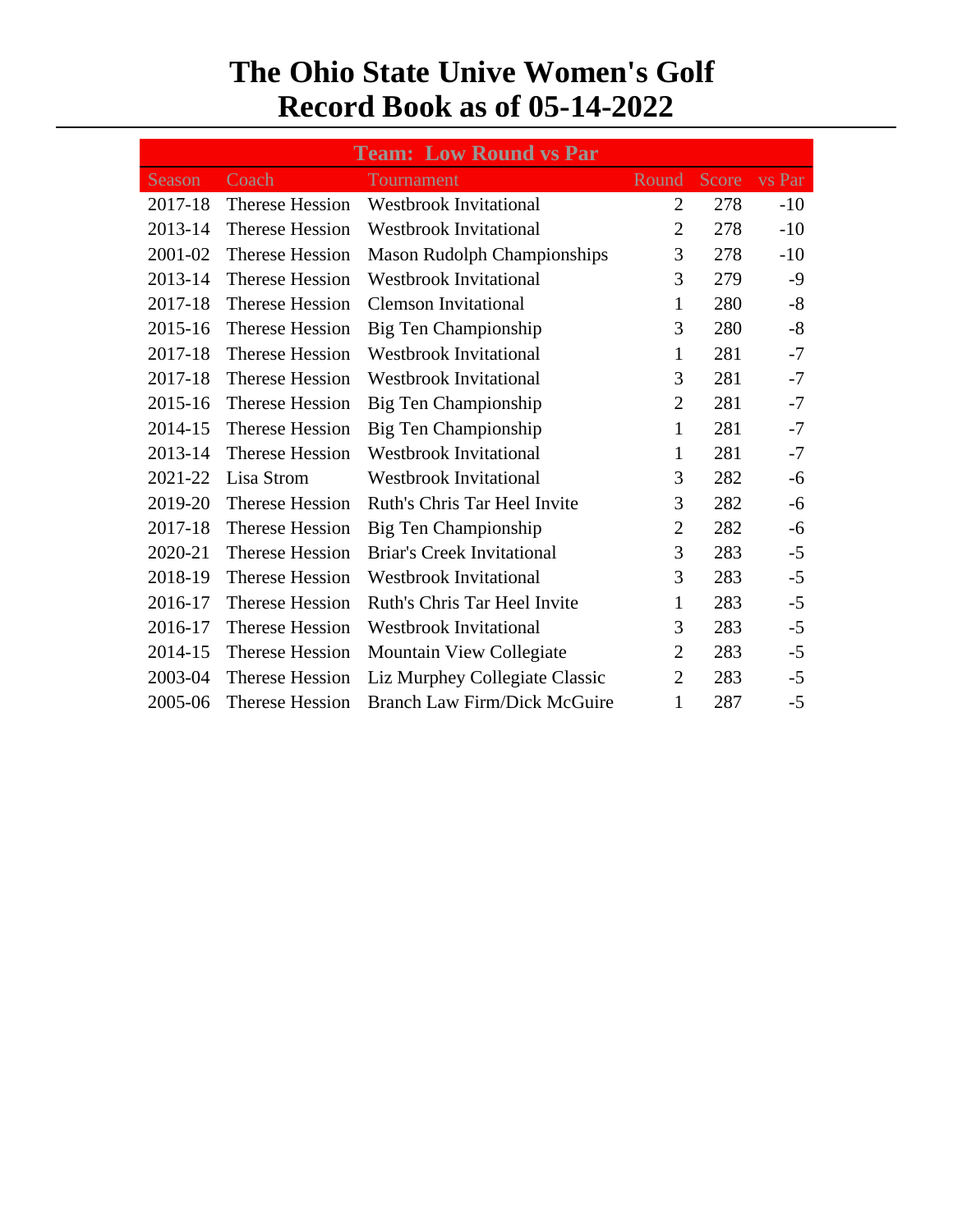| <b>Team: Low 36 Hole Total</b> |                        |                                      |       |        |
|--------------------------------|------------------------|--------------------------------------|-------|--------|
| Season                         | Coach                  | Tournament                           | Score | vs Par |
| 2017-18                        | <b>Therese Hession</b> | <b>Westbrook Invitational</b>        | 559   | $-17$  |
| 2013-14                        | <b>Therese Hession</b> | <b>Westbrook Invitational</b>        | 559   | $-17$  |
| 2004-05                        | Therese Hession        | <b>NCAA D1 Women's East Regional</b> | 565   | $+5$   |
| 2017-18                        | <b>Therese Hession</b> | <b>Clemson Invitational</b>          | 566   | $-10$  |
| 2016-17                        | <b>Therese Hession</b> | Ruth's Chris Tar Heel Invite         | 570   | -6     |
| 2014-15                        | <b>Therese Hession</b> | Mountain View Collegiate             | 571   | $-5$   |
| 2017-18                        | Therese Hession        | Big Ten Championship                 | 572   | $-4$   |
| 2015-16                        | <b>Therese Hession</b> | <b>Big Ten Championship</b>          | 572   | $-4$   |
| 2014-15                        | Therese Hession        | Web.com Intercollegiate              | 572   | $-4$   |
| 2015-16                        | <b>Therese Hession</b> | Mercedes-Benz Intercollegiate        | 572   | $+4$   |
| 2019-20                        | Therese Hession        | Ruth's Chris Tar Heel Invite         | 573   | $-3$   |
| 2014-15                        | Therese Hession        | Big Ten Championship                 | 573   | $-3$   |
| 2003-04                        | Therese Hession        | Liz Murphey Collegiate Classic       | 574   | $-2$   |
| 2019-20                        | <b>Therese Hession</b> | <b>Westbrook Invitational</b>        | 575   | $-1$   |
| 2017-18                        | Therese Hession        | 2018 Clover Cup                      | 575   | $-1$   |
| 2016-17                        | <b>Therese Hession</b> | <b>East and West Match - Stroke</b>  | 575   | $-1$   |
| 2015-16                        | Therese Hession        | <b>Westbrook Invitational</b>        | 575   | $-1$   |

| <b>Team: Low 54 Hole Total</b> |                        |                                    |       |        |
|--------------------------------|------------------------|------------------------------------|-------|--------|
| Season                         | Coach                  | Tournament                         | Score | vs Par |
| 2013-14                        | Therese Hession        | <b>Westbrook Invitational</b>      | 838   | $-26$  |
| 2017-18                        | Therese Hession        | Westbrook Invitational             | 840   | $-24$  |
| 2015-16                        | Therese Hession        | Big Ten Championship               | 852   | $-12$  |
| 2019-20                        | <b>Therese Hession</b> | Ruth's Chris Tar Heel Invite       | 855   | $-9$   |
| 2014-15                        | Therese Hession        | Mountain View Collegiate           | 856   | $-8$   |
| 2004-05                        | <b>Therese Hession</b> | NCAA D1 Women's East Regional      | 856   | $+16$  |
| 2015-16                        | <b>Therese Hession</b> | <b>Westbrook Invitational</b>      | 859   | $-5$   |
| 2019-20                        | Therese Hession        | <b>Westbrook Invitational</b>      | 860   | $-4$   |
| 2001-02                        | <b>Therese Hession</b> | <b>Mason Rudolph Championships</b> | 861   | $-3$   |
| 2017-18                        | Therese Hession        | <b>NCAA Madison Regional</b>       | 863   | $-1$   |
| 2014-15                        | Therese Hession        | Big Ten Championship               | 863   | $-1$   |
| 2017-18                        | <b>Therese Hession</b> | <b>Clemson Invitational</b>        | 864   | E      |
| 2014-15                        | Therese Hession        | Web.com Intercollegiate            | 864   | E      |
| 2021-22                        | Lisa Strom             | <b>Westbrook Invitational</b>      | 865   | $+1$   |
| 2016-17                        | <b>Therese Hession</b> | <b>Westbrook Invitational</b>      | 865   | $+1$   |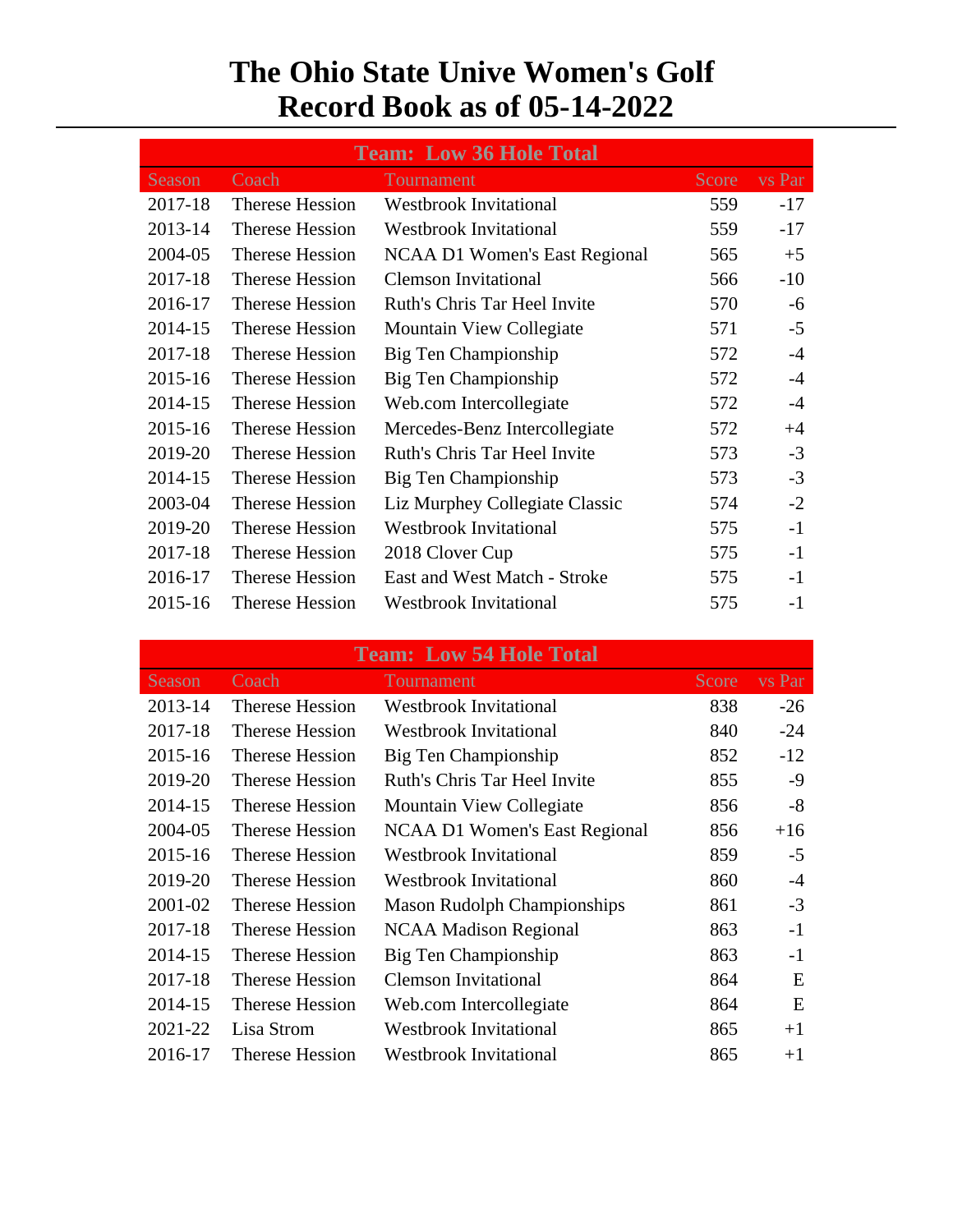| <b>Team: Low 72 Hole Total</b> |                        |                                  |       |        |  |
|--------------------------------|------------------------|----------------------------------|-------|--------|--|
| Season                         | Coach                  | Tournament                       | Score | vs Par |  |
| 2013-14                        | Therese Hession        | <b>NCAA Women's Championship</b> | 1158  | $+38$  |  |
| 2001-02                        | Therese Hession        | NCAA Womens Championship         | 1180  | $+28$  |  |
| 2003-04                        | Therese Hession        | NCAA Womens Championship         | 1187  | $+35$  |  |
| 2004-05                        | Therese Hession        | NCAA Womens Championship         | 1187  | $+51$  |  |
| 2005-06                        | Therese Hession        | Big Ten Championship             | 1190  | $+38$  |  |
| 2009-10                        | Therese Hession        | Big Ten Championship             | 1197  | $+45$  |  |
| 1999-00                        | Therese Hession        | Big Ten Championship             | 1197  | $+45$  |  |
| 2010-11                        | Therese Hession        | Big Ten Championship             | 1201  | $+49$  |  |
| 2002-03                        | Therese Hession        | Big Ten Championship             | 1202  | $+34$  |  |
| 1996-97                        | <b>Therese Hession</b> | <b>NCAA Womens Championship</b>  | 1202  | $+50$  |  |
| 2003-04                        | Therese Hession        | Big Ten Championship             | 1206  | $+54$  |  |
| 1997-98                        | Therese Hession        | NCAA Womens Championship         | 1208  | $+56$  |  |
| 1997-98                        | Therese Hession        | Big Ten Championship             | 1209  | $+57$  |  |
| 2011-12                        | Therese Hession        | NCAA Women's Championship        | 1211  | $+59$  |  |
| 2002-03                        | Therese Hession        | <b>NCAA Womens Championship</b>  | 1214  | $+62$  |  |

| <b>Player Career: Scoring Average</b> |                              |        |            |                   |  |  |
|---------------------------------------|------------------------------|--------|------------|-------------------|--|--|
|                                       | (vs. par) Minimum Rounds: 45 |        |            |                   |  |  |
| Career                                | Name                         | Rounds | Avg. Score | <b>Versus Par</b> |  |  |
| 19, 20, 21, 22                        | ANEKA SEUMANUTAFA            | 96.0   | 72.48      | 0.76              |  |  |
| 16, 17, 18, 19                        | Jaclyn Lee                   | 110.0  | 73.09      | 1.34              |  |  |
| 14, 15, 16, 17                        | Katja Pogacar                | 143.0  | 73.87      | 2.17              |  |  |
| 14, 15, 16, 17                        | Jessica Porvasnik            | 148.0  | 73.89      | 2.19              |  |  |
| 02, 03, 04, 05                        | Kristen White                | 145.0  | 74.26      | 2.58              |  |  |
| 16, 17, 18, 19                        | Nikolette Schroeder          | 135.0  | 74.85      | 3.10              |  |  |
| 19, 20, 21, 22                        | <b>LAUREN PETER</b>          | 101.0  | 74.80      | 3.10              |  |  |
| 15, 16, 17, 18                        | Rio Watanabe                 | 130.0  | 74.90      | 3.11              |  |  |
| 01, 02, 03, 04                        | Allison Hanna                | 153.0  | 75.17      | 3.28              |  |  |
| 10, 11, 12, 13                        | Rachel Rohanna               | 119.0  | 75.16      | 3.29              |  |  |
| 19, 20, 21                            | Yukie Sasaki                 | 52.0   | 75.08      | 3.31              |  |  |
| 00, 01, 02, 03                        | Mollie Fankhauser            | 114.0  | 75.78      | 3.75              |  |  |
| 17, 18, 19, 20                        | Adeena Shears                | 90.0   | 75.50      | 3.77              |  |  |
| 02, 03, 04, 05                        | <b>Lindsay Knowlton</b>      | 142.0  | 75.60      | 3.89              |  |  |
| 10, 11, 12, 13                        | Amy Meier                    | 143.0  | 75.81      | 3.97              |  |  |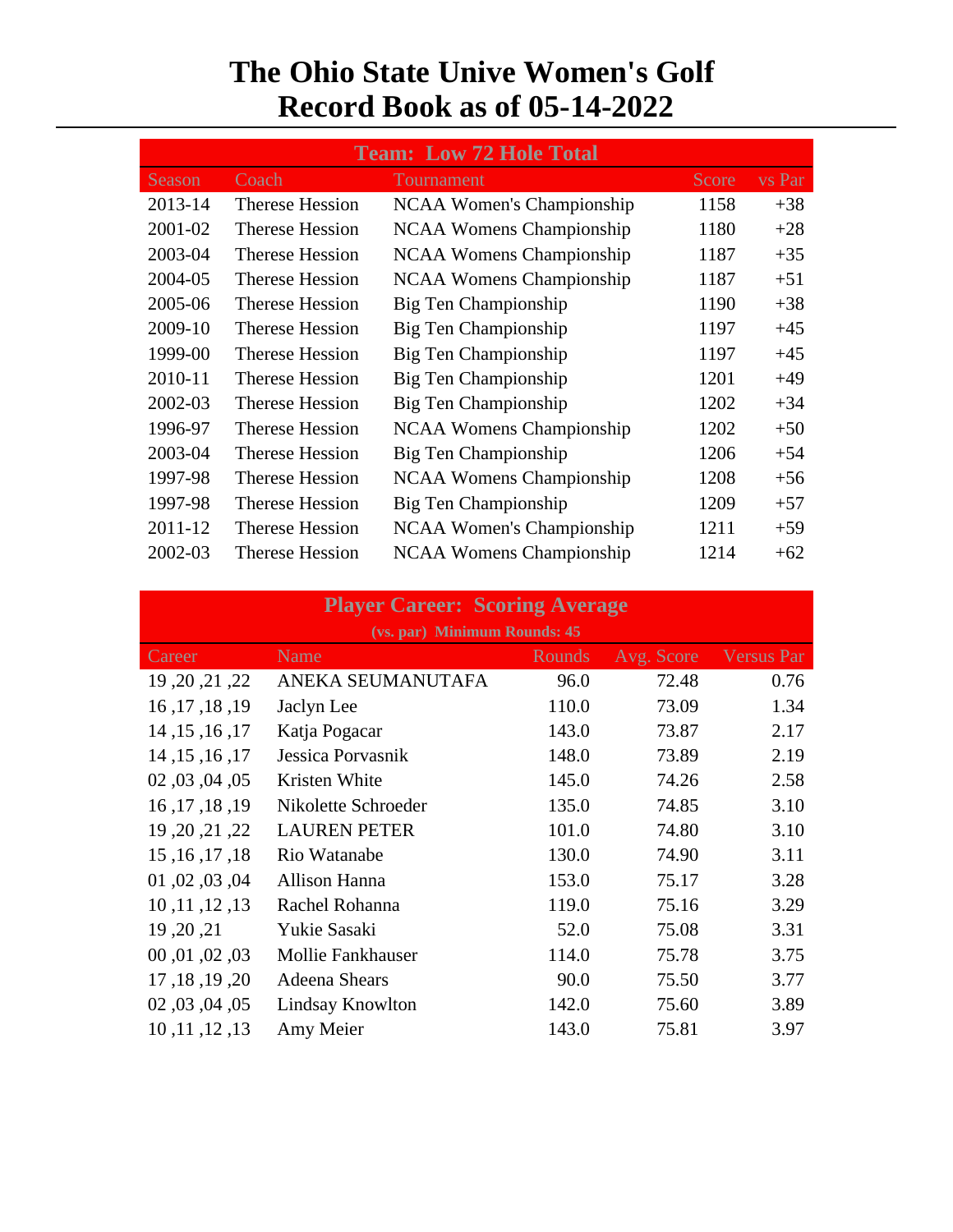| <b>Player Career: Wins</b> |                          |             |                |  |
|----------------------------|--------------------------|-------------|----------------|--|
| Career                     | Name                     | Tournaments | Wins           |  |
| 00, 01, 02, 03             | Mollie Fankhauser        | 38          | 6              |  |
| 16, 17, 18, 19             | Jaclyn Lee               | 39          | $\overline{4}$ |  |
| 94, 95, 96, 97             | Amy Langhals             | 44          | 4              |  |
| 02, 03, 04, 05             | Kristen White            | 48          | 4              |  |
| 14, 15, 16, 17             | Jessica Porvasnik        | 51          | $\overline{4}$ |  |
| 95, 96, 97                 | Jessica Luciuk           | 35          | 3              |  |
| 01, 02, 03, 04             | Allison Hanna            | 51          | 3              |  |
| 96, 98, 98, 99, 99         | Lisa Strom               | 38          | $\overline{2}$ |  |
| 96, 98, 97                 | Natalie Mosher           | 44          | $\overline{2}$ |  |
| 15, 16, 17, 18             | Rio Watanabe             | 45          | $\overline{2}$ |  |
| 22                         | ALE PHADUNGMARTVORAK     | 6           | $\mathbf{1}$   |  |
| 98,99                      | Laura Patrick            | 11          | $\mathbf{1}$   |  |
| 12                         | <b>Kendall Prince</b>    | 11          | $\mathbf{1}$   |  |
| 97,98                      | <b>Bethany Overstake</b> | 12          | $\mathbf{1}$   |  |
| 18, 19, 20, 21             | Sofia Seldemirova        | 16          | $\mathbf{1}$   |  |
| 17, 18, 19, 20             | Alex Wright              | 24          | $\mathbf{1}$   |  |
| 00, 01, 02                 | <b>Ashley Lowery</b>     | 31          | $\mathbf{1}$   |  |
| 19, 20, 21, 22             | ANEKA SEUMANUTAFA        | 33          | $\mathbf{1}$   |  |
| 98, 99, 00, 99, 98         | Natalie Aber             | 35          | $\mathbf{1}$   |  |
| 04, 05, 06, 07             | Dana Je                  | 38          | $\mathbf{1}$   |  |
| 10, 11, 12, 13             | Rachel Rohanna           | 40          | $\mathbf{1}$   |  |
| 09, 10, 11, 12             | Vicky Villanueva         | 42          | $\mathbf{1}$   |  |
| 08,09,10,11                | In-Hong Lim              | 42          | $\mathbf{1}$   |  |
| 02, 03, 04, 05             | Lindsay Knowlton         | 47          | $\mathbf{1}$   |  |
| 16, 17, 18, 19             | Nikolette Schroeder      | 48          | $\mathbf{1}$   |  |
| 10, 11, 12, 13             | Amy Meier                | 49          | 1              |  |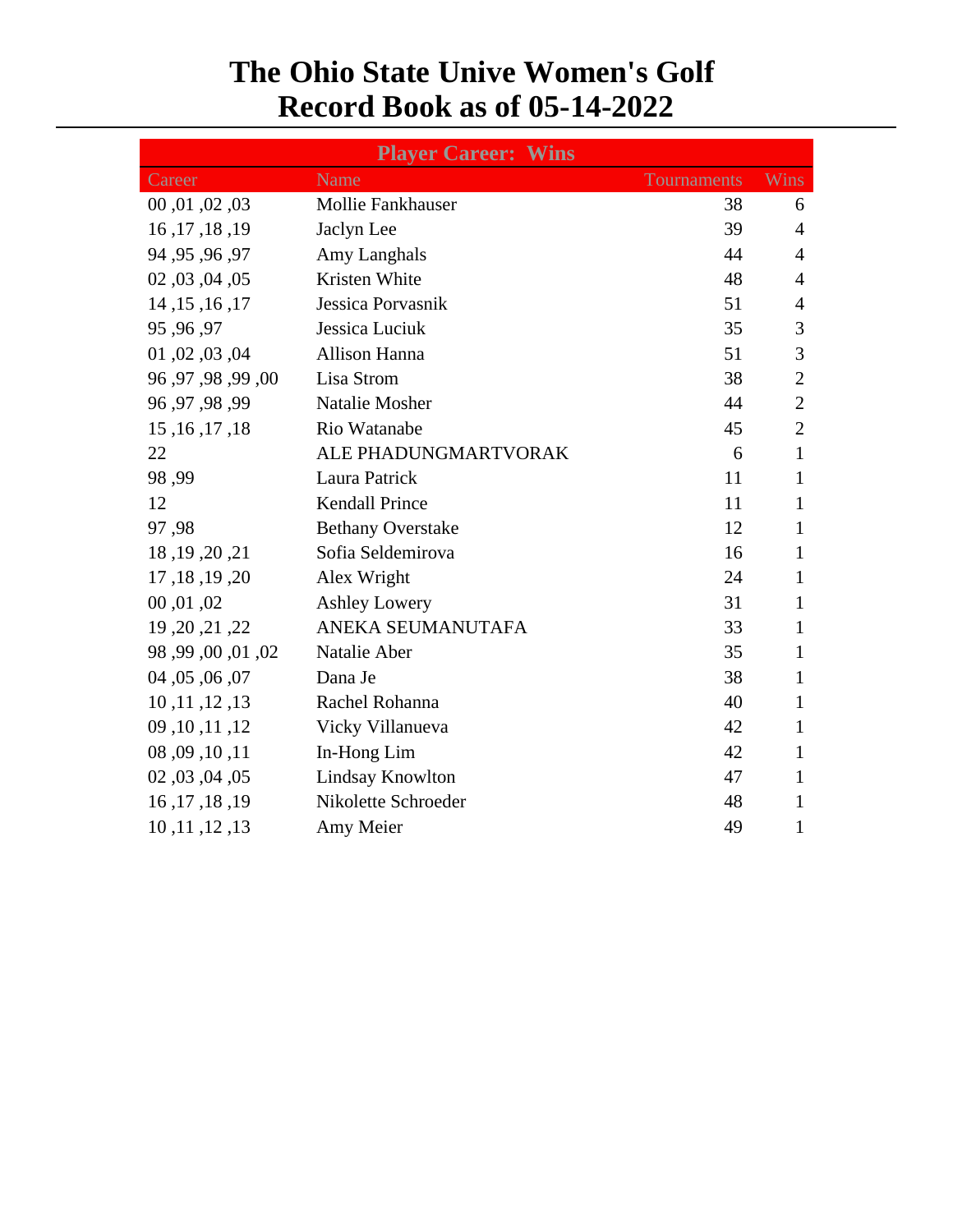|                | <b>Player Career: Par or Better Rounds</b> |        |             |
|----------------|--------------------------------------------|--------|-------------|
| Career         | <b>Name</b>                                | Rounds | Par or Less |
| 16, 17, 18, 19 | Jaclyn Lee                                 | 110.0  | 45          |
| 19, 20, 21, 22 | ANEKA SEUMANUTAFA                          | 96.0   | 44          |
| 14, 15, 16, 17 | Jessica Porvasnik                          | 148.0  | 42          |
| 14, 15, 16, 17 | Katja Pogacar                              | 143.0  | 41          |
| 15, 16, 17, 18 | Rio Watanabe                               | 130.0  | 34          |
| 16, 17, 18, 19 | Nikolette Schroeder                        | 135.0  | 34          |
| 01, 02, 03, 04 | Allison Hanna                              | 153.0  | 34          |
| 02, 03, 04, 05 | Kristen White                              | 145.0  | 30          |
| 10, 11, 12, 13 | Rachel Rohanna                             | 119.0  | 23          |
| 10, 11, 12, 13 | Amy Meier                                  | 143.0  | 23          |
| 02, 03, 04, 05 | Lindsay Knowlton                           | 142.0  | 22          |
| 17, 18, 19, 20 | Adeena Shears                              | 90.0   | 20          |
| 22, 21, 20, 19 | <b>LAUREN PETER</b>                        | 101.0  | 20          |
| 00, 01, 02, 03 | Mollie Fankhauser                          | 114.0  | 16          |
| 12, 13, 14, 15 | Jan Chanpalangsri                          | 125.0  | 16          |

| <b>Player Career: Rounds Played</b> |                         |        |  |  |  |  |  |  |
|-------------------------------------|-------------------------|--------|--|--|--|--|--|--|
| <b>Minimum Rounds: 45</b>           |                         |        |  |  |  |  |  |  |
| Career                              | Name                    | Rounds |  |  |  |  |  |  |
| 01, 02, 03, 04                      | Allison Hanna           | 153.0  |  |  |  |  |  |  |
| 14, 15, 16, 17                      | Jessica Porvasnik       | 148.0  |  |  |  |  |  |  |
| 02, 03, 04, 05                      | Kristen White           | 145.0  |  |  |  |  |  |  |
| 14, 15, 16, 17                      | Katja Pogacar           | 143.0  |  |  |  |  |  |  |
| 10, 11, 12, 13                      | Amy Meier               | 143.0  |  |  |  |  |  |  |
| 02, 03, 04, 05                      | <b>Lindsay Knowlton</b> | 142.0  |  |  |  |  |  |  |
| 97, 98, 99, 99                      | <b>Amber Amstutz</b>    | 136.0  |  |  |  |  |  |  |
| 16, 17, 18, 19                      | Nikolette Schroeder     | 135.0  |  |  |  |  |  |  |
| 12, 13, 14, 15                      | Claudia Lim             | 135.0  |  |  |  |  |  |  |
| 96, 98, 97                          | Natalie Mosher          | 133.0  |  |  |  |  |  |  |
| 07, 08, 09, 00                      | Emma Jandel             | 132.0  |  |  |  |  |  |  |
| 10, 11, 12, 13                      | Susana Benavides        | 131.0  |  |  |  |  |  |  |
| 15, 16, 17, 18                      | Rio Watanabe            | 130.0  |  |  |  |  |  |  |
| 94, 95, 96, 97                      | Amy Langhals            | 130.0  |  |  |  |  |  |  |
| 12, 11, 10, 09                      | Vicky Villanueva        | 126.0  |  |  |  |  |  |  |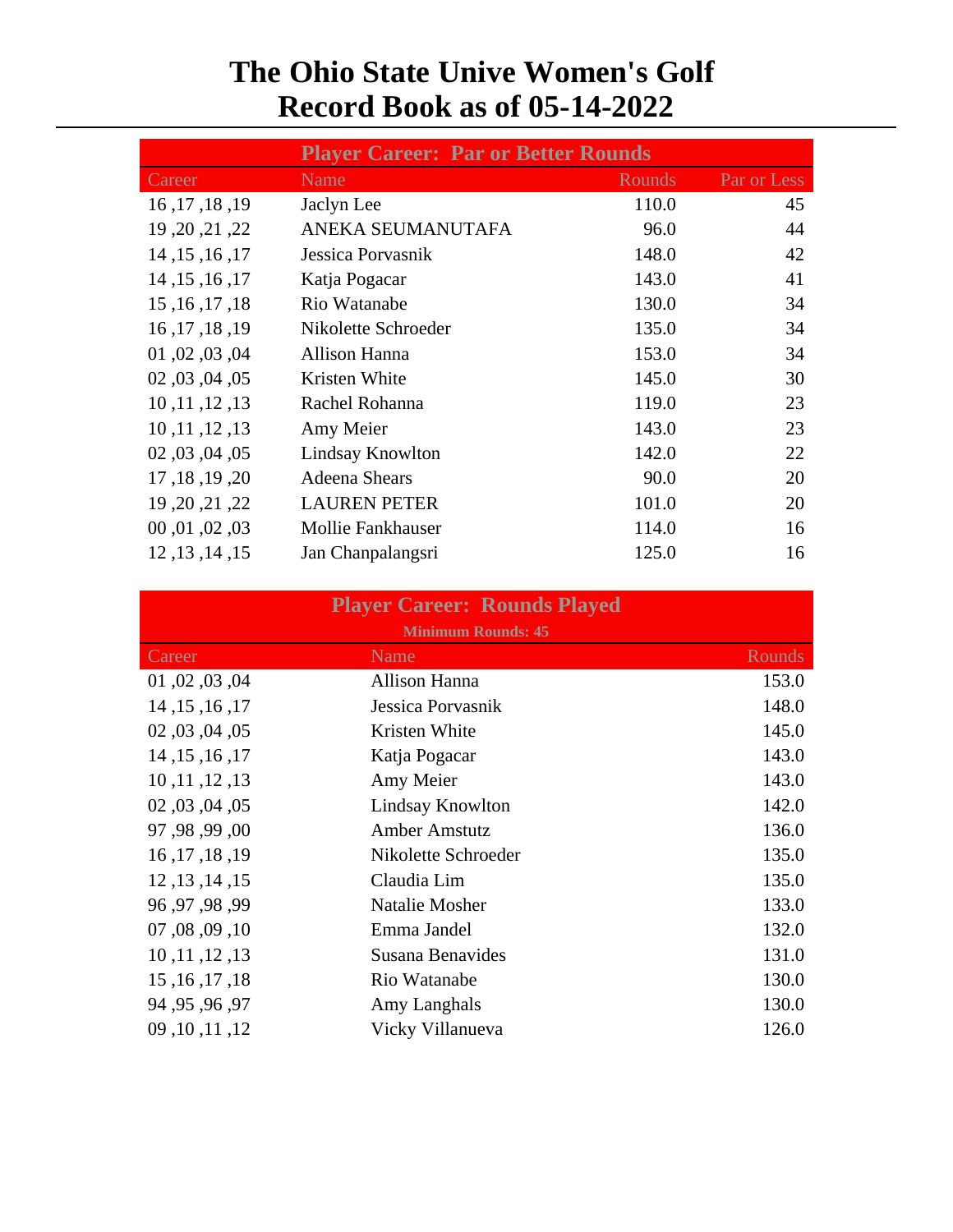| <b>Player Career: Finish Percentage</b> |                         |                  |             |  |  |  |  |  |  |
|-----------------------------------------|-------------------------|------------------|-------------|--|--|--|--|--|--|
| <b>Minimum Rounds: 45</b>               |                         |                  |             |  |  |  |  |  |  |
| Career                                  | Name                    | <b>Opponents</b> | Finish Pct. |  |  |  |  |  |  |
| 02, 03, 04, 05                          | Kristen White           | 4127             | 85.3%       |  |  |  |  |  |  |
| 95, 96, 97                              | Jessica Luciuk          | 3001             | 83.4%       |  |  |  |  |  |  |
| 94, 95, 96, 94                          | Amy Langhals            | 3735             | 82.3%       |  |  |  |  |  |  |
| 01, 02, 03, 04                          | <b>Allison Hanna</b>    | 4405             | 81.1%       |  |  |  |  |  |  |
| 00, 01, 02, 03                          | Mollie Fankhauser       | 3473             | 79.9%       |  |  |  |  |  |  |
| 19, 20, 21, 22                          | ANEKA SEUMANUTAFA       | 2715             | 79.0%       |  |  |  |  |  |  |
| 94,95                                   | Shani Roth              | 1435             | 74.6%       |  |  |  |  |  |  |
| 16, 17, 18, 19                          | Jaclyn Lee              | 3262             | 74.1%       |  |  |  |  |  |  |
| 14, 15, 16, 17                          | Katja Pogacar           | 4244             | 74.1%       |  |  |  |  |  |  |
| 02, 03, 04, 05                          | <b>Lindsay Knowlton</b> | 4045             | 72.9%       |  |  |  |  |  |  |
| 14, 15, 16, 17                          | Jessica Porvasnik       | 4352             | 72.8%       |  |  |  |  |  |  |
| 10, 11, 12, 13                          | Rachel Rohanna          | 3457             | 72.5%       |  |  |  |  |  |  |
| 96, 98, 98, 99, 99                      | Lisa Strom              | 3308             | 71.8%       |  |  |  |  |  |  |
| 96, 98, 97                              | Natalie Mosher          | 3700             | 71.3%       |  |  |  |  |  |  |
| 10, 11, 12, 13                          | Amy Meier               | 4078             | 69.4%       |  |  |  |  |  |  |

| <b>Player Career: Counting Scores</b> |                      |          |            |  |  |  |  |  |  |
|---------------------------------------|----------------------|----------|------------|--|--|--|--|--|--|
| Career                                | Name                 | Counters | Percentage |  |  |  |  |  |  |
| 01,02,03,04                           | Allison Hanna        | 141      | 92.2%      |  |  |  |  |  |  |
| 02, 03, 04, 05                        | Kristen White        | 136      | 93.8%      |  |  |  |  |  |  |
| 14, 15, 16, 17                        | Katja Pogacar        | 131      | 93.6%      |  |  |  |  |  |  |
| 14, 15, 16, 17                        | Jessica Porvasnik    | 131      | 88.5%      |  |  |  |  |  |  |
| 94, 95, 96, 97                        | Amy Langhals         | 122      | 93.8%      |  |  |  |  |  |  |
| 02, 03, 04, 05                        | Lindsay Knowlton     | 121      | 89.0%      |  |  |  |  |  |  |
| 10, 11, 12, 13                        | Amy Meier            | 116      | 84.1%      |  |  |  |  |  |  |
| 96, 98, 99                            | Natalie Mosher       | 113      | 95.0%      |  |  |  |  |  |  |
| 16, 17, 18, 19                        | Nikolette Schroeder  | 110      | 85.3%      |  |  |  |  |  |  |
| 96, 98, 98, 99, 99                    | Lisa Strom           | 107      | 93.9%      |  |  |  |  |  |  |
| 00, 01, 02, 03                        | Mollie Fankhauser    | 106      | 93.0%      |  |  |  |  |  |  |
| 10, 11, 12, 13                        | Rachel Rohanna       | 106      | 91.4%      |  |  |  |  |  |  |
| 07, 08, 09, 09                        | Emma Jandel          | 105      | 83.3%      |  |  |  |  |  |  |
| 04, 05, 06, 07                        | Dana Je              | 104      | 89.7%      |  |  |  |  |  |  |
| 97, 98, 99, 90                        | <b>Amber Amstutz</b> | 104      | 81.9%      |  |  |  |  |  |  |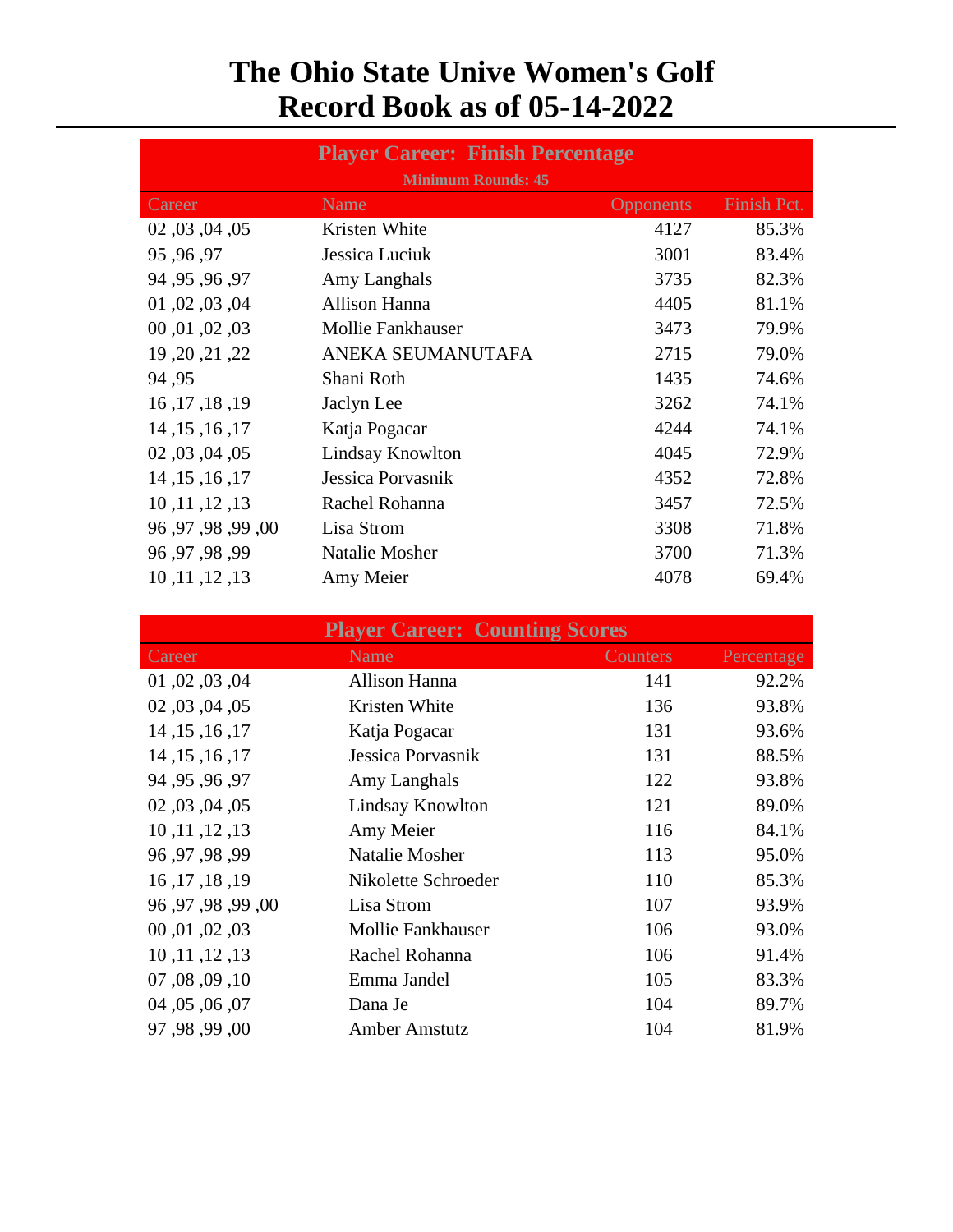| <b>Player Career: Birdies</b> |                      |               |                |  |  |  |  |  |  |  |
|-------------------------------|----------------------|---------------|----------------|--|--|--|--|--|--|--|
| Career                        | Name                 | <b>Rounds</b> | <b>Birdies</b> |  |  |  |  |  |  |  |
| 14, 15, 16, 17                | Jessica Porvasnik    | 148.0         | 355            |  |  |  |  |  |  |  |
| 16, 17, 18, 19                | Nikolette Schroeder  | 135.0         | 326            |  |  |  |  |  |  |  |
| 14, 15, 16, 17                | Katja Pogacar        | 143.0         | 326            |  |  |  |  |  |  |  |
| 16, 17, 18, 19                | Jaclyn Lee           | 110.0         | 324            |  |  |  |  |  |  |  |
| 01, 02, 03, 04                | <b>Allison Hanna</b> | 153.0         | 324            |  |  |  |  |  |  |  |
| 02, 03, 04, 05                | Kristen White        | 145.0         | 318            |  |  |  |  |  |  |  |
| 15, 16, 17, 18                | Rio Watanabe         | 130.0         | 313            |  |  |  |  |  |  |  |
| 22, 21, 20, 19                | ANEKA SEUMANUTAFA    | 96.0          | 283            |  |  |  |  |  |  |  |
| 02, 03, 04, 05                | Lindsay Knowlton     | 142.0         | 281            |  |  |  |  |  |  |  |
| 10, 11, 12, 13                | Amy Meier            | 143.0         | 271            |  |  |  |  |  |  |  |
| 10, 11, 12, 13                | Rachel Rohanna       | 119.0         | 253            |  |  |  |  |  |  |  |
| 12, 13, 14, 15                | Jan Chanpalangsri    | 125.0         | 250            |  |  |  |  |  |  |  |
| 00, 01, 02, 03                | Mollie Fankhauser    | 114.0         | 246            |  |  |  |  |  |  |  |
| 09, 10, 11, 12                | Vicky Villanueva     | 126.0         | 229            |  |  |  |  |  |  |  |
| 96, 98, 98, 99, 99            | Lisa Strom           | 117.0         | 227            |  |  |  |  |  |  |  |

| <b>Player Career: Eagles</b> |                         |        |                |  |  |  |  |  |  |
|------------------------------|-------------------------|--------|----------------|--|--|--|--|--|--|
| Career                       | Name                    | Rounds | Eagles         |  |  |  |  |  |  |
| 02, 03, 04, 05               | Kristen White           | 145.0  | 12             |  |  |  |  |  |  |
| 15, 16, 17, 18               | Rio Watanabe            | 130.0  | 10             |  |  |  |  |  |  |
| 16, 17, 18, 19               | Jaclyn Lee              | 110.0  | 9              |  |  |  |  |  |  |
| 16, 17, 18, 19               | Nikolette Schroeder     | 135.0  | 8              |  |  |  |  |  |  |
| 19, 20, 21, 22               | ANEKA SEUMANUTAFA       | 96.0   | 7              |  |  |  |  |  |  |
| 14, 15, 16, 17               | Jessica Porvasnik       | 148.0  | 6              |  |  |  |  |  |  |
| 14, 15, 16, 17               | Zoe-Beth Brake          | 100.0  | 5              |  |  |  |  |  |  |
| 19, 20, 21, 22               | <b>LAUREN PETER</b>     | 101.0  | $\overline{4}$ |  |  |  |  |  |  |
| 96, 98, 98, 99, 99           | Lisa Strom              | 117.0  | $\overline{4}$ |  |  |  |  |  |  |
| 10, 11, 12, 13               | Rachel Rohanna          | 119.0  | $\overline{4}$ |  |  |  |  |  |  |
| 95, 96, 97, 98               | Marisa Wilhelm          | 121.0  | $\overline{4}$ |  |  |  |  |  |  |
| 09, 10, 11, 12               | Vicky Villanueva        | 126.0  | 4              |  |  |  |  |  |  |
| 20, 21, 22                   | <b>KRISTIN JAMIESON</b> | 44.0   | 3              |  |  |  |  |  |  |
| 03, 04, 05                   | <b>Allyson Harvie</b>   | 65.0   | 3              |  |  |  |  |  |  |
| 00, 01, 02                   | <b>Ashley Lowery</b>    | 94.0   | 3              |  |  |  |  |  |  |
| 05, 06, 07, 08               | <b>Carling Coffing</b>  | 111.0  | 3              |  |  |  |  |  |  |
| 08,09,10,11                  | In-Hong Lim             | 124.0  | 3              |  |  |  |  |  |  |
| 12, 13, 14, 15               | Claudia Lim             | 135.0  | 3              |  |  |  |  |  |  |
| 10, 11, 12, 13               | Amy Meier               | 143.0  | 3              |  |  |  |  |  |  |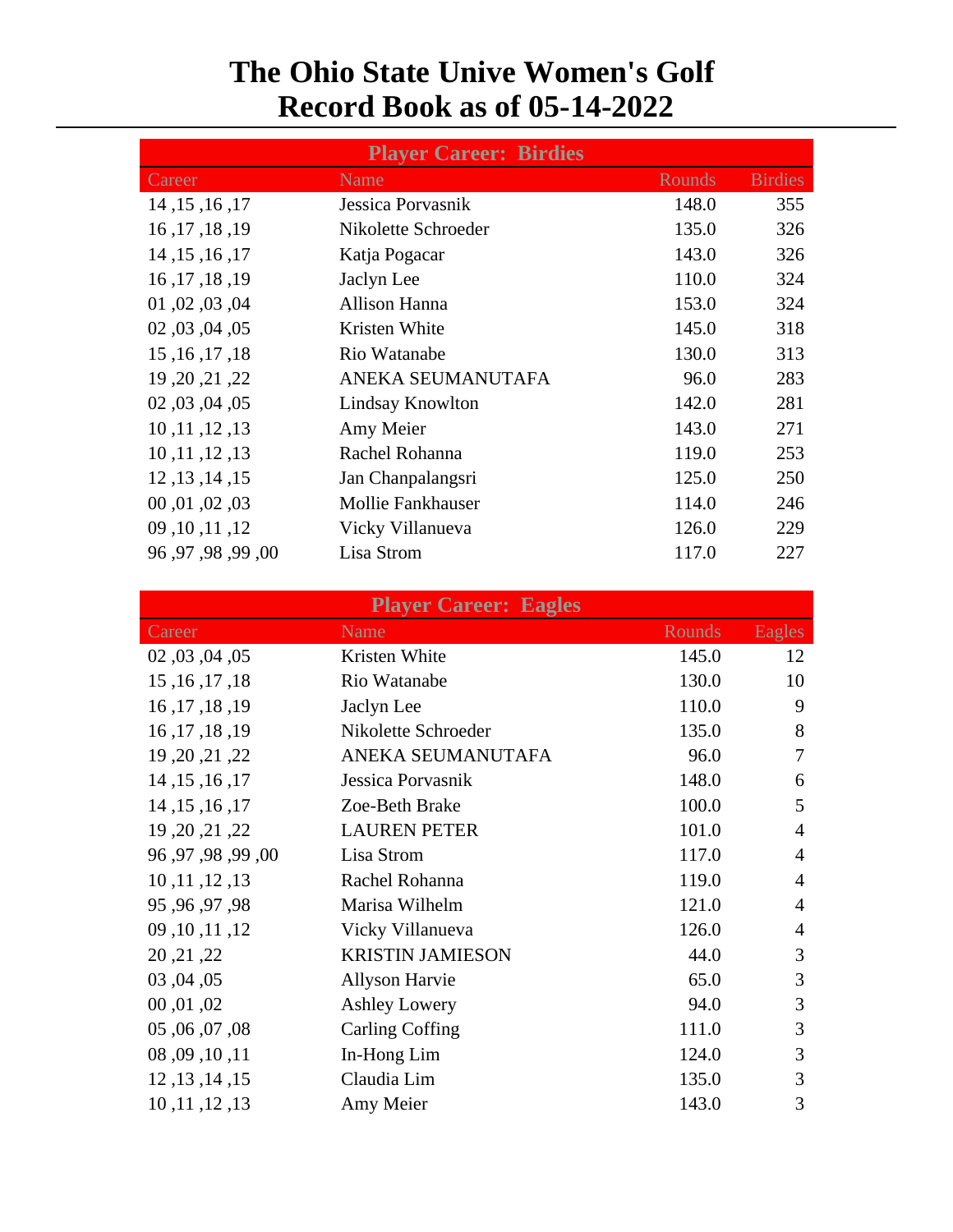| <b>Coach Career: Record</b> |                 |       |            |                  |  |  |  |  |  |
|-----------------------------|-----------------|-------|------------|------------------|--|--|--|--|--|
| Career                      | Coach           | Years | Percentage | <b>Opponents</b> |  |  |  |  |  |
| 94-21                       | Therese Hession | 28    | 66.1%      | 4807             |  |  |  |  |  |
| $22-$                       | Lisa Strom      |       | 47.8%      | 136.             |  |  |  |  |  |

| <b>Coach Career: Wins</b> |                 |       |       |  |  |  |  |  |
|---------------------------|-----------------|-------|-------|--|--|--|--|--|
| Career                    | Coach           | Years | Wins. |  |  |  |  |  |
| 94-21                     | Therese Hession | 28    | 45    |  |  |  |  |  |
| $22-$                     | Lisa Strom      |       |       |  |  |  |  |  |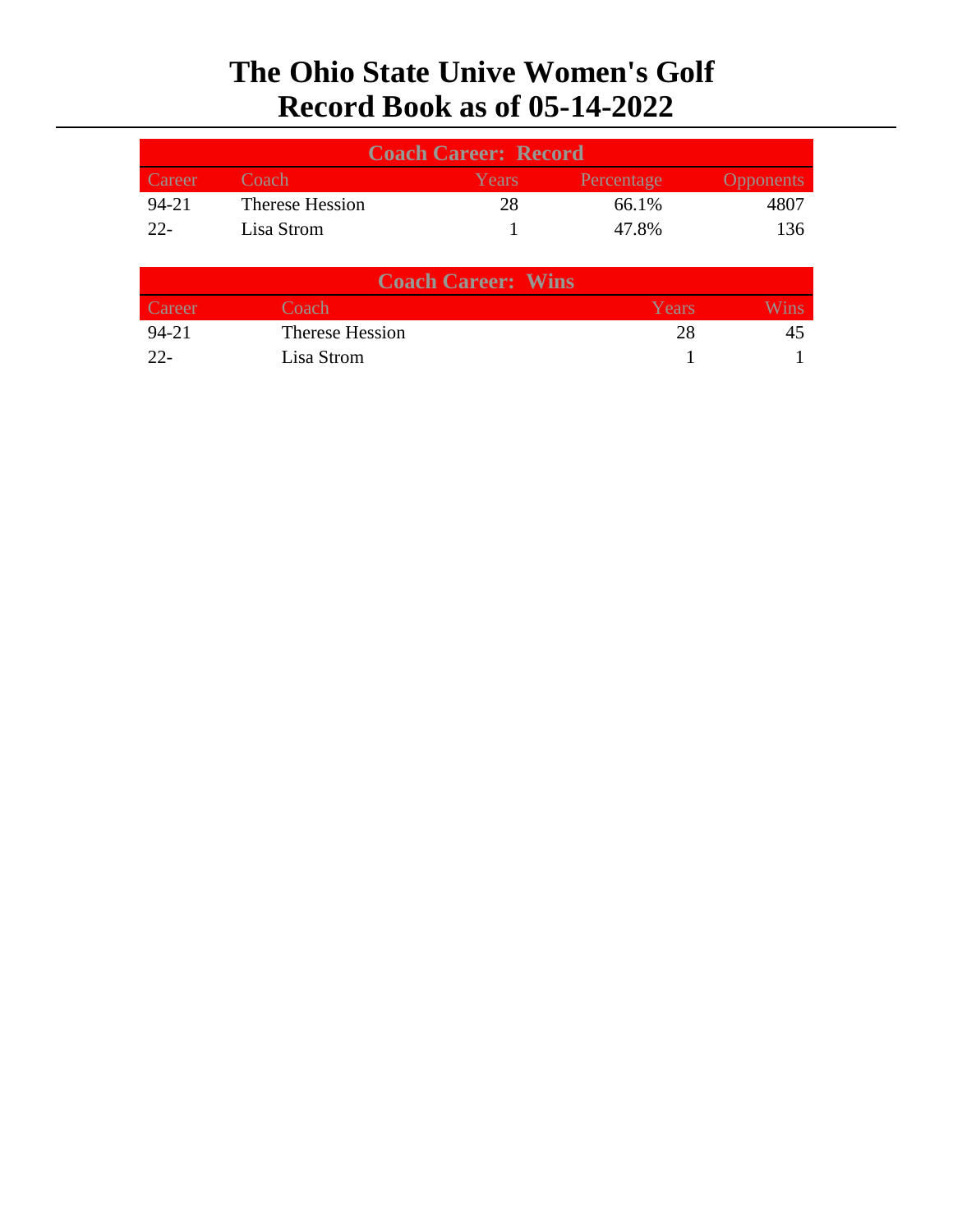|                           | N <sub>0</sub> | N <sub>0</sub> | Avg.         | Vs.   | Low    | <b>Rounds</b>    | Par or           | <b>Finish</b> |                  | <b>Best</b>    |                    |
|---------------------------|----------------|----------------|--------------|-------|--------|------------------|------------------|---------------|------------------|----------------|--------------------|
| <b>Name</b>               | <b>Tour</b>    | Rds.           | <b>Score</b> | Par   | Rd.    | in 60's          | better           | Pct.          | <b>Wins</b>      | Fin.           | <b>Career</b>      |
| Natalie Aber              | 35             | 105.0          | 78.65        | 6.70  | 67     | 3                | 8                | 58.3%         | $\mathbf{1}$     | T <sub>1</sub> | 98, 00, 00, 99, 99 |
| <b>Brittany Adams</b>     | 23             | 66.0           | 79.24        | 7.39  | 72     | $\boldsymbol{0}$ | 1                | 42.1%         | $\boldsymbol{0}$ | T 16           | 03, 04, 05, 06     |
| Lina Aguillon             | 11             | 32.0           | 78.81        | 7.19  | 70     | 0                | 2                | 28.4%         | $\overline{0}$   | $\overline{2}$ | 15,16              |
| Amber Amstutz             | 44             | 136.0          | 78.63        | 6.52  | 72     | $\boldsymbol{0}$ | 2                | 59.2%         | $\theta$         | $\overline{2}$ | 97, 98, 99, 00     |
| Tiffany Avern-Taplin      | 3              | 9.0            | 77.11        | 5.44  | 71     | 0                | 1                | 63.0%         | $\theta$         | 13             | 08                 |
| Sheridan Balyeat          | $\tau$         | 18.0           | 85.78        | 13.94 | 77     | 0                | 0                | 7.1%          | $\boldsymbol{0}$ | 13             | 12, 13, 14, 15     |
| Tatiana Belham            | 13             | 39.0           | 84.44        | 12.36 | 78     | 0                | 0                | 20.8%         | $\boldsymbol{0}$ | T 33           | 98, 99, 00, 1      |
| Susana Benavides          | 45             | 131.0          | 76.61        | 4.79  | 70     | 0                | 10               | 60.6%         | $\boldsymbol{0}$ | 3              | 10, 11, 12, 13     |
| Gina Besozzi              | 5              | 15.0           | 82.07        | 10.27 | 77     | 0                | $\theta$         | 17.4%         | $\overline{0}$   | T 46           | 07, 08, 09         |
| Erin Borowiec             | 14             | 43.0           | 81.12        | 9.37  | 73     | $\boldsymbol{0}$ | $\theta$         | 29.8%         | $\theta$         | T 18           | 02, 03, 04, 05, 06 |
| Jennifer Borowiec         | 15             | 44.0           | 81.30        | 9.27  | 73     | 0                | 0                | 36.1%         | $\boldsymbol{0}$ | 10             | 00, 01, 02, 03, 04 |
| <b>JILLIAN BOURDAGE</b>   | 9              | 27.0           | 74.26        | 2.59  | 70     | 0                | 7                | 54.9%         | $\overline{0}$   | T 15           | 21,22              |
| Zoe-Beth Brake            | 34             | 100.0          | 75.77        | 4.09  | 67     | $\overline{c}$   | 15               | 49.8%         | $\boldsymbol{0}$ | $\overline{c}$ | 14, 15, 16, 17     |
| Alex Brown                | 4              | 12.0           | 86.75        | 14.75 | 83     | 0                | 0                | 3.0%          | $\overline{0}$   | 66             | 11, 12, 13         |
| <b>Haley Brown</b>        | 19             | 56.0           | 77.96        | 6.18  | 71     | 0                | 5                | 57.2%         | $\boldsymbol{0}$ | T 5            | 07,08              |
| Jennifer Cassidy          | 25             | 69.0           | 78.80        | 6.99  | 69     | 1                | 4                | 45.9%         | $\theta$         | T 5            | 06, 07, 08, 09     |
| Jan Chanpalangsri         | 44             | 125.0          | 76.57        | 4.81  | 67     | 5                | 16               | 53.8%         | $\theta$         | $\overline{c}$ | 12, 13, 14, 15     |
| <b>FAITH CHOI</b>         | 10             | 29.0           | 73.79        | 2.17  | 67     | 3                | 9                | 53.8%         | $\theta$         | $\overline{2}$ | 22                 |
| Carling Coffing           | 38             | 111.0          | 76.71        | 5.06  | 67     | 1                | 12               | 57.2%         | $\boldsymbol{0}$ | $\overline{2}$ | 05, 06, 07, 08     |
| <b>Stephanie Connelly</b> | 10             | 30.0           | 75.80        | 4.07  | 71     | 0                | 4                | 71.9%         | $\boldsymbol{0}$ | T 8            | 06,07              |
| Ileen Domela              | 5              | 15.0           | 77.13        | 5.53  | 71     | 0                | 1                | 47.7%         | $\boldsymbol{0}$ | T <sub>2</sub> | 14                 |
| <b>Stephanie Enochs</b>   | 9              | 24.0           | 81.54        | 9.46  | 76     | $\boldsymbol{0}$ | 0                | 67.4%         | $\theta$         | T 12           | 95, 96, 97, 98     |
| Mollie Fankhauser         | 38             | 114.0          | 75.78        | 3.75  | 67     | 2                | 16               | 79.9%         | 6                | 1              | 00, 01, 02, 03     |
| <b>Heather Haas</b>       | 10             | 30.0           | 81.60        | 9.30  | 76     | 0                | $\boldsymbol{0}$ | 69.4%         | $\boldsymbol{0}$ | T 6            | 94                 |
| Allison Hanna             | 51             | 153.0          | 75.17        | 3.28  | 68     | 4                | 34               | 81.1%         | 3                | T <sub>1</sub> | 01, 02, 03, 04     |
| <b>Allison Harper</b>     | 22             | 61.0           | 76.57        | 4.93  | 68     | 1                | 8                | 52.1%         | $\boldsymbol{0}$ | 5              | 13,14              |
| Allyson Harvie            | 21             | 65.0           | 79.02        | 7.28  | 72     | 0                | $\theta$         | 40.6%         | $\overline{0}$   | T 13           | 03, 04, 05         |
| Jessica Hauser            | 31             | 93.0           | 79.06        | 7.26  | 71     | $\boldsymbol{0}$ | 2                | 44.1%         | $\boldsymbol{0}$ | 5              | 06, 07, 08, 09     |
| Jennifer Hermsen          | 5              | 14.0           | 80.79        | 8.79  | 78     | 0                | 0                | 79.2%         | $\theta$         | 8              | 94                 |
| <b>EMILY HUMMER</b>       | 4              | 11.0           | 74.18        | 3.09  | 72     | $\overline{0}$   | 1                | 77.2%         | $\boldsymbol{0}$ | T <sub>2</sub> | 21,22              |
| <b>KRISTIN JAMIESON</b>   | 16             | 44.0           | 76.55        | 4.77  | 68     | $\mathbf{1}$     | 6                | 32.0%         | $\boldsymbol{0}$ | 10             | 20, 21, 22         |
| Emma Jandel               | 45             | 132.0          | 77.29        | 5.45  | 69     | $\mathbf{1}$     | 10               | 59.8%         | $\boldsymbol{0}$ | $\overline{2}$ | 07, 08, 09, 10     |
| Dana Je                   | 38             | 116.0          | 76.17        | 4.57  | $70\,$ | $\boldsymbol{0}$ | 12               | 66.2%         | $\mathbf{1}$     | T <sub>1</sub> | 04, 05, 06, 07     |
| Lindsay Knowlton          | 47             | 142.0          | 75.60        | 3.89  | 67     | 5                | 22               | 72.9%         | $\mathbf{1}$     | $\mathbf{1}$   | 02, 03, 04, 05     |
| Emily Kuhfeld             | 6              | 17.0           | 80.65        | 9.00  | 73     | $\boldsymbol{0}$ | $\boldsymbol{0}$ | 38.1%         | $\boldsymbol{0}$ | T 16           | 01, 02, 03, 04, 05 |
| Amy Langhals              | 44             | 130.0          | 78.14        | 5.84  | $70\,$ | $\boldsymbol{0}$ | 6                | 82.3%         | $\overline{4}$   | $\mathbf{1}$   | 94, 95, 96, 97     |
| Jaclyn Lee                | 39             | 110.0          | 73.09        | 1.34  | 64     | 15               | 45               | 74.1%         | $\overline{4}$   | $\mathbf{1}$   | 16, 17, 18, 19     |
| Mary Lidester             | 7              | 20.0           | 81.90        | 9.85  | 76     | $\boldsymbol{0}$ | 0                | 37.4%         | $\boldsymbol{0}$ | T 16           | $00\,$             |
| Claudia Lim               | 47             | 135.0          | 76.76        | 5.04  | $70\,$ | $\boldsymbol{0}$ | 10               | 49.2%         | $\boldsymbol{0}$ | $\sqrt{6}$     | 12, 13, 14, 15     |
| In-Hong Lim               | 42             | 124.0          | 76.59        | 4.68  | 68     | 1                | 9                | 60.4%         | $\mathbf{1}$     | 1              | 08,09,10,11        |
| Lexie Long                | $\sqrt{2}$     | 5.0            | 79.80        | 8.60  | 78     | $\boldsymbol{0}$ | $\boldsymbol{0}$ | 32.7%         | $\boldsymbol{0}$ | T 33           | 18,19              |
| Summerset Lovett          | 41             | 122.0          | 80.07        | 7.83  | $70\,$ | $\boldsymbol{0}$ | 4                | 65.3%         | $\boldsymbol{0}$ | T 7            | 95, 98, 97, 98, 99 |
| <b>Ashley Lowery</b>      | 31             | 94.0           | 78.19        | 6.13  | 68     | $\overline{c}$   | 13               | 60.3%         | $\mathbf{1}$     | $\mathbf{1}$   | 00, 01, 02         |
| Jessica Luciuk            | 35             | 101.0          | 77.40        | 5.10  | $70\,$ | $\boldsymbol{0}$ | 9                | 83.4%         | 3                | $\mathbf{1}$   | 95, 96, 97         |
|                           |                |                |              |       |        |                  |                  |               |                  |                |                    |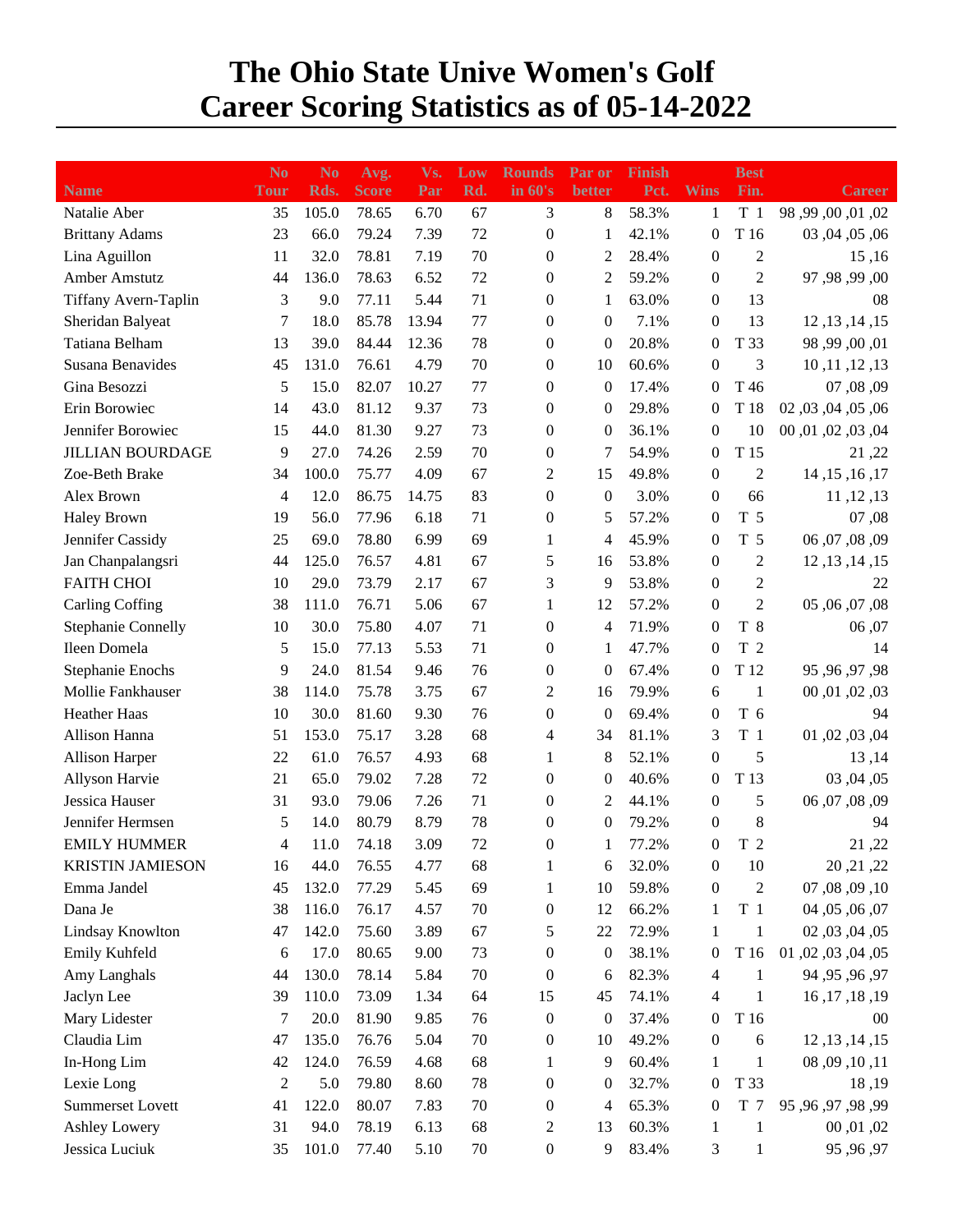|                             | N <sub>o</sub> | N <sub>0</sub> | Avg.         | Vs.   | Low    | <b>Rounds</b>    | Par or           | Finish |                  | <b>Best</b>    |                        |
|-----------------------------|----------------|----------------|--------------|-------|--------|------------------|------------------|--------|------------------|----------------|------------------------|
| <b>Name</b>                 | <b>Tour</b>    | Rds.           | <b>Score</b> | Par   | Rd.    | in 60's          | <b>better</b>    | Pct.   | <b>Wins</b>      | Fin.           | <b>Career</b>          |
| Kaiya Lund                  | 13             | 39.0           | 83.59        | 11.36 | 75     | $\boldsymbol{0}$ | $\mathbf{0}$     | 53.8%  | $\boldsymbol{0}$ | T 10           | 94,95                  |
| Erin McMillan               | 15             | 44.0           | 82.66        | 10.18 | 75     | $\boldsymbol{0}$ | 0                | 55.0%  | $\boldsymbol{0}$ | T 15           | 95, 96, 97             |
| Amy Meier                   | 49             | 143.0          | 75.81        | 3.97  | 70     | $\boldsymbol{0}$ | 23               | 69.4%  | 1                | T <sub>1</sub> | 10, 11, 12, 13         |
| Valerie Moore               | 17             | 50.0           | 83.62        | 11.38 | 74     | $\boldsymbol{0}$ | $\boldsymbol{0}$ | 50.4%  | $\mathbf{0}$     | 13             | 94,95                  |
| Natalie Mosher              | 44             | 133.0          | 78.04        | 5.86  | 67     | $\mathbf{1}$     | 12               | 71.3%  | $\overline{2}$   | $\mathbf{1}$   | 96, 98, 99             |
| Kelly Moskal                | 16             | 47.0           | 81.60        | 9.64  | 73     | $\boldsymbol{0}$ | $\boldsymbol{0}$ | 37.2%  | $\boldsymbol{0}$ | T 16           | 00, 01, 02             |
| Anna Nibell                 | $\overline{2}$ | 4.0            | 84.00        | 12.00 | 82     | $\boldsymbol{0}$ | 0                | 35.9%  | $\boldsymbol{0}$ | T 46           | 94                     |
| <b>Bethany Overstake</b>    | 12             | 38.0           | 76.87        | 4.79  | 68     | $\mathbf{1}$     | 2                | 67.9%  | 1                | 1              | 97,98                  |
| Laura Patrick               | 11             | 34.0           | 79.26        | 7.18  | 69     | $\mathbf{1}$     | 1                | 47.8%  | 1                | $\mathbf{1}$   | 98,99                  |
| <b>LAUREN PETER</b>         | 35             | 101.0          | 74.80        | 3.10  | 70     | $\boldsymbol{0}$ | 20               | 52.2%  | $\overline{0}$   | T 2            | 19, 20, 21, 22         |
| <b>ALE</b>                  | 6              | 17.0           | 74.47        | 3.24  | 67     | $\mathbf{1}$     | 2                | 66.7%  | $\mathbf{1}$     | 1              | 22                     |
| PHADUNGMARTVOR<br>AK        |                |                |              |       |        |                  |                  |        |                  |                |                        |
| Mary Ann Plunkett           | 2              | 6.0            | 79.17        | 7.17  | 75     | 0                | 0                | 32.5%  | $\boldsymbol{0}$ | T 55           | 03                     |
| Katja Pogacar               | 49             | 143.0          | 73.87        | 2.17  | 67     | 9                | 41               | 74.1%  | $\boldsymbol{0}$ | $\overline{2}$ | 14, 15, 16, 17         |
| Jessica Porvasnik           | 51             | 148.0          | 73.89        | 2.19  | 65     | 7                | 42               | 72.8%  | $\overline{4}$   | $\mathbf{1}$   | 14, 15, 16, 17         |
| Kendall Prince              | 11             | 30.0           | 75.03        | 3.30  | 67     | $\mathfrak{2}$   | 7                | 70.1%  | 1                | T <sub>1</sub> | 12                     |
| Jamie Rishel                | 18             | 50.0           | 80.70        | 8.52  | 72     | $\boldsymbol{0}$ | 1                | 45.0%  | $\boldsymbol{0}$ | T 13           | 00, 01, 02             |
| Rachel Rohanna              | 40             | 119.0          | 75.16        | 3.29  | 68     | 3                | 23               | 72.5%  | 1                | 1              | 10, 11, 12, 13         |
| Shani Roth                  | 17             | 50.0           | 79.96        | 7.60  | 73     | $\boldsymbol{0}$ | $\boldsymbol{0}$ | 74.6%  | $\boldsymbol{0}$ | $\overline{2}$ | 94,95                  |
| Alanis Sakuma               | 15             | 39.0           | 78.21        | 6.64  | 71     | $\boldsymbol{0}$ | 3                | 34.2%  | $\boldsymbol{0}$ | T 5            | 18, 19, 20, 21         |
| Yukie Sasaki                | 18             | 52.0           | 75.08        | 3.31  | 69     | $\overline{2}$   | 9                | 47.5%  | $\boldsymbol{0}$ | T 8            | 19, 20, 21             |
| Nikolette Schroeder         | 48             | 135.0          | 74.85        | 3.10  | 66     | 11               | 34               | 57.2%  | $\mathbf{1}$     | T <sub>1</sub> | 16, 17, 18, 19         |
| Sofia Seldemirova           | 16             | 45.0           | 77.16        | 5.60  | 69     | 1                | 4                | 31.9%  | 1                | 1              | 18, 19, 20, 21         |
| Jennifer Selfinger          | 33             | 103.0          | 78.19        | 6.62  | 69     | $\mathbf{1}$     | 6                | 47.5%  | $\boldsymbol{0}$ | 3              | 02, 03, 04, 05, 06     |
| Suzane Sembrat              | 3              | 8.0            | 89.13        | 17.50 | 84     | $\boldsymbol{0}$ | $\boldsymbol{0}$ | 29.4%  | $\boldsymbol{0}$ | T 41           | 95, 96, 97             |
| <b>ANEKA</b><br>SEUMANUTAFA | 33             | 96.0           | 72.48        | 0.76  | 64     | 16               | 44               | 79.0%  | 1                | 1              | 19, 20, 21, 22         |
| Adeena Shears               | 32             | 90.0           | 75.50        | 3.77  | 67     | $\overline{c}$   | 20               | 46.6%  | $\boldsymbol{0}$ | $\overline{4}$ | 17, 18, 19, 20         |
| Nara Shin                   | 21             | 60.0           | 78.93        | 7.22  | 72     | $\boldsymbol{0}$ | 1                | 42.3%  | $\boldsymbol{0}$ | $\overline{2}$ | 09, 10, 11, 12         |
| Lisa Strom                  | $38\,$         | 117.0          | 77.02        | 4.93  | 69     | $\overline{c}$   | 10               | 71.8%  | $\sqrt{2}$       |                | T 1 96, 97, 98, 99, 00 |
| <b>SKYLAR THOMPSON</b>      | 21             | 60.0           | 76.62        | 4.92  | 70     | $\boldsymbol{0}$ | 4                | 34.2%  | $\boldsymbol{0}$ | T 8            | 19, 20, 21, 22         |
| Vicky Villanueva            | $42\,$         | 126.0          | 76.78        | 4.96  | 67     | 1                | 9                | 62.7%  | $\mathbf{1}$     | 1              | 09, 10, 11, 12         |
| KAILIE VONGSAGA             | 13             | 36.0           | 75.47        | 3.83  | 70     | 0                | 5                | 50.2%  | $\boldsymbol{0}$ | T <sub>2</sub> | 21,22                  |
| Sara Walker                 | 5              | 14.0           | 81.21        | 9.21  | $77\,$ | $\boldsymbol{0}$ | 0                | 39.4%  | $\boldsymbol{0}$ | T 28           | 00, 01, 02, 03, 04     |
| Rio Watanabe                | 45             | 130.0          | 74.90        | 3.11  | 67     | 8                | 34               | 58.3%  | $\overline{c}$   | 1              | 15, 16, 17, 18         |
| Gemma Webster               | $42\,$         | 124.0          | 77.72        | 5.86  | 69     | 1                | 10               | 56.2%  | $\boldsymbol{0}$ | 3              | 06, 07, 08, 09         |
| Allie White                 | 3              | 8.0            | 73.38        | 1.38  | 68     | $\overline{c}$   | 3                | 62.6%  | $\boldsymbol{0}$ | 3              | 10                     |
| Kristen White               | 48             | 145.0          | 74.26        | 2.58  | 66     | 8                | 30               | 85.3%  | 4                | $\mathbf{1}$   | 02, 03, 04, 05         |
| Marisa Wilhelm              | 40             | 121.0          | 79.33        | 7.12  | 72     | 0                | 3                | 64.4%  | $\boldsymbol{0}$ | T 3            | 95, 96, 97, 98         |
| Anna Wingerup               | 3              | 8.0            | 83.75        | 11.75 | 80     | $\boldsymbol{0}$ | 0                | 67.6%  | $\boldsymbol{0}$ | T 16           | 94                     |
| Alex Wright                 | 24             | 64.0           | 76.77        | 5.02  | 69     | $\overline{2}$   | 7                | 33.6%  | $\mathbf{1}$     | $T\!-\!1$      | 17, 18, 19, 20         |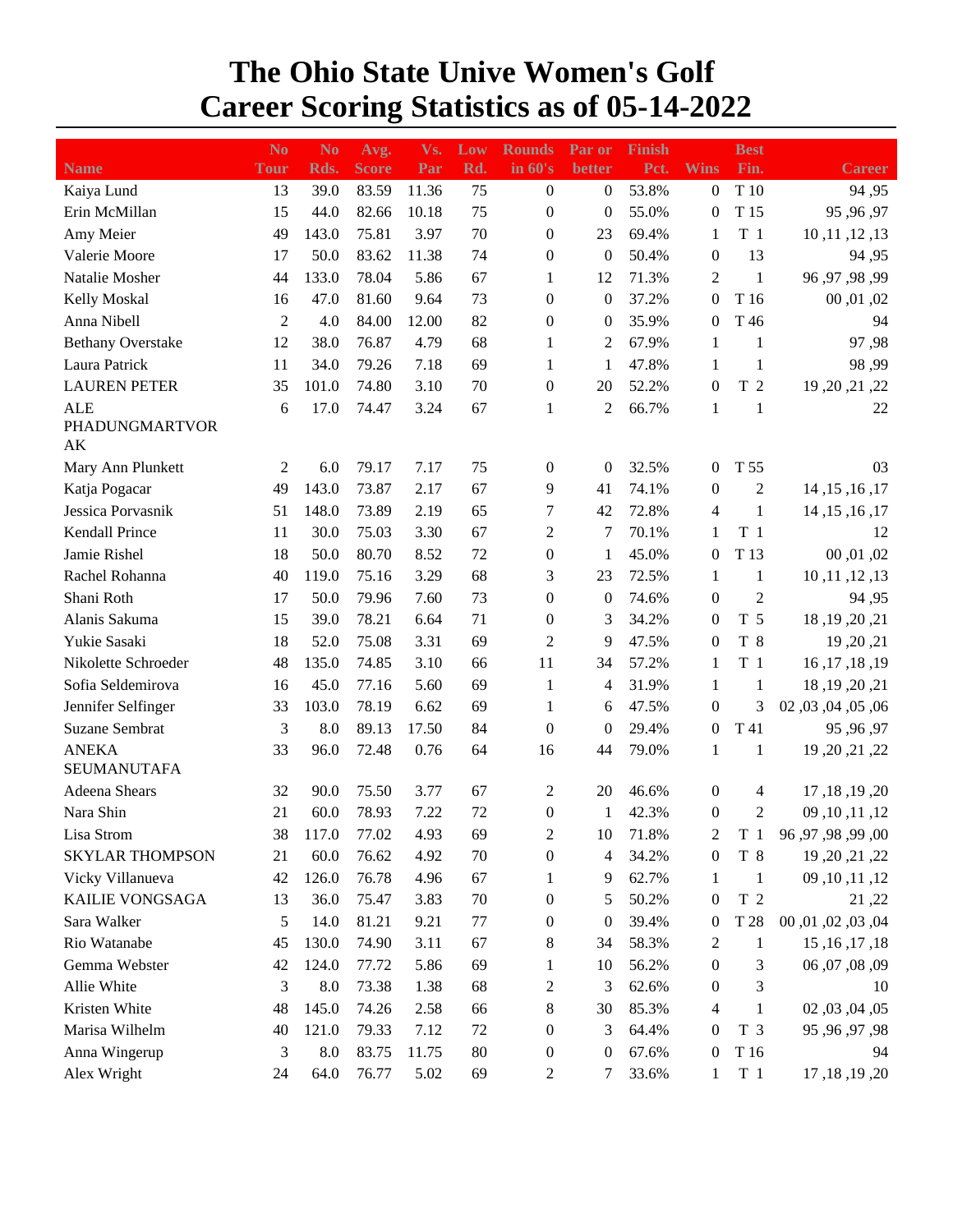### **Natalie Aber**

| <b>Season</b> | N <sub>0</sub><br><b>Tour</b> | No.   | Avg.<br>Rds. Score | Par   | <b>Vs.</b> National Low<br><b>Rating</b> | Rd. | <b>Rounds</b><br>in $60's$ | Par or<br>better | <b>Finish</b><br>Pct. | <b>Wins</b> | <b>Best</b><br>Fin. |
|---------------|-------------------------------|-------|--------------------|-------|------------------------------------------|-----|----------------------------|------------------|-----------------------|-------------|---------------------|
|               |                               |       |                    |       |                                          |     |                            |                  |                       |             |                     |
| 1998-99       | 5.                            | 15.0  | 85.40              | 13.40 | 660                                      | 77  | $\theta$                   | $\theta$         | 28.6%                 | $\Omega$    | T 42                |
| 1999-00       | $5^{\circ}$                   | 17.0  | 78.29              | 6.29  | 198                                      | 74  | $\theta$                   | $\Omega$         | 49.3%                 | $\Omega$    |                     |
| 2000-01       | 12.                           | 35.0  | 78.03              | 6.03  | 216                                      | 67  | 2                          |                  | 3 55.7%               |             | T <sub>1</sub>      |
| 2001-02       | 13                            | 38.0  | 76.71              | 4.87  | 131                                      | 68  |                            | 5                | 73.6%                 | $\Omega$    | T 2                 |
| Career        | 35                            | 105.0 | 78.65              | 6.70  |                                          | 67  |                            | 8                | 58.3%                 |             |                     |

#### **Brittany Adams**

| <b>Season</b> | N <sub>0</sub><br><b>Tour</b> | N <sub>0</sub><br>Rds. | Avg.<br><b>Score</b> | Vs.<br><b>Par</b> | <b>National Low</b><br><b>Rating</b> | Rd. | <b>Rounds</b><br>in $60's$ | Par or<br><b>better</b> | <b>Finish</b><br>Pct. | <b>Wins</b> | <b>Best</b><br>Fin. |
|---------------|-------------------------------|------------------------|----------------------|-------------------|--------------------------------------|-----|----------------------------|-------------------------|-----------------------|-------------|---------------------|
|               |                               |                        |                      |                   |                                      |     |                            |                         |                       |             |                     |
| 2002-03       |                               | 14.0                   | 81.07                | 9.21              | None                                 | 76  | $\Omega$                   | $\Omega$                | 35.6%                 | 0           | -25                 |
| 2003-04       |                               | 7.0                    | 81.86                | 9.86              | None                                 | 74  | $\theta$                   | $\Omega$                | 15.1%                 | $\theta$    | T 18                |
| 2004-05       |                               | 15.0                   | 79.07                | 7.27              | 443                                  | 72  | $\theta$                   |                         | 52.1%                 | $\theta$    | T 28                |
| 2005-06       | 10                            | 30.0                   | 77.87                | 6.03              | 368                                  | 73  |                            | $\theta$                | 47.0%                 | $\theta$    | T 16                |
| Career        | 23                            | 66.0                   | 79.24                | 7.39              |                                      | 72  | $\theta$                   |                         | 42.1%                 | $\theta$    | T 16                |

### **Lina Aguillon**

| <b>Season</b> |                |            | No No Avg. Vs. National Low Rounds Paror Finish<br>Tour Rds. Score Par Rating Rd. in 60's better Pct. Wins |     |          |                  |          | <b>Best</b><br>Fin. |
|---------------|----------------|------------|------------------------------------------------------------------------------------------------------------|-----|----------|------------------|----------|---------------------|
| 2014-15       | 7 20.0         | 78.40 6.85 | 851                                                                                                        | 70  | $\theta$ | 2 34.7%          |          | $0 \qquad 2$        |
| 2015-16       | $4 \quad 12.0$ | 79.50 7.75 | None                                                                                                       | 76  |          | $0 \quad 18.8\%$ |          | $0 \quad T39$       |
| Career        | 11 32.0        | 78.81 7.19 |                                                                                                            | 70. |          | 2 28.4%          | $\Omega$ | 2                   |

### **Amber Amstutz**

|               | N <sub>0</sub> | No.         | Avg.         | Vs.  | National Low  |     | <b>Rounds</b>    | Par or        | <b>Finish</b> |              | <b>Best</b> |
|---------------|----------------|-------------|--------------|------|---------------|-----|------------------|---------------|---------------|--------------|-------------|
| <b>Season</b> | <b>Tour</b>    | Rds.        | <b>Score</b> | Par  | <b>Rating</b> | Rd. | in $60's$        | <b>better</b> | Pct.          | <b>Wins</b>  | Fin.        |
| 1996-97       | 11             | 33.0        | 80.42        | 8.15 | 240           | 75  | $\theta$         | $\theta$      | 60.8%         |              | T 3         |
| 1997-98       | 9              | <b>29.0</b> | 78.45 6.34   |      | 181           | 74  | $\left( \right)$ | $\theta$      | 48.2%         |              | T 17        |
| 1998-99       | 13             | 39.0        | 77.79        | 5.72 | 125           | 72  | $\Omega$         |               | 66.2%         |              |             |
| 1999-00       | 11             | 35.0        | 78.03        | 6.03 | 181           | 72  |                  |               | 58.3%         |              | T 8         |
| Career        | 44             | 136.0       | 78.63 6.52   |      |               | 72  | $\theta$         |               | 59.2%         | $\mathbf{0}$ |             |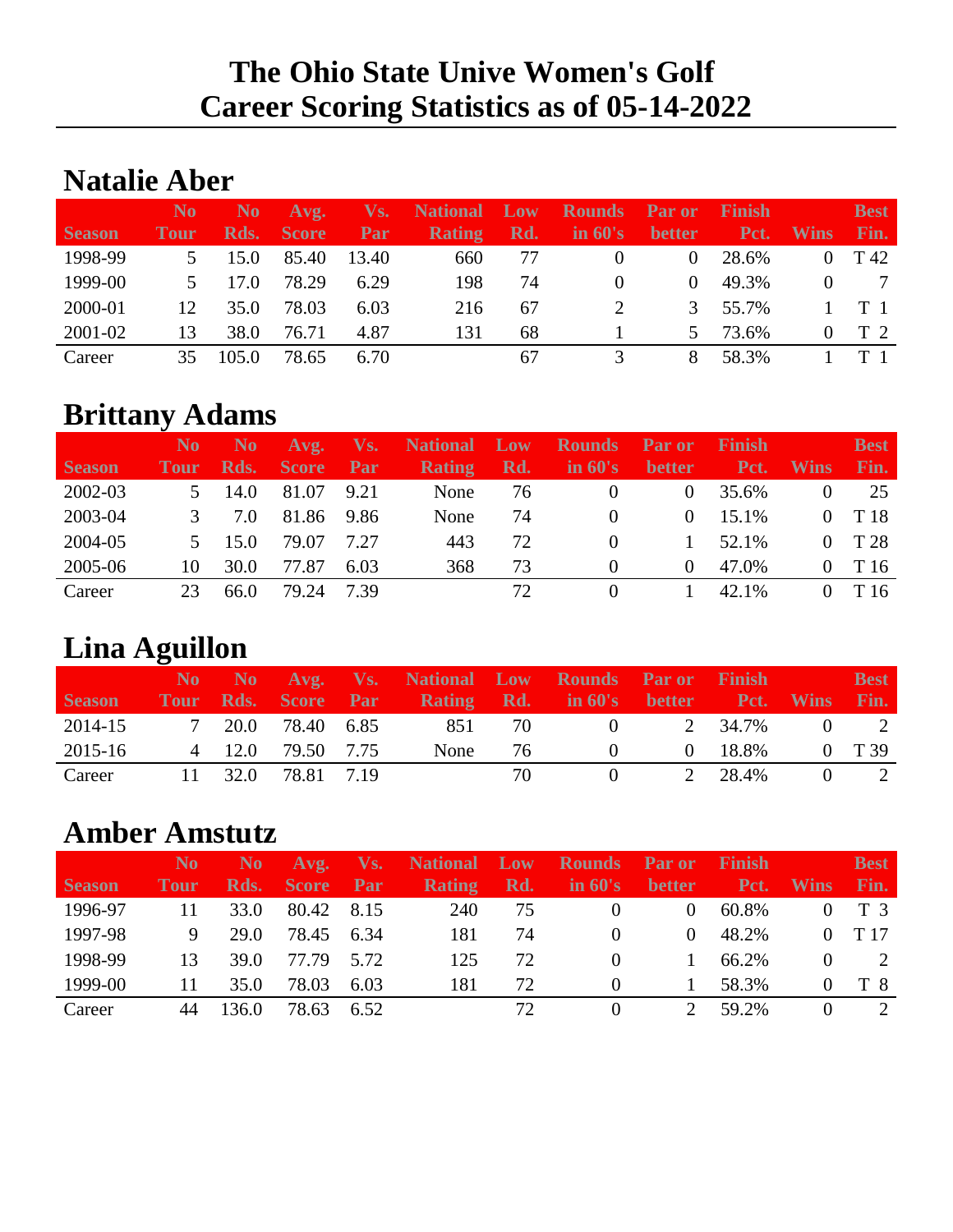### **Tiffany Avern-Taplin**

| <b>Season</b> |              |                | No No Avg. Vs. National Low Rounds Paror Finish<br>Tour Rds. Score Par Rating Rd. in 60's better Pct. Wins Fin. |           |                |         | <b>Best</b> |
|---------------|--------------|----------------|-----------------------------------------------------------------------------------------------------------------|-----------|----------------|---------|-------------|
| 2007-08       | $\mathbf{3}$ | 9.0 77.11 5.44 | None 71                                                                                                         |           | 0 1 63.0% 0 13 |         |             |
| Career        | 3            | 9.0 77.11 5.44 |                                                                                                                 | $\bigcup$ |                | 1 63.0% | $0 \t 13$   |

### **Sheridan Balyeat**

|               |             |               |                 |             | No No Avg. Vs. National Low Rounds Paror Finish |     |                  |                     |                  |             | <b>Best</b> |
|---------------|-------------|---------------|-----------------|-------------|-------------------------------------------------|-----|------------------|---------------------|------------------|-------------|-------------|
| <b>Season</b> |             |               | Tour Rds. Score | <b>Par</b>  | Rating Rd.                                      |     |                  | in 60's better Pct. |                  | <b>Wins</b> | Fin.        |
| 2011-12       |             | 2.0           |                 | 84.00 12.00 | None                                            | -84 | $\left( \right)$ | $\theta$            | 2.9%             |             | -67         |
| 2012-13       |             | $4\quad 10.0$ | 87.80 16.10     |             | None                                            | 83  |                  | $\theta$            | 4.9%             | $\Omega$    |             |
| 2013-14       |             | 6.0           | 83.00 11.00     |             | None                                            | 77  |                  |                     | $0 \quad 12.0\%$ |             | $0 \tT 55$  |
| Career        | $7^{\circ}$ | 18.0          | 85.78 13.94     |             |                                                 | 77  |                  | $\Omega$            | 7.1%             | $\theta$    | - 13        |

### **Tatiana Belham**

|               |         |                     | No No Avg. Vs. National Low Rounds Paror Finish              |    |                  |                  | <b>Best</b> |
|---------------|---------|---------------------|--------------------------------------------------------------|----|------------------|------------------|-------------|
| <b>Season</b> |         |                     | Tour Rds. Score Par Rating Rd. in 60's better Pct. Wins Fin. |    |                  |                  |             |
| 1998-99       |         | 11 33.0 84.15 12.06 | 602                                                          | 78 | $\left( \right)$ | $0\quad 21.3\%$  | $0$ T 33    |
| 1999-00       | 2 $6.0$ | 86.00 14.00         | None                                                         | 80 |                  | $0 \quad 17.9\%$ | $0$ T 58    |
| Career        | 13 39.0 | 84.44 12.36         |                                                              | 78 |                  | $0\quad 20.8\%$  | $0$ T 33    |

# **Susana Benavides**

| <b>Season</b> | No.<br><b>Tour</b> |       | $\mathbf{N_0}$ Avg.<br>Rds. Score | <b>Par</b> | <b>Vs.</b> National Low<br><b>Rating</b> | Rd. | <b>Rounds</b> Par or<br>in $60's$ | <b>better</b> | <b>Finish</b><br>Pct. | <b>Wins</b> | <b>Best</b><br>Fin. |
|---------------|--------------------|-------|-----------------------------------|------------|------------------------------------------|-----|-----------------------------------|---------------|-----------------------|-------------|---------------------|
| 2009-10       | 8                  | 24.0  | 76.46 4.67                        |            | 280                                      | 71  | $\theta$                          | 2             | 66.6%                 |             |                     |
| 2010-11       | 11                 | 35.0  | 77.11                             | 5.29       | 406                                      | 72  | $\Omega$                          | 2             | 56.2%                 | $\Omega$    | T 11                |
| 2011-12       | 14                 | 41.0  | 76.44 4.66                        |            | 323                                      | 70  | $\Omega$                          |               | 4 62.1%               |             | -6                  |
| 2012-13       | 12                 | 31.0  | 76.39 4.48                        |            | 314                                      | 72  | $\Omega$                          | 2             | 59.6%                 |             | T 4                 |
| Career        | 45                 | 131.0 | 76.61 4.79                        |            |                                          | 70  | $\Omega$                          | 10            | 60.6%                 | $\theta$    |                     |

# **Gina Besozzi**

|               |      |                   |       | No No Avg. Vs. National Low Rounds Paror Finish |      |                          |                 | <b>Best</b> |
|---------------|------|-------------------|-------|-------------------------------------------------|------|--------------------------|-----------------|-------------|
| <b>Season</b> |      | Tour Rds. Score   |       | Par Rating Rd.                                  |      | in 60's better Pct. Wins |                 | Fin.        |
| 2007-08       |      | 4 12.0 81.58 9.83 |       | None                                            | - 77 |                          | $0\quad 19.5\%$ | $0$ T 46    |
| 2008-09       | 3.0  | 84.00 12.00       |       | None                                            | 79   |                          | 8.9%            | $0$ T 73    |
| Career        | 15.0 | 82.07             | 10.27 |                                                 |      | $\theta$                 | 17.4%           | $0$ T 46    |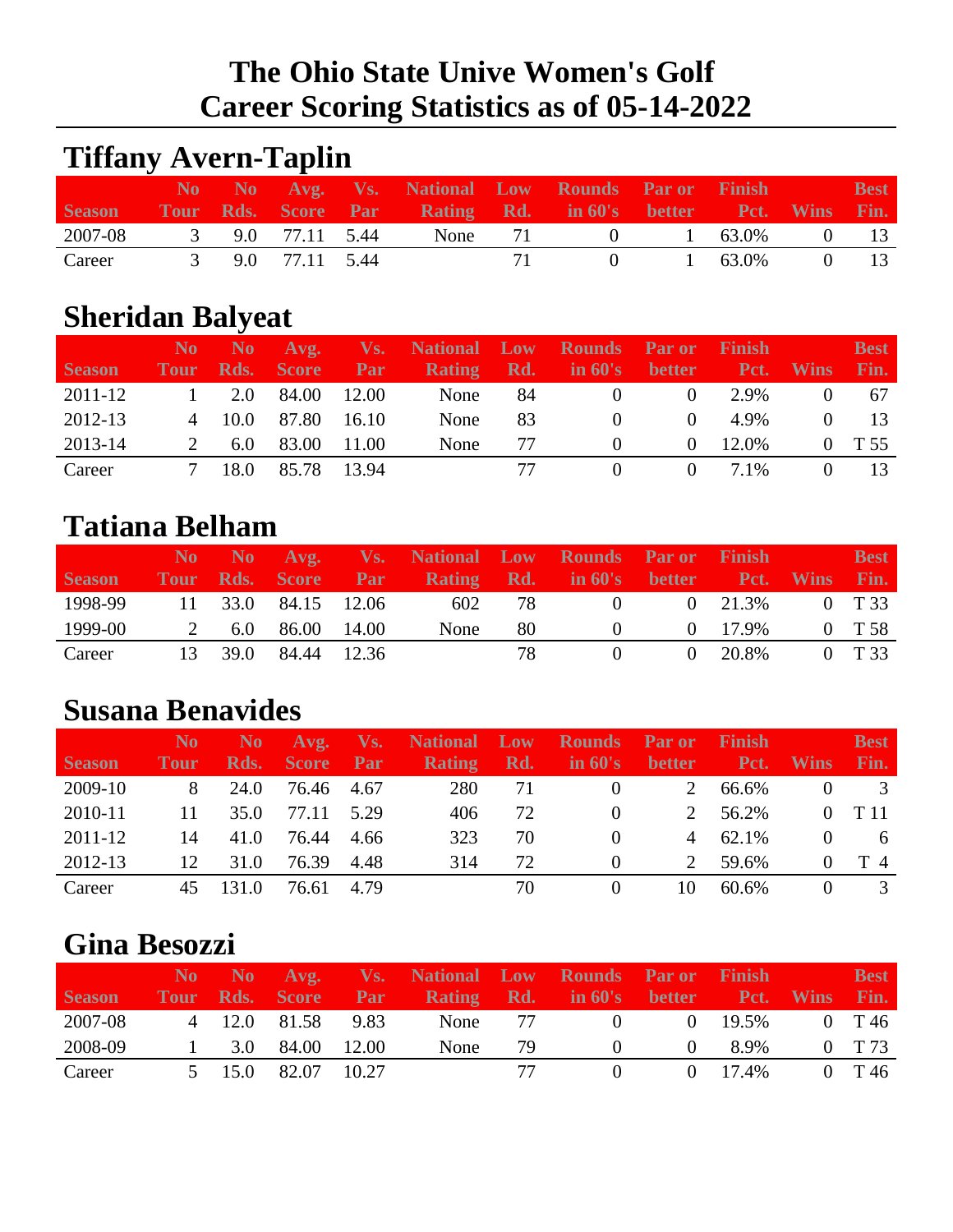#### **Erin Borowiec**

|               | No.         | No.  | Avg.         | Vs.   | <b>National Low</b> |     | <b>Rounds</b> | Par or        | <b>Finish</b> |             | <b>Best</b> |
|---------------|-------------|------|--------------|-------|---------------------|-----|---------------|---------------|---------------|-------------|-------------|
| <b>Season</b> | <b>Tour</b> | Rds. | <b>Score</b> | Par   | <b>Rating</b>       | Rd. | in $60's$     | <b>better</b> | Pct.          | <b>Wins</b> | Fin.        |
| 2002-03       |             | 22.0 | 79.64        | 7.73  | 436                 | 74  |               | $\Omega$      | 42.3%         | $\Omega$    | T 18        |
| 2003-04       |             | 3.0  | 81.00        | 9.00  | None                | 76  |               | $\Omega$      | 37.1%         | 0           | T 57        |
| 2004-05       |             | 12.0 | 82.42        | 10.92 | None                | 73  | $\Omega$      | $\Omega$      | 17.4%         | $\theta$    | T 56        |
| 2005-06       |             | 6.0  | 84.00        | 12.50 | None                | 80  |               | $\Omega$      | $6.5\%$       | $\Omega$    | 71          |
| Career        | 14          | 43.0 | 81.12        | 9.37  |                     | 73  | $\Omega$      | $\Omega$      | 29.8%         | $^{(1)}$    | T 18        |

### **Jennifer Borowiec**

|               | N <sub>0</sub> | N <sub>0</sub> | Avg.         | Vs.   | <b>National Low</b> |     | <b>Rounds</b> | Par or        | <b>Finish</b> |             | <b>Best</b> |
|---------------|----------------|----------------|--------------|-------|---------------------|-----|---------------|---------------|---------------|-------------|-------------|
| <b>Season</b> | <b>Tour</b>    | Rds.           | <b>Score</b> | Par   | <b>Rating</b>       | Rd. | in $60's$     | <b>better</b> | Pct.          | <b>Wins</b> | Fin.        |
| 2000-01       |                | 17.0           | 81.06        | 8.71  | 487                 | 73  |               | $\theta$      | 40.1%         |             | T 18        |
| 2001-02       |                | 4.0            | 79.25        | 7.25  | None                | 78  |               | $\theta$      | 73.9%         | $\Omega$    | T 13        |
| 2002-03       |                | 14.0           | 80.36        | 8.50  | None                | 75  | $\theta$      | $\Omega$      | 28.4%         |             | 10          |
| 2003-04       |                | 9.0            | 84.11        | 12.44 | None                | 75  | $\theta$      | $\theta$      | 11.7%         | 0           | T 65        |
| Career        |                | 44.0           | 81.30        | 9.27  |                     | 73  |               | $\theta$      | 36.1%         |             | 10          |

# **JILLIAN BOURDAGE**

| <b>Season</b> |  |                   | No No Avg. Vs. National Low Rounds Paror Finish<br>Tour Rds. Score Par Rating Rd. in 60's better Pct. Wins Fin. |     |          |                | <b>Best</b> |
|---------------|--|-------------------|-----------------------------------------------------------------------------------------------------------------|-----|----------|----------------|-------------|
| 2021-22       |  | 9 27.0 74.26 2.59 | 283                                                                                                             | 70  | $\theta$ | 7 54.9% 0 T 15 |             |
| Career        |  | 9 27.0 74.26 2.59 |                                                                                                                 | 70- | $\theta$ | 7 54.9%        | $0$ T 15    |

# **Zoe-Beth Brake**

|               | N <sub>0</sub> | N <sub>0</sub> | Avg. Vs.     |            | <b>National Low</b> |     | <b>Rounds</b> Par or |               | <b>Finish</b> |             | <b>Best</b> |
|---------------|----------------|----------------|--------------|------------|---------------------|-----|----------------------|---------------|---------------|-------------|-------------|
| <b>Season</b> | <b>Tour</b>    | Rds.           | <b>Score</b> | <b>Par</b> | <b>Rating</b>       | Rd. | in $60's$            | <b>better</b> | Pct.          | <b>Wins</b> | Fin.        |
| 2013-14       | 9              | 28.0           | 74.11 2.71   |            | 136                 | 67  |                      |               | 6 71.7%       |             |             |
| 2014-15       |                | 24.0           | 76.46 4.58   |            | 470                 | 72  | $\Omega$             | 5             | 42.4%         | $\Omega$    | T 16        |
| 2015-16       | 9              | 27.0           | 76.52 4.85   |            | 578                 | 70  | $\Omega$             | 3             | 36.9%         | $\Omega$    | T 38        |
| 2016-17       | 8              | 21.0           | 76.24 4.38   |            | 542                 | 71  | $\Omega$             |               | 44.4%         | $\theta$    | T 24        |
| Career        | 34             | 100.0          | 75.77        | 4.09       |                     | 67  |                      | 15            | 49.8%         | $\theta$    |             |

### **Alex Brown**

|               |  |                    | No No Avg. Vs. National Low Rounds Paror Finish              |    |                |                |      |              | <b>Best</b> |
|---------------|--|--------------------|--------------------------------------------------------------|----|----------------|----------------|------|--------------|-------------|
| <b>Season</b> |  |                    | Tour Rds. Score Par Rating Rd. in 60's better Pct. Wins Fin. |    |                |                |      |              |             |
| 2010-11       |  | 3 9.0 87.00 15.00  | None 84                                                      |    | $\overline{0}$ | $\overline{0}$ |      | 2.6% 0 T 70  |             |
| 2011-12       |  | 3.0 86.00 14.00    | None                                                         | 83 | $\theta$       | $\theta$       | 4.4% |              | -66         |
| Career        |  | 4 12.0 86.75 14.75 |                                                              | 83 |                | $\theta$       | 3.0% | $\mathbf{U}$ | 66          |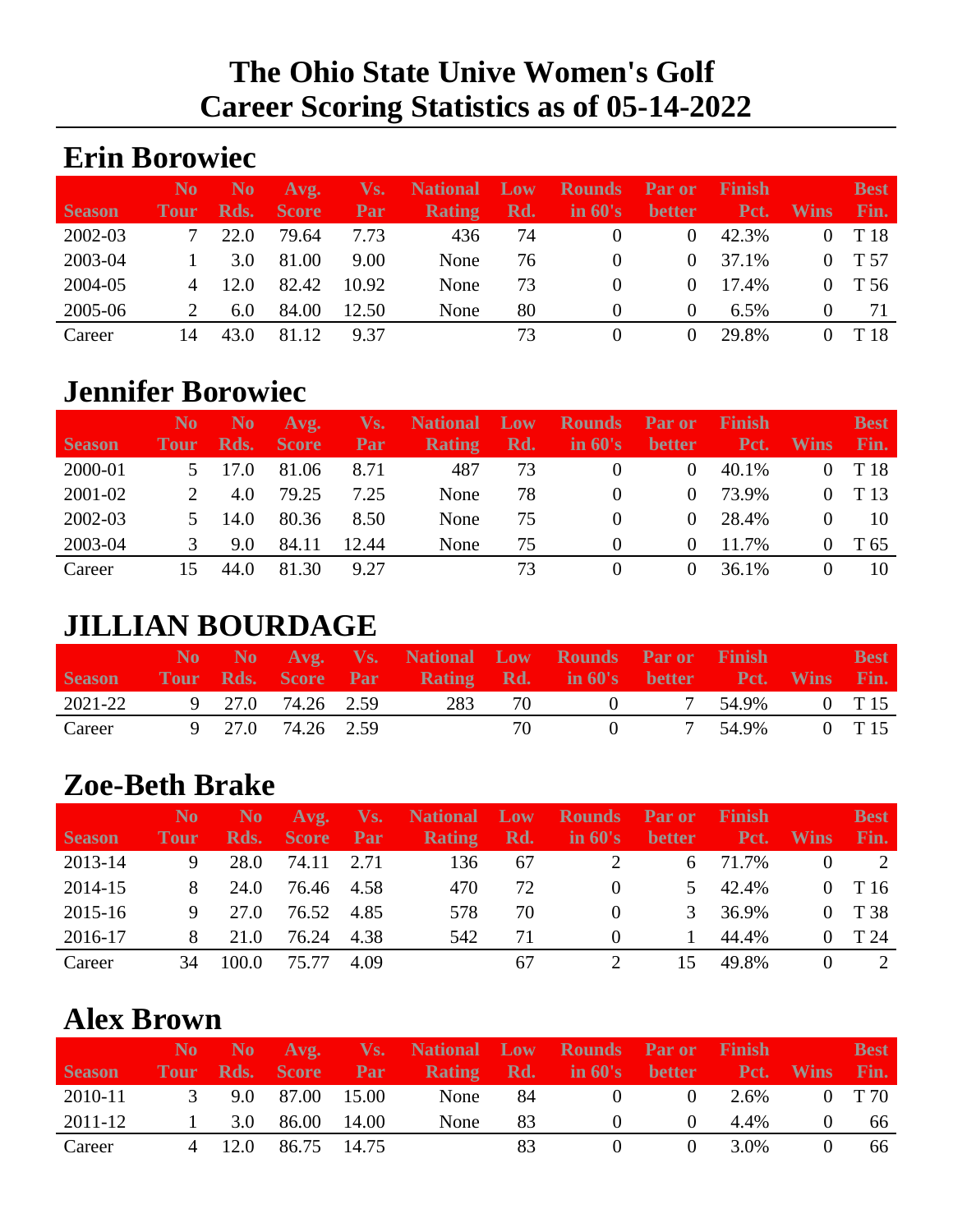### **Haley Brown**

| <b>Season</b> | $\bf No$ |      | Tour Rds. Score Par | No Avg. Vs. National Low Rounds Paror<br><b>Example 20</b> Rd. in 60's better Pct. Wins |     |  | – Finish |          | <b>Best</b><br>Fin. |
|---------------|----------|------|---------------------|-----------------------------------------------------------------------------------------|-----|--|----------|----------|---------------------|
|               |          |      |                     |                                                                                         |     |  |          |          |                     |
| 2006-07       |          |      | 12 37.0 78.27 6.59  | 466                                                                                     | 71. |  | 3 51.9%  |          | $0$ T 11            |
| 2007-08       |          |      | 19.0 77.37 5.37     | 292                                                                                     | 71  |  | 2 66.9%  |          | $0 \quad T \quad 5$ |
| Career        | 19       | 56.0 | 77.96 6.18          |                                                                                         |     |  | 5 57.2%  | $\theta$ | T 5                 |

## **Jennifer Cassidy**

|               | N <sub>0</sub> | N <sub>0</sub> | Avg.         | $\mathbf{V}\mathbf{s}$ . | <b>National</b> | Low | <b>Rounds</b> | Par or        | <b>Finish</b> |             | <b>Best</b> |
|---------------|----------------|----------------|--------------|--------------------------|-----------------|-----|---------------|---------------|---------------|-------------|-------------|
| <b>Season</b> | <b>Tour</b>    | Rds.           | <b>Score</b> | Par                      | <b>Rating</b>   | Rd. | in $60's$     | <b>better</b> | Pct.          | <b>Wins</b> | Fin.        |
| 2005-06       |                | 19.0           | 78.21        | 6.26                     | 399             | 69  |               |               | 39.2%         |             | Т6          |
| 2006-07       | 10             | 31.0           | 78.55        | 6.74                     | 486             | 71  | $\theta$      |               | 55.5%         | $\Omega$    | T 5         |
| 2007-08       | 6              | 15.0           | 79.53        | 7.93                     | 649             | 71  |               | $\mathbf{I}$  | 43.8%         |             |             |
| 2008-09       |                | 4.0            | 80.75        | 8.75                     | None            | 78  | $\theta$      | $\theta$      | 33.3%         | $\theta$    | T 58        |
| Career        | 25             | 69.0           | 78.80        | 6.99                     |                 | 69  |               |               | 45.9%         |             |             |

# **Jan Chanpalangsri**

|               | N <sub>0</sub> | No.   |                |      | Avg. Vs. National Low Rounds Paror |    |           |          | <b>Finish</b> |                | <b>Best</b> |
|---------------|----------------|-------|----------------|------|------------------------------------|----|-----------|----------|---------------|----------------|-------------|
| <b>Season</b> | <b>Tour</b>    |       | Rds. Score Par |      | Rating Rd.                         |    | in $60's$ | better   | Pct.          | <b>Wins</b>    | Fin.        |
| 2011-12       | 10             | 29.0  | 77.76 5.97     |      | 527                                | 73 | $\Omega$  | $\theta$ | 44.6%         | $\theta$       | T 9         |
| 2012-13       | 12             | 31.0  | 78.10 6.19     |      | 591                                | 70 | $\Omega$  | 3        | 47.0%         | $\overline{0}$ | T 11        |
| 2013-14       | 10             | 30.0  | 77.07 5.47     |      | 554                                | 67 | 2         | 2        | 46.2%         | $\Omega$       | T 11        |
| 2014-15       | 12             | 35.0  | 73.80          | 2.06 | 95                                 | 67 | 3         | 11       | 74.3%         | $\Omega$       |             |
| Career        | 44             | 125.0 | 76.57          | 4.81 |                                    | 67 |           | 16       | 53.8%         | $\theta$       |             |

# **FAITH CHOI**

|               |  |                    | No No Avg. Vs. National Low Rounds Paror Finish              |        |                |             |                     | <b>Best</b> |
|---------------|--|--------------------|--------------------------------------------------------------|--------|----------------|-------------|---------------------|-------------|
| <b>Season</b> |  |                    | Tour Rds. Score Par Rating Rd. in 60's better Pct. Wins Fin. |        |                |             |                     |             |
| 2021-22       |  | 10 29.0 73.79 2.17 |                                                              | 215 67 | $\overline{3}$ | 9 53.8% 0 2 |                     |             |
| Career        |  | 10 29.0 73.79 2.17 |                                                              | 67     |                | 9 53.8%     | $\bullet$ $\bullet$ | 2           |

## **Carling Coffing**

|               | No.         | No.         | Avg.         | Vs.  | <b>National Low</b> |     | <b>Rounds</b> | Par or          | <b>Finish</b> |             | <b>Best</b> |
|---------------|-------------|-------------|--------------|------|---------------------|-----|---------------|-----------------|---------------|-------------|-------------|
| <b>Season</b> | <b>Tour</b> | Rds.        | <b>Score</b> | Par  | <b>Rating</b>       | Rd. | in $60's$     | <b>better</b>   | Pct.          | <b>Wins</b> | Fin.        |
| 2004-05       | 10          | 31.0        | 77.65 6.35   |      | 336                 | 70  | $\Omega$      |                 | 51.8%         | $\theta$    | T 17        |
| 2005-06       | 11          | 33.0        | 76.58 4.73   |      | 208                 | 71  | $\Omega$      | 5               | 60.9%         | $\Omega$    | T 2         |
| 2006-07       |             | <b>20.0</b> | 76.90 5.20   |      | 269                 | 71  | $\Omega$      |                 | 56.1%         | $\Omega$    | T 11        |
| 2007-08       | 10          | 27.0        | 75.67        | 3.89 | 152                 | 67  |               | 5               | 60.3%         |             |             |
| Career        | 38          | 111.0       | 76.71        | 5.06 |                     | 67  |               | 12 <sup>°</sup> | 57.2%         | $\theta$    |             |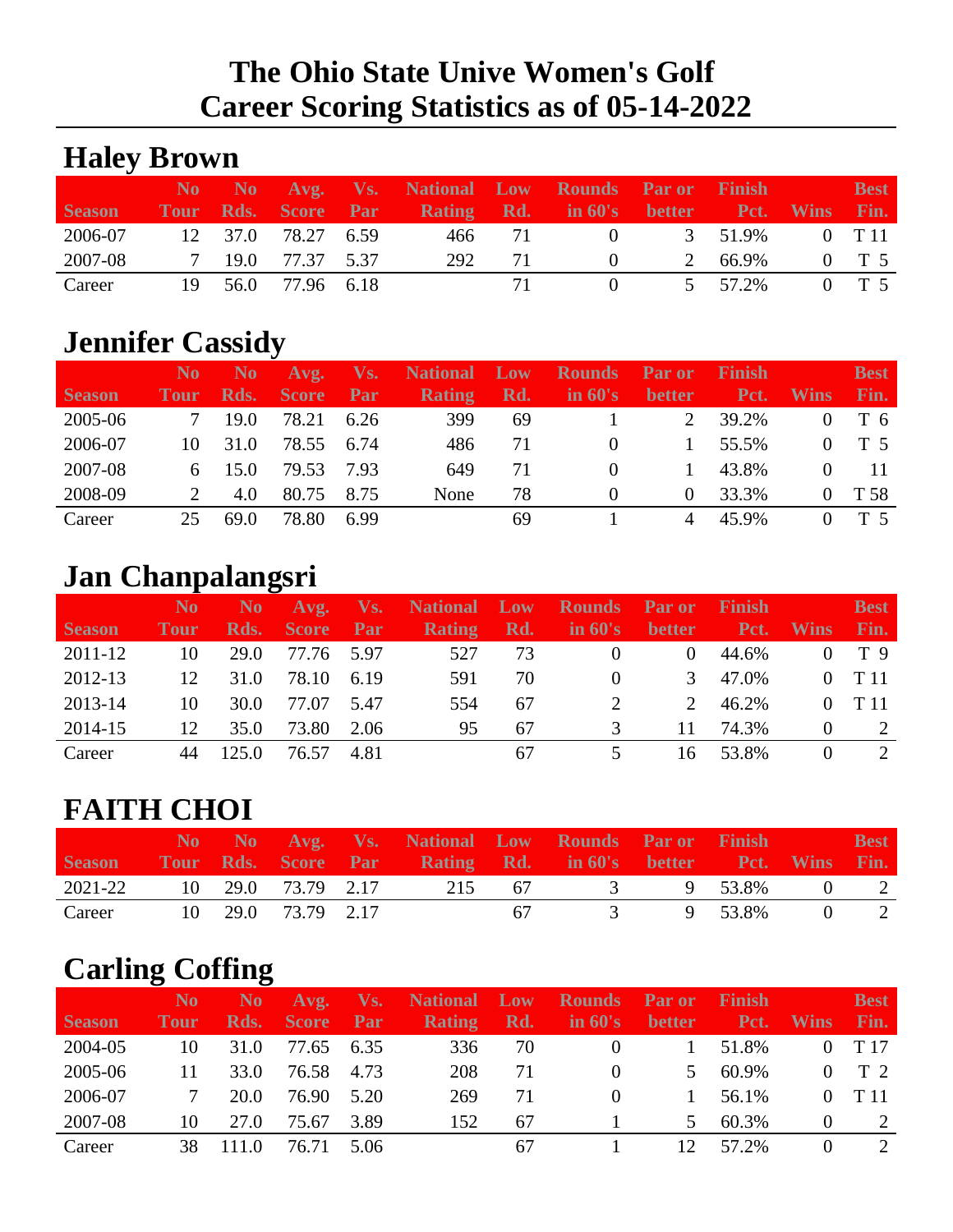### **Stephanie Connelly**

|               | 'No |                    | No Avg. Vs. National Low Rounds Par or Finish                |     |              |               | <b>Best</b> |
|---------------|-----|--------------------|--------------------------------------------------------------|-----|--------------|---------------|-------------|
| <b>Season</b> |     |                    | Tour Rds. Score Par Rating Rd. in 60's better Pct. Wins Fin. |     |              |               |             |
| 2005-06       |     | 10 30.0 75.80 4.07 | 137                                                          | 7 L | $\mathbf{O}$ | 4 71.9% 0 T 8 |             |
| Career        | 10  | 30.0 75.80 4.07    |                                                              |     |              | 4 71.9% 0 T 8 |             |

### **Ileen Domela**

|               | $\bf{No}$ |                   | No Avg. Vs. National Low Rounds Paror Finish                 |        |              |                 |               | <b>Best</b> |
|---------------|-----------|-------------------|--------------------------------------------------------------|--------|--------------|-----------------|---------------|-------------|
| <b>Season</b> |           |                   | Tour Rds. Score Par Rating Rd. in 60's better Pct. Wins Fin. |        |              |                 |               |             |
| 2013-14       |           | 5 15.0 77.13 5.53 |                                                              | 565 71 |              | 0 1 47.7% 0 T 2 |               |             |
| Career        |           | 5 15.0 77.13 5.53 |                                                              |        | $\mathbf{0}$ |                 | 1 47.7% 0 T 2 |             |

# **Stephanie Enochs**

|               |   |        |                 |            | No No Avg. Vs. National Low |    | <b>Rounds</b> Par or |                  | - Finish I |             | <b>Best</b> |
|---------------|---|--------|-----------------|------------|-----------------------------|----|----------------------|------------------|------------|-------------|-------------|
| <b>Season</b> |   |        | Tour Rds. Score | <b>Par</b> | Rating Rd.                  |    |                      | in 60's better   | Pct.       | <b>Wins</b> | Fin.        |
| 1994-95       |   | 6 15.0 | 82.13           | - 10.00    | 320                         | 76 |                      | $\left( \right)$ | 70.3%      |             | T 12        |
| 1995-96       |   | 6.0    | 82.50           | 10.50      | None                        | 77 |                      | $\Omega$         | 45.8%      |             | 32          |
| 1997-98       |   | 3.0    | 76.67           | 4.67       | None                        | 76 |                      |                  | $0.85.9\%$ |             | $0 \tT 12$  |
| Career        | 9 | 24.0   | 81.54           | 9.46       |                             | 76 |                      | $\theta$         | 67.4%      |             | T 12        |

### **Mollie Fankhauser**

| <b>Season</b> | $N_0$<br><b>Tour</b> |      | Rds. Score Par   | No Avg. Vs. National Low Rounds Paror Finish |    | Rating Rd. in 60's better Pct. Wins |          |              | <b>Best</b><br>Fin. |
|---------------|----------------------|------|------------------|----------------------------------------------|----|-------------------------------------|----------|--------------|---------------------|
| 1999-00       | 12                   | 37.0 | 77.08 4.97       | 104                                          | 71 | $\Omega$                            | 2 67.2%  |              |                     |
| 2000-01       | 13                   | 39.0 | 74.87 2.74       | 27                                           | 70 | $\Omega$                            | 8 85.9%  | 4            |                     |
| 2001-02       | 13                   | 38.0 | 75.45 3.61       | 54                                           | 67 |                                     | 6 85.9%  |              |                     |
| Career        | 38                   |      | 114.0 75.78 3.75 |                                              | 67 |                                     | 16 79.9% | <sub>0</sub> |                     |

# **Heather Haas**

|               |    |                    | No No Avg. Vs. National Low Rounds Paror Finish              |     |                  |               | <b>Best</b> |
|---------------|----|--------------------|--------------------------------------------------------------|-----|------------------|---------------|-------------|
| <b>Season</b> |    |                    | Tour Rds. Score Par Rating Rd. in 60's better Pct. Wins Fin. |     |                  |               |             |
| 1993-94       |    | 10 30.0 81.60 9.30 | 233                                                          | 76. | $\mathbf{0}$     | 0 69.4% 0 T 6 |             |
| Career        | 10 | 30.0 81.60 9.30    |                                                              | 16  | $\left( \right)$ | $0.69.4\%$    | $0$ T 6     |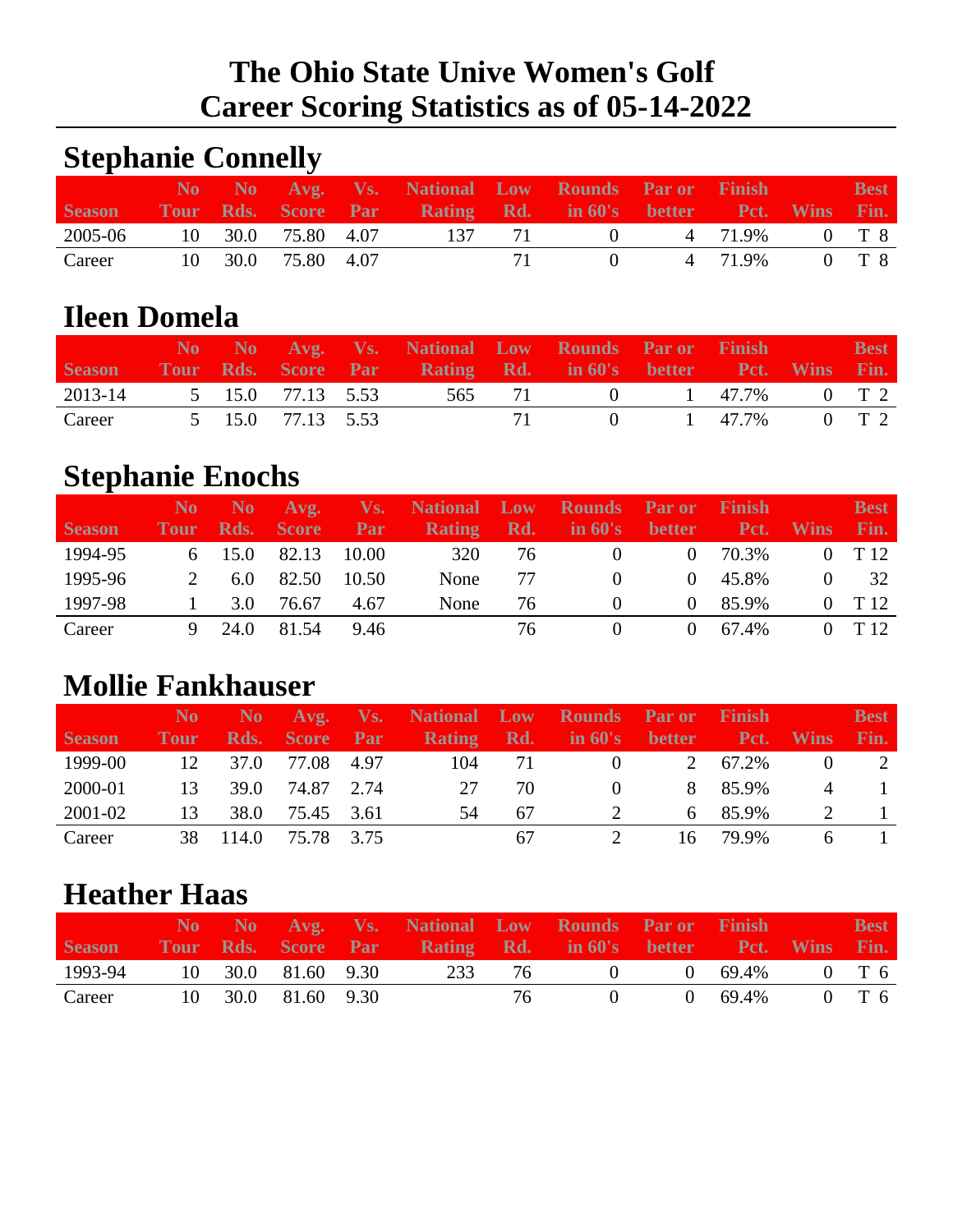#### **Allison Hanna**

|               | N <sub>0</sub> | No No | Avg.         |      | <b>Vs.</b> National Low |     | <b>Rounds</b> Par or |               | <b>Finish</b> |             | <b>Best</b>    |
|---------------|----------------|-------|--------------|------|-------------------------|-----|----------------------|---------------|---------------|-------------|----------------|
| <b>Season</b> | <b>Tour</b>    | Rds.  | <b>Score</b> | Par  | <b>Rating</b>           | Rd. | in $60's$            | <b>better</b> | Pct.          | <b>Wins</b> | Fin.           |
| 2000-01       | 13             | 39.0  | 76.59 4.46   |      | 89                      | 69  |                      | 3             | 77.6%         |             |                |
| 2001-02       | 13             | 38.0  | 77.00        | 5.16 | 154                     | 70  | $\theta$             | 3             | 66.3%         | $\Omega$    | T 5            |
| 2002-03       | 13             | 40.0  | 74.38 2.47   |      | 22                      | 70  | $\Omega$             | 12.           | 88.5%         |             | T <sub>1</sub> |
| 2003-04       | 12             | 36.0  | 72.58        | 0.92 | 6                       | 68  | 3                    |               | 16 95.1%      |             | T <sub>1</sub> |
| Career        | 51             | 153.0 | 75.17        | 3.28 |                         | 68  | 4                    | 34            | 81.1%         |             |                |

### **Allison Harper**

|               |  |                    | No No Avg. Vs. National Low Rounds Paror Finish              |     |  |                 | <b>Best</b> |
|---------------|--|--------------------|--------------------------------------------------------------|-----|--|-----------------|-------------|
| <b>Season</b> |  |                    | Tour Rds. Score Par Rating Rd. in 60's better Pct. Wins Fin. |     |  |                 |             |
| 2012-13       |  | 12 31.0 77.61 5.71 | 501                                                          | 73  |  | 0 1 48.3% 0 T 6 |             |
| 2013-14       |  | 10 30.0 75.50 4.13 | 332                                                          | -68 |  | 1 7 56.5%       | $0 \quad 5$ |
| Career        |  | 22 61.0 76.57 4.93 |                                                              | 68. |  | 8 52.1%         | $0 \quad 5$ |

### **Allyson Harvie**

|               |             |      |            |            | No No Avg. Vs. National Low Rounds Paror Finish |                 |                                |                  |                 |          | <b>Best</b> |
|---------------|-------------|------|------------|------------|-------------------------------------------------|-----------------|--------------------------------|------------------|-----------------|----------|-------------|
| <b>Season</b> | <b>Tour</b> |      | Rds. Score | <b>Par</b> |                                                 |                 | Rating Rd. in 60's better Pct. |                  |                 | Wins.    | Fin.        |
| 2002-03       | 8           | 26.0 | 79.81 7.88 |            | 453                                             | 74              |                                | $\left( \right)$ | 37.9%           | $\theta$ | T 20        |
| 2003-04       | 12.         | 36.0 | 78.42 6.75 |            | 358                                             | 72              |                                | $\Omega$         | 43.8%           | $\Omega$ | T 13        |
| 2004-05       |             | 3.0  | 79.33 8.33 |            | None                                            | 79              | $\Omega$                       |                  | $0\quad 25.0\%$ | $\Omega$ | T 61        |
| Career        | 21          | 65.0 | 79.02 7.28 |            |                                                 | 72 <sub>1</sub> |                                | $\Omega$         | 40.6%           |          | $0$ T 13    |

### **Jessica Hauser**

|               | N <sub>0</sub> | No.  | Avg.         | Vs.  | <b>National</b> | Low | <b>Rounds</b> | Par or        | <b>Finish</b> |             | <b>Best</b> |
|---------------|----------------|------|--------------|------|-----------------|-----|---------------|---------------|---------------|-------------|-------------|
| <b>Season</b> | <b>Tour</b>    | Rds. | <b>Score</b> | Par  | <b>Rating</b>   | Rd. | in $60's$     | <b>better</b> | Pct.          | <b>Wins</b> | Fin.        |
| 2005-06       |                | 12.0 | 80.58        | 8.83 | None            | 73  |               | $\Omega$      | 21.3%         | $\theta$    | T 50        |
| 2006-07       |                | 22.0 | 79.86        | 8.14 | 651             | 75  |               | $\theta$      | 42.7%         | $\theta$    | T 18        |
| 2007-08       | 10             | 29.0 | 77.59        | 5.79 | 355             | 72  | $\theta$      |               | 48.5%         |             | T 9         |
| 2008-09       | 10             | 30.0 | 79.30        | 7.40 | 593             | 71  |               |               | 50.0%         |             |             |
| Career        | 31             | 93.0 | 79.06        | 7.26 |                 | 71  |               |               | 44.1%         |             |             |

# **Jennifer Hermsen**

| <b>Season</b> |  |                   | No No Avg. Vs. National Low Rounds Paror Finish<br>Tour Rds. Score Par Rating Rd. in 60's better Pct. Wins Fin. |     |              |                                  |           | <b>Best</b> |
|---------------|--|-------------------|-----------------------------------------------------------------------------------------------------------------|-----|--------------|----------------------------------|-----------|-------------|
| 1993-94       |  | 5 14.0 80.79 8.79 | None                                                                                                            | -78 | $\theta$     | $0 \quad 79.2\% \quad 0 \quad 8$ |           |             |
| Career        |  | 5 14.0 80.79 8.79 |                                                                                                                 | 78  | $\mathbf{U}$ | 0 79.2%                          | $\bullet$ | -8          |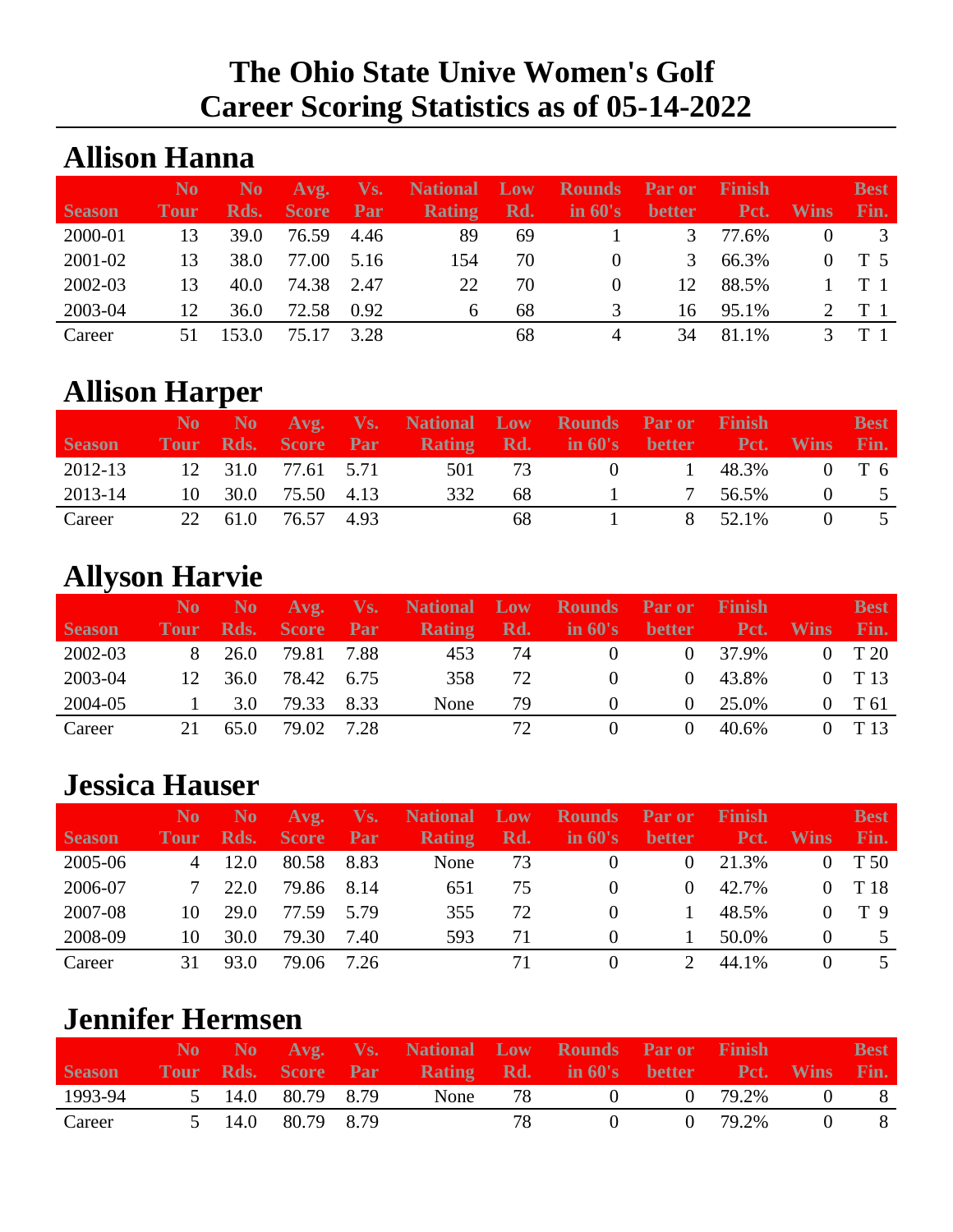### **EMILY HUMMER**

|               |  |                   | No No Avg. Vs. National Low Rounds Paror Finish              |         |                     |                  |                | <b>Best</b> |
|---------------|--|-------------------|--------------------------------------------------------------|---------|---------------------|------------------|----------------|-------------|
| <b>Season</b> |  |                   | Tour Rds. Score Par Rating Rd. in 60's better Pct. Wins Fin. |         |                     |                  |                |             |
| 2021-22       |  | 4 11.0 74.18 3.09 |                                                              | None 72 |                     | 0 1 77.2\% 0 T 2 |                |             |
| Career        |  | 4 11.0 74.18 3.09 |                                                              |         | $\bullet$ $\bullet$ |                  | 1 77.2\% 0 T 2 |             |

# **KRISTIN JAMIESON**

|               | N <sub>0</sub> |                |            |     | No Avg. Vs. National Low Rounds Paror |    |                           |   | <b>Finish</b>   |             | <b>Best</b> |
|---------------|----------------|----------------|------------|-----|---------------------------------------|----|---------------------------|---|-----------------|-------------|-------------|
| <b>Season</b> | <b>Tour</b>    |                | Rds. Score | Par |                                       |    | Rating Rd. in 60's better |   | Pct.            | <b>Wins</b> | Fin.        |
| 2019-20       |                | 6.0            | 77.67 5.67 |     | None                                  | 72 | $\theta$                  |   | $1\quad 27.3\%$ | $\theta$    | T 34        |
| 2020-21       |                | $19.0^{\circ}$ | 76.79 5.11 |     | 701                                   | 68 |                           | 2 | 36.5%           |             |             |
| 2021-22       |                | 19.0           | 75.95 4.16 |     | 589                                   | 71 |                           | 3 | 29.6%           | $\Omega$    | T 37        |
| Career        | 16             | 44.0           | 76.55 4.77 |     |                                       | 68 |                           |   | 6 32.0%         |             | 10          |

### **Emma Jandel**

|               | N <sub>0</sub> | No.   | Avg.         | $\mathbf{V}\mathbf{s}$ . | National Low  |     | <b>Rounds</b> | Par or         | Finish |       | <b>Best</b> |
|---------------|----------------|-------|--------------|--------------------------|---------------|-----|---------------|----------------|--------|-------|-------------|
| <b>Season</b> | <b>Tour</b>    | Rds.  | <b>Score</b> | Par                      | <b>Rating</b> | Rd. | in $60's$     | <b>better</b>  | Pct.   | Wins. | Fin.        |
| 2006-07       | 12             | 37.0  | 78.51        | 6.76                     | 489           | 72  | $\theta$      |                | 52.8%  |       | T 6         |
| 2007-08       | 12             | 34.0  | 76.09        | 4.26                     | 176           | 69  |               | $\mathcal{L}$  | 70.4%  |       |             |
| 2008-09       | 11             | 30.0  | 78.10        | 6.20                     | 411           | 73  | $\theta$      | $\Omega$       | 52.7%  |       | 10          |
| 2009-10       | 10             | 31.0  | 76.35        | 4.45                     | 247           | 70  | $\Omega$      | $\overline{4}$ | 63.3%  |       | T 4         |
| Career        | 45             | 132.0 | 77.29        | 5.45                     |               | 69  |               | 10             | 59.8%  |       |             |

### **Dana Je**

|               | N <sub>0</sub> | No.   | Avg.         | $\bf{V}$ s. | National Low  |     | <b>Rounds</b> | Par or | <b>Finish</b> |             | <b>Best</b> |
|---------------|----------------|-------|--------------|-------------|---------------|-----|---------------|--------|---------------|-------------|-------------|
| <b>Season</b> | Tour           | Rds.  | <b>Score</b> | Par         | <b>Rating</b> | Rd. | in $60's$     | better | Pct.          | <b>Wins</b> | Fin.        |
| 2003-04       | 6              | 20.0  | 78.55        | 7.00        | 384           | 71  | $\theta$      |        | 41.0%         | $\theta$    | T 11        |
| 2004-05       | 12             | 37.0  | 75.51        | 4.19        | 112           | 70  | $\Omega$      | 3      | 72.0%         | $\theta$    | T 4         |
| 2005-06       | 11             | 33.0  | 75.61        | 3.76        | 104           | 71  | $\Omega$      | 5.     | 71.5%         | $\theta$    | T 5         |
| 2006-07       | 9              | 26.0  | 76.00        | 4.27        | 164           | 72  | $\Omega$      | 3      | 70.1%         |             |             |
| Career        | 38             | 116.0 | 76.17        | 4.57        |               | 70  | $\theta$      | 12     | 66.2%         |             |             |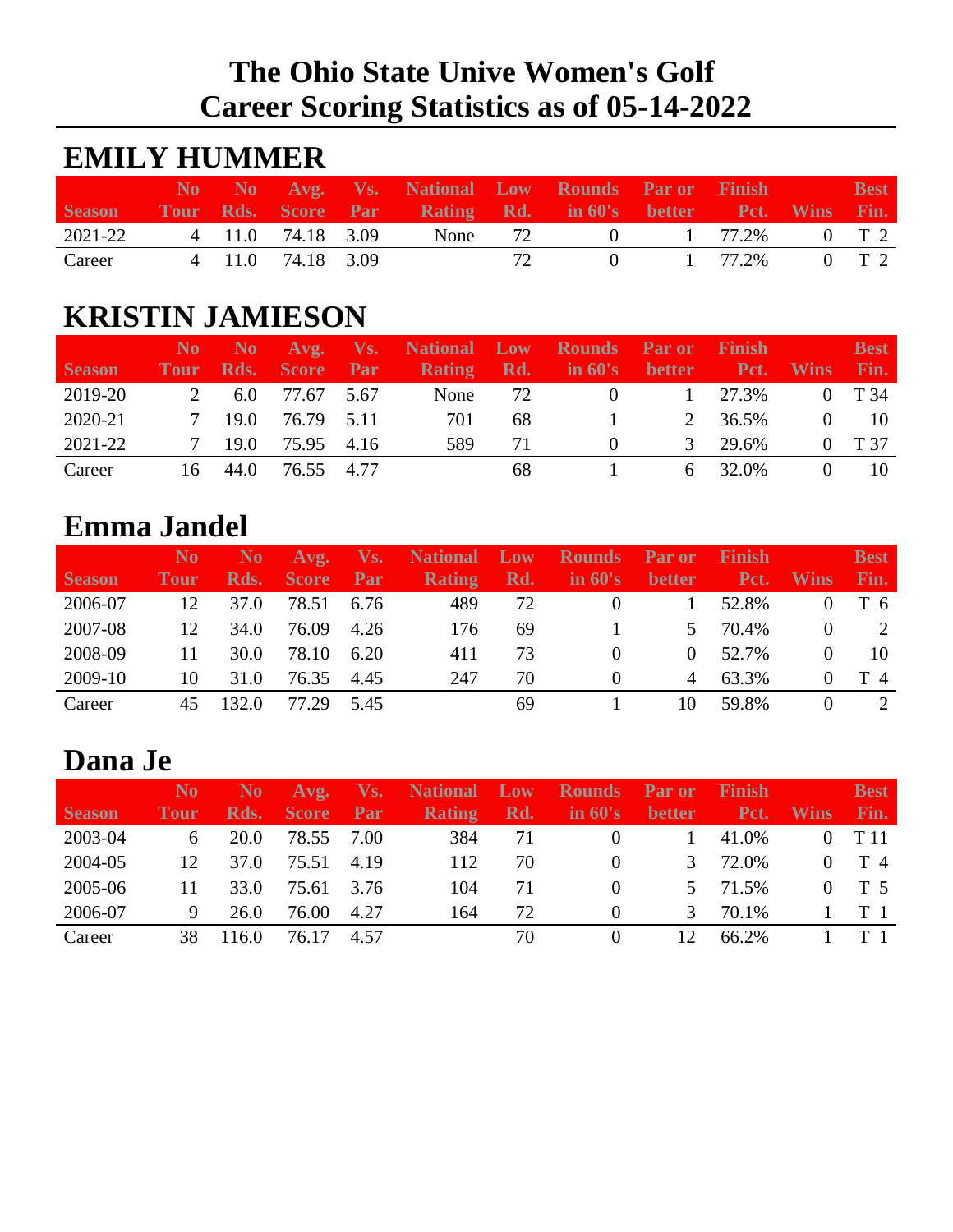#### **Lindsay Knowlton**

|               | N <sub>0</sub> |       | $\mathbf{N_0}$ Avg. |      | <b>Vs.</b> National Low |     | <b>Rounds</b> Par or |               | <b>Finish</b> |             | <b>Best</b> |
|---------------|----------------|-------|---------------------|------|-------------------------|-----|----------------------|---------------|---------------|-------------|-------------|
| <b>Season</b> | <b>Tour</b>    | Rds.  | <b>Score</b>        | Par  | Rating                  | Rd. | in $60's$            | <b>better</b> | Pct.          | <b>Wins</b> | Fin.        |
| 2001-02       | 11             | 33.0  | 77.12 5.30          |      | 167                     | 71  | $\theta$             | 6             | 66.0%         | $\theta$    |             |
| 2002-03       | 12             | 37.0  | 75.49 3.43          |      | 60                      | 70  | $\theta$             | 5             | 77.5%         | $\theta$    |             |
| 2003-04       | 12.            | 35.0  | 75.94               | 4.29 | 108                     | 69  |                      |               | 4 62.1%       | $\Omega$    | T 4         |
| 2004-05       | 12             | 37.0  | 74.03 2.70          |      | 29                      | 67  | 4                    | 7             | 85.4%         |             |             |
| Career        | 47             | 142.0 | 75.60 3.89          |      |                         | 67  |                      | 22            | 72.9%         |             |             |

# **Emily Kuhfeld**

|               | N <sub>0</sub> | N <sub>0</sub> | Avg.         | $\bf{V}$ s. | National Low  |     | <b>Rounds</b> | Par or        | <b>Finish</b> |             | <b>Best</b> |
|---------------|----------------|----------------|--------------|-------------|---------------|-----|---------------|---------------|---------------|-------------|-------------|
| <b>Season</b> | <b>Tour</b>    | Rds.           | <b>Score</b> | Par         | <b>Rating</b> | Rd. | in $60's$     | <b>better</b> | Pct.          | <b>Wins</b> | Fin.        |
| 2001-02       |                | 2.0            | 83.00        | 11.00       | None          | 82  |               | $\Omega$      | 22.5%         |             | 70          |
| 2002-03       |                | 3.0            | 78.00        | 6.00        | None          | 75  | $\theta$      | $\Omega$      | 78.6%         | $\theta$    | T 16        |
| 2003-04       |                | 6.0            | 80.83        | 9.33        | None          | 73  |               | $\Omega$      | 29.8%         | 0           | T 52        |
| 2004-05       |                | 6.0            | 81.00        | 9.50        | None          | 79  | $\Omega$      | $\Omega$      | 37.8%         | $\theta$    | T 37        |
| Career        | 6              | 17.0           | 80.65        | 9.00        |               | 73  |               | $\theta$      | 38.1%         |             | T 16        |

# **Amy Langhals**

|               | N <sub>0</sub> | N <sub>0</sub> | Avg.         |      | <b>Vs.</b> National Low |     | <b>Rounds</b> Par or |               | <b>Finish</b> |             | <b>Best</b> |
|---------------|----------------|----------------|--------------|------|-------------------------|-----|----------------------|---------------|---------------|-------------|-------------|
| <b>Season</b> | <b>Tour</b>    | Rds.           | <b>Score</b> | Par  | <b>Rating</b>           | Rd. | in $60's$            | <b>better</b> | Pct.          | <b>Wins</b> | Fin.        |
| 1993-94       | 9              | 28.0           | 80.29        | 7.96 | 173                     | 76  | $\theta$             | $\Omega$      | 76.7%         |             |             |
| 1994-95       | 12             | 34.0           | 77.97 5.71   |      | 93                      | 71  | $\theta$             | $\mathbf{1}$  | 86.0%         |             |             |
| 1995-96       | 11             | 32.0           | 77.59 5.22   |      | 60                      | 70  | $\theta$             | 2             | 79.4%         |             |             |
| 1996-97       | 12             | 36.0           | 77.11        | 4.86 | 61                      | 72. | $\theta$             | 3             | 85.0%         |             |             |
| Career        | 44             | 130.0          | 78.14 5.84   |      |                         | 70  | $\theta$             | 6             | 82.3%         |             |             |

# **Jaclyn Lee**

| <b>Season</b> | No.<br><b>Tour</b> |       | Rds. Score | <b>Par</b> | No Avg. Vs. National Low<br>Rating Rd. |    | <b>Rounds</b> Par or<br>in $60's$ | better Pct. | <b>Finish</b> | <b>Wins</b>      | <b>Best</b><br>Fin. |
|---------------|--------------------|-------|------------|------------|----------------------------------------|----|-----------------------------------|-------------|---------------|------------------|---------------------|
| 2015-16       | 12                 | 36.0  | 74.75 3.17 |            | 279                                    | 68 |                                   |             | 6 55.8%       | $\left( \right)$ | T 9                 |
| 2016-17       | 13                 | 34.0  | 73.71      | 1.79       | 115                                    | 69 |                                   | 13          | 79.3%         | $\Omega$         | 2                   |
| 2017-18       | 12                 | 35.0  | 71.14      | $-0.60$    | 12                                     | 64 | 10                                |             | 22 84.5%      | 3                |                     |
| 2018-19       |                    | 5.0   | 70.60      | $-1.40$    | None                                   | 66 | 2                                 |             | 4 98.4%       |                  |                     |
| Career        | 39                 | 110.0 | 73.09 1.34 |            |                                        | 64 | 15                                | 45          | 74.1%         | 4                |                     |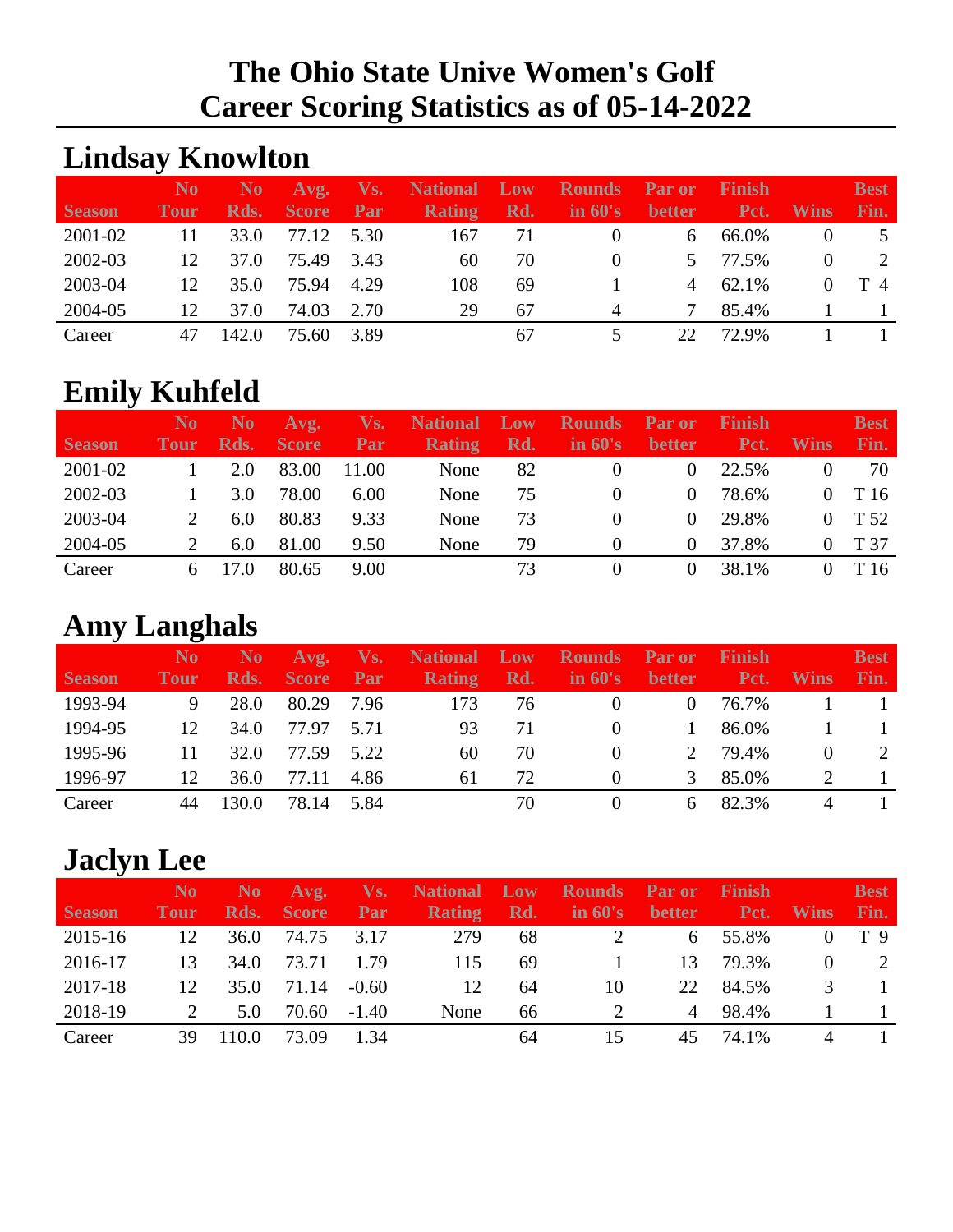### **Mary Lidester**

|               |  |                 | No No Avg. Vs. National Low Rounds Paror Finish                |     |              |                                   | <b>Best</b> |
|---------------|--|-----------------|----------------------------------------------------------------|-----|--------------|-----------------------------------|-------------|
| <b>Season</b> |  |                 | Tour Rds. Score Par  Rating Rd. in 60's better  Pct. Wins Fin. |     |              |                                   |             |
| 1999-00       |  | 20.0 81.90 9.85 | 521                                                            | 76. | $\theta$     | $0\quad 37.4\% \qquad 0\quad T16$ |             |
| Career        |  | 20.0 81.90 9.85 |                                                                | 76. | $\mathbf{O}$ | $0\quad 37.4\%$                   | $0$ T 16    |

### **Claudia Lim**

|               | N <sub>0</sub> | $\overline{N}0$ | A <sub>V</sub> Q. | $\mathbf{V}\mathbf{s}$ . | <b>National Low</b> |     | <b>Rounds</b> Par or |               | <b>Finish</b> |                  | <b>Best</b> |
|---------------|----------------|-----------------|-------------------|--------------------------|---------------------|-----|----------------------|---------------|---------------|------------------|-------------|
| <b>Season</b> | <b>Tour</b>    | Rds.            | <b>Score</b>      | Par                      | <b>Rating</b>       | Rd. | in $60's$            | <b>better</b> | Pct.          | Wins.            | Fin.        |
| 2011-12       | 10             | 29.0            | 76.76 4.97        |                          | 378                 | 71  | $\theta$             |               | 54.8%         | $\Omega$         | -6          |
| 2012-13       | 12             | 31.0            | 78.13             | 6.23                     | 596                 | 74  | $\theta$             | $\Omega$      | 44.2%         | $\left( \right)$ | T 6         |
| 2013-14       | 13             | 40.0            | 76.70             | 5.20                     | 509                 | 70  | $\theta$             | 3             | 47.2%         | $\Omega$         | T 6         |
| 2014-15       | 12             | 35.0            | 75.63             | 3.89                     | 331                 | 72  | $\Omega$             |               | 6 52.0%       | $\theta$         | 6           |
| Career        | 47             | 135.0           | 76.76 5.04        |                          |                     | 70  | $\theta$             | 10            | 49.2%         | $\theta$         | 6           |

# **In-Hong Lim**

| <b>Season</b> | N <sub>0</sub><br><b>Tour</b> | No.<br>Rds. | Avg.<br><b>Score</b> | $\bf{V}$ s.<br><b>Par</b> | <b>National Low</b><br><b>Rating</b> | Rd. | <b>Rounds</b><br>in $60's$ | Par or<br><b>better</b> | <b>Finish</b><br>Pct. | <b>Wins</b> | <b>Best</b><br>Fin. |
|---------------|-------------------------------|-------------|----------------------|---------------------------|--------------------------------------|-----|----------------------------|-------------------------|-----------------------|-------------|---------------------|
| 2007-08       |                               | 21.0        | 77.29                | 5.29                      | 281                                  | 71  | $\theta$                   |                         | 43.9%                 | $\theta$    | T 10                |
| 2008-09       | 11                            | 29.0        | 77.24                | 5.34                      | 305                                  | 68  |                            | 2                       | 60.8%                 |             |                     |
| 2009-10       | 11                            | 34.0        | 75.53 3.62           |                           | 156                                  | 70  | $\theta$                   | 3                       | 74.9%                 | $\theta$    | T 4                 |
| 2010-11       | 13                            | 40.0        | 76.65 4.78           |                           | 343                                  | 70  | $\Omega$                   | 3                       | 55.7%                 | $\theta$    | T 4                 |
| Career        | 42                            | 124.0       | 76.59                | 4.68                      |                                      | 68  |                            | Q.                      | 60.4%                 |             |                     |

### **Lexie Long**

|               |  |                  | No No Avg. Vs. National Low Rounds Paror Finish              |     |              |                                        | <b>Best</b> |
|---------------|--|------------------|--------------------------------------------------------------|-----|--------------|----------------------------------------|-------------|
| <b>Season</b> |  |                  | Tour Rds. Score Par Rating Rd. in 60's better Pct. Wins Fin. |     |              |                                        |             |
| 2018-19       |  | 2 5.0 79.80 8.60 | None                                                         | 78  | $\mathbf{0}$ | 0 32.7% 0 T 33                         |             |
| Career        |  | 2 5.0 79.80 8.60 |                                                              | 78. | $\mathbf{r}$ | $0 \quad 32.7\% \quad 0 \quad T \, 33$ |             |

### **Summerset Lovett**

|               | N <sub>0</sub> | N <sub>0</sub> | Avg.         | Vs.   | <b>National</b> | Low <sub>1</sub> | <b>Rounds</b> | Par or        | <b>Finish</b> |             | <b>Best</b> |
|---------------|----------------|----------------|--------------|-------|-----------------|------------------|---------------|---------------|---------------|-------------|-------------|
| <b>Season</b> | <b>Tour</b>    | Rds.           | <b>Score</b> | Par   | Rating          | Rd.              | in $60's$     | <b>better</b> | Pct.          | <b>Wins</b> | Fin.        |
| 1994-95       |                | 33.0           | 80.85        | 8.55  | 246             | 74               | 0             |               | 64.9%         |             | T 7         |
| 1995-96       | 10             | <b>29.0</b>    | 81.31        | 8.79  | 261             | 74               | $\theta$      | $\Omega$      | 57.5%         | $\Omega$    | T 8         |
| 1996-97       | 5              | 15.0           | 82.53        | 10.40 | 419             | 76               | $\theta$      | $\Omega$      | 57.0%         | $\Omega$    | T 11        |
| 1997-98       |                | 6.0            | 78.83        | 6.83  | None            | 75               | 0             | $\theta$      | 69.4%         | $\theta$    | 20          |
| 1998-99       | 13             | 39.0           | 77.74        | 5.67  | 121             | 70               | $\theta$      | 3             | 74.7%         |             | T 7         |
| Career        | 41             | 122.0          | 80.07        | 7.83  |                 | 70               | 0             | 4             | 65.3%         |             | T 7         |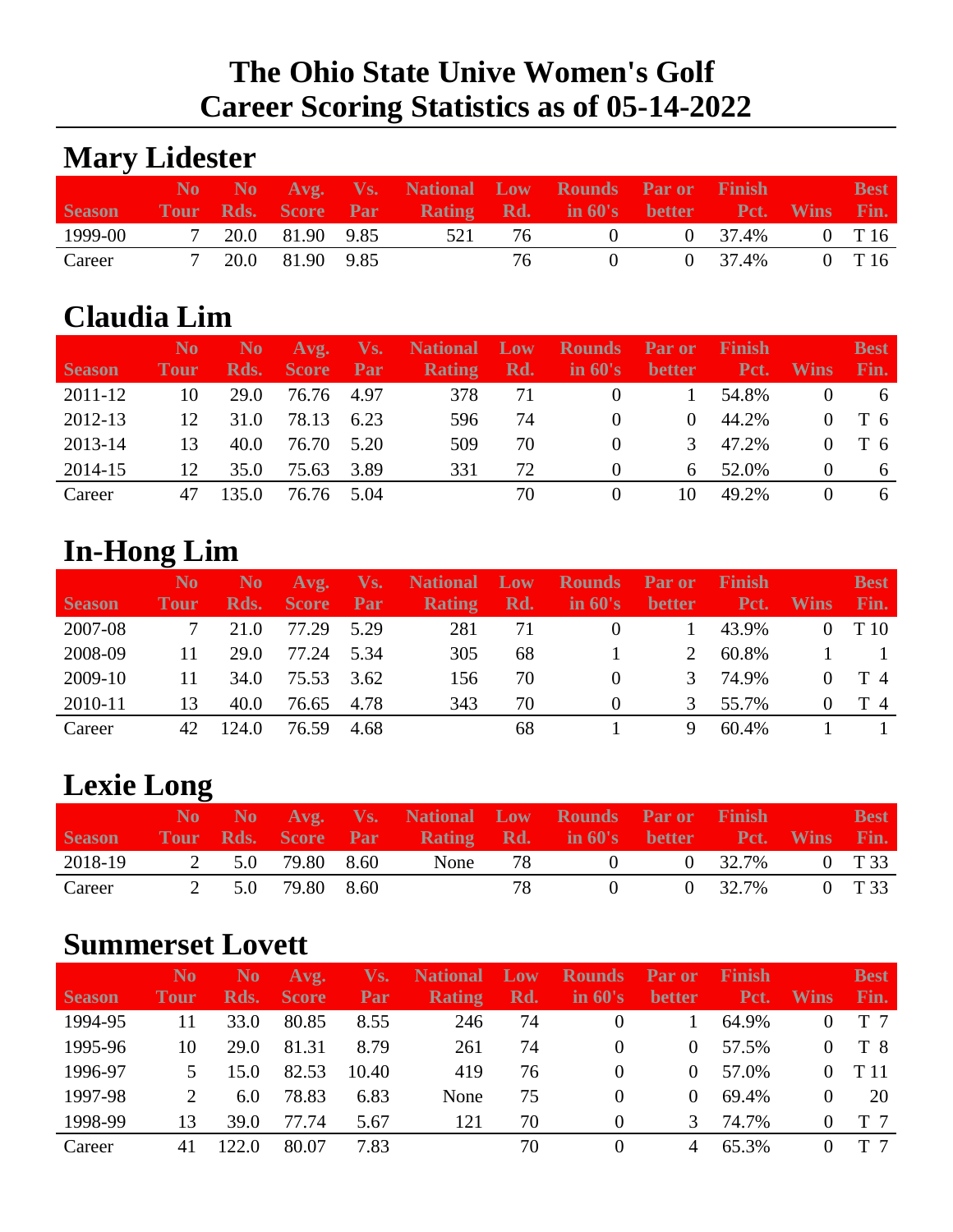#### **Ashley Lowery**

| <b>Season</b> | N <sub>0</sub> |      | Tour Rds. Score Par | No Avg. Vs. National Low Rounds Par or Finish |     | Rating Rd. in 60's better Pct. |    |         | <b>Wins</b> | <b>Best</b><br>Fin. |
|---------------|----------------|------|---------------------|-----------------------------------------------|-----|--------------------------------|----|---------|-------------|---------------------|
| 1999-00       | 10             | 31.0 | 79.48 7.26          | 297                                           | 72. | $\theta$                       |    | 1 47.1% | $\theta$    | T 13                |
| 2000-01       | 13.            | 39.O | 77.92 5.79          | 195                                           | 71  |                                |    | 6 62.9% |             |                     |
| 2001-02       | 8.             | 24.0 | 76.96 5.21          | 158                                           | 68  |                                |    | 6 73.7% | $\theta$    | T 3                 |
| Career        | 31             | 94.0 | 78.19 6.13          |                                               | 68  |                                | 13 | 60.3%   |             |                     |

### **Jessica Luciuk**

|               | N <sub>0</sub> |       |            |            | No Avg. Vs. National Low |    | <b>Rounds</b> Par or |                | <b>Finish</b> |             | <b>Best</b> |
|---------------|----------------|-------|------------|------------|--------------------------|----|----------------------|----------------|---------------|-------------|-------------|
| <b>Season</b> | <b>Tour</b>    |       | Rds. Score | <b>Par</b> | Rating Rd.               |    | in $60's$            | better         | Pct.          | <b>Wins</b> | Fin.        |
| 1994-95       | 12             | 33.0  | 77.21      | -4.94      | 63                       | 71 |                      | 2              | 85.0%         |             |             |
| 1995-96       | 11             | 32.0  | 77.97 5.59 |            | 86                       | 72 |                      | 3              | 78.4%         |             |             |
| 1996-97       | 12             | 36.0  | 77.06 4.81 |            | 59                       | 70 |                      | $\overline{4}$ | 86.2%         |             |             |
| Career        | 35             | 101.0 | 77.40 5.10 |            |                          | 70 |                      | -9             | 83.4%         |             |             |

# **Kaiya Lund**

|               |  |                     | No No Avg. Vs. National Low Rounds Partor Finish             |        |              |                 | <b>Best</b> |
|---------------|--|---------------------|--------------------------------------------------------------|--------|--------------|-----------------|-------------|
| <b>Season</b> |  |                     | Tour Rds. Score Par Rating Rd. in 60's better Pct. Wins Fin. |        |              |                 |             |
| 1993-94       |  | 10 30.0 82.77 10.47 |                                                              | 281 75 | $\mathbf{0}$ | 0 60.4% 0 T 10  |             |
| 1994-95       |  | 3 9.0 86.33 14.33   | 542                                                          | 82     | $\theta$     | $0\quad 28.1\%$ | $0$ T 38    |
| Career        |  | 13 39.0 83.59 11.36 |                                                              | 75.    |              | $0.53.8\%$      | $0$ T $10$  |

# **Erin McMillan**

|               | $\bf No$ |        |                 |            | No Avg. Vs. National Low Rounds Paror Finish |     |          |                     |                 |          | <b>Best</b> |
|---------------|----------|--------|-----------------|------------|----------------------------------------------|-----|----------|---------------------|-----------------|----------|-------------|
| <b>Season</b> |          |        | Tour Rds. Score | <b>Par</b> | Rating Rd.                                   |     |          | in 60's better Pct. |                 | Wins.    | Fin.        |
| 1994-95       |          | 4 12.0 | 84.67 12.17     |            | 441                                          | 79. |          |                     | $0\quad 53.8\%$ | $\Omega$ | T 15        |
| 1995-96       |          | 9 26.0 | 82.00           | 9.54       | 309                                          | 75  |          |                     | $0\quad 55.7\%$ |          | $0$ T 15    |
| 1996-97       |          | 6.0    | 81.50           | 9.00       | None                                         | 78  | $\Omega$ |                     | $0\quad 54.5\%$ |          | -24         |
| Career        | 15       | 44.0   | 82.66 10.18     |            |                                              | 75  |          |                     | $0\quad 55.0\%$ | $\Omega$ | T 15        |

# **Amy Meier**

| <b>Season</b> | N <sub>0</sub><br><b>Tour</b> | No    | A <sub>vg.</sub><br>Rds. Score | $\mathbf{V}\mathbf{s}$ .<br><b>Par</b> | National Low<br><b>Rating</b> | Rd. | <b>Rounds</b> Par or<br>in $60's$ | <b>better</b> | <b>Finish</b><br>Pct. | <b>Wins</b> | <b>Best</b><br>Fin. |
|---------------|-------------------------------|-------|--------------------------------|----------------------------------------|-------------------------------|-----|-----------------------------------|---------------|-----------------------|-------------|---------------------|
| 2009-10       | 10                            | 30.0  | 76.97                          | 5.13                                   | 358                           | 70  | $\theta$                          | 3             | 60.3%                 | $\theta$    | $\overline{4}$      |
| 2010-11       | 13                            | 41.0  | 76.80                          | 4.95                                   | 364                           | 70  | $\theta$                          |               | 4 61.0%               | $\Omega$    | T 6                 |
| 2011-12       | 14                            | 41.0  | 75.10 3.32                     |                                        | 132                           | 71  | $\theta$                          | 5             | 76.9%                 |             | T <sub>1</sub>      |
| 2012-13       | 12                            | 31.0  | 74.32 2.42                     |                                        | 78                            | 70  | $\theta$                          | 11            | 78.4%                 | $\Omega$    |                     |
| Career        | 49                            | 143.0 | 75.81 3.97                     |                                        |                               | 70  |                                   | 23            | 69.4%                 |             | T <sub>1</sub>      |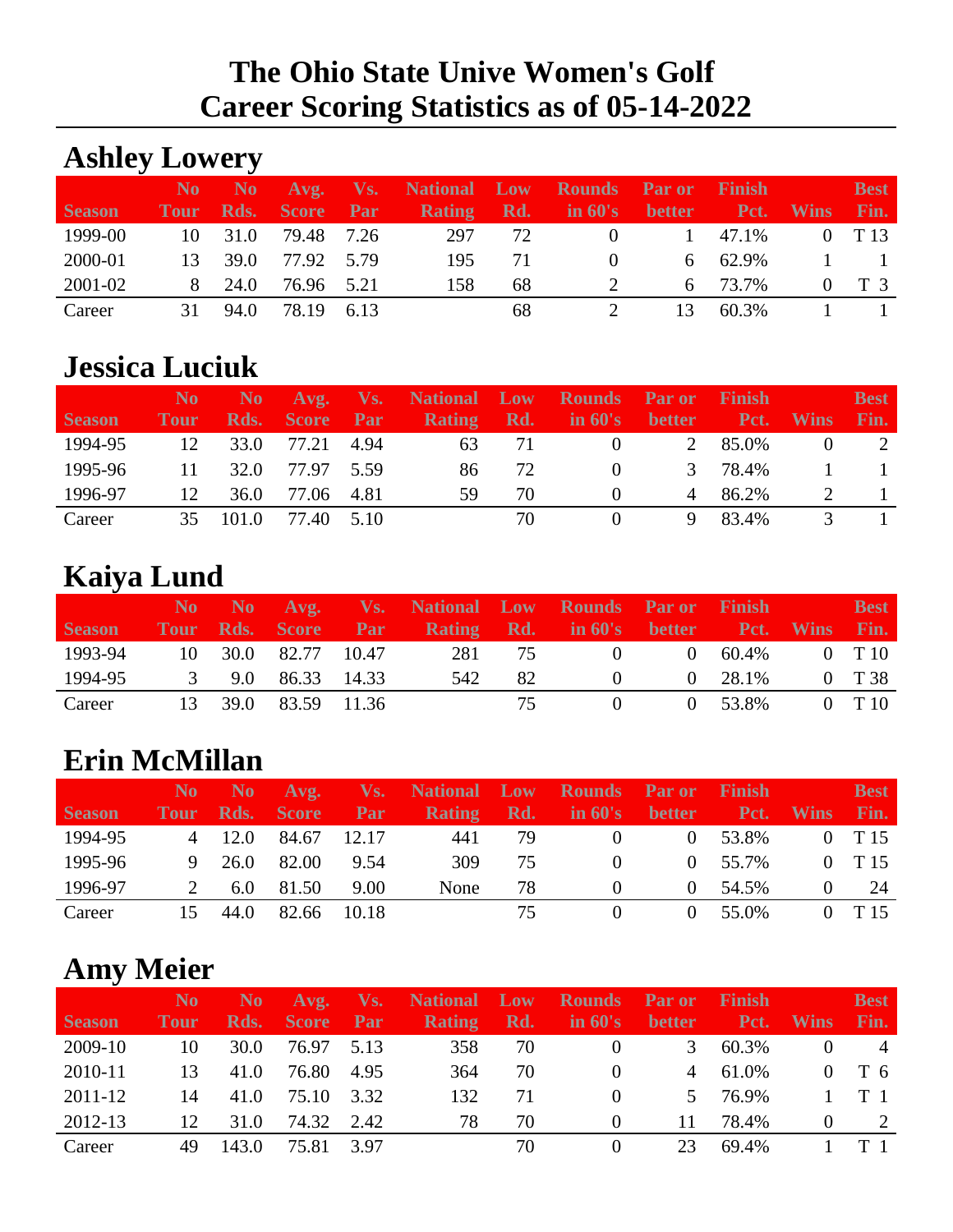### **Valerie Moore**

|               |         |                    | No No Avg. Vs. National Low Rounds Paror Finish              |     |  |                 | <b>Best</b> |
|---------------|---------|--------------------|--------------------------------------------------------------|-----|--|-----------------|-------------|
| <b>Season</b> |         |                    | Tour Rds. Score Par Rating Rd. in 60's better Pct. Wins Fin. |     |  |                 |             |
| 1993-94       |         | 8 24.0 84.33 11.96 | 354                                                          | -77 |  | 0 44.8% 0 T 19  |             |
| 1994-95       | 9 26.0  | 82.96 10.85        | 373                                                          | 74  |  | $0, 55.6\%$     | -13-        |
| Career        | 17 50.0 | 83.62 11.38        |                                                              | 74  |  | $0\quad 50.4\%$ |             |

### **Natalie Mosher**

|               | N <sub>0</sub> | No.   | Avg.       |            | <b>Vs.</b> National Low Rounds |     |           | Par or          | Finish  |           | <b>Best</b>    |
|---------------|----------------|-------|------------|------------|--------------------------------|-----|-----------|-----------------|---------|-----------|----------------|
| <b>Season</b> | <b>Tour</b>    |       | Rds. Score | <b>Par</b> | <b>Rating</b>                  | Rd. | in $60's$ | <b>better</b>   |         | Pct. Wins | Fin.           |
| 1995-96       | 8              | 23.0  | 82.91      | 10.52      | 362                            | 72  |           |                 | 56.6%   |           | $0$ T 12       |
| 1996-97       |                | 33.0  | 79.58      | 7.30       | 171                            | 73  | $\theta$  | $\Omega$        | 69.8%   | $\Omega$  | T 3            |
| 1997-98       | 12             | 38.0  | 75.66      | 3.58       | 38                             | 67  |           | 5               | 74.0%   |           |                |
| 1998-99       | 13             | 39.0  | 76.18      | 4.10       | 51                             | 70  |           |                 | 6 79.4% |           | T <sub>1</sub> |
| Career        | 44             | 133.0 | 78.04      | 5.86       |                                | 67  |           | 12 <sup>°</sup> | 71.3%   |           |                |

# **Kelly Moskal**

|               | $\bf No$    |      |                 |       | No Avg. Vs. National Low Rounds Par or Finish |     |          |                     |         |             | <b>Best</b> |
|---------------|-------------|------|-----------------|-------|-----------------------------------------------|-----|----------|---------------------|---------|-------------|-------------|
| <b>Season</b> |             |      | Tour Rds. Score | Par   | <b>Rating</b>                                 | Rd. |          | in 60's better Pct. |         | <b>Wins</b> | Fin.        |
| 1999-00       | $7^{\circ}$ | 21.0 | 81.05           | 9.00  | 458                                           | 74  |          | $\Omega$            | 42.1%   |             | $0$ T 16    |
| 2000-01       | 8.          | 24.0 | 81.54           | 9.67  | 577                                           | 73  |          | $\theta$            | 36.7%   |             | $0$ T 31    |
| 2001-02       |             | 2.0  | 88.00           | 16.00 | None                                          | 87  | $\Omega$ | $\theta$            | $9.0\%$ |             | 82          |
| Career        | 16          | 47.0 | 81.60           | 9.64  |                                               | 73  |          | $\Omega$            | 37.2%   |             | T 16        |

### **Anna Nibell**

|               |  |                   | No No Avg. Vs. National Low Rounds Paror Finish              |    |              |                 | <b>Best</b>   |
|---------------|--|-------------------|--------------------------------------------------------------|----|--------------|-----------------|---------------|
| <b>Season</b> |  |                   | Tour Rds. Score Par Rating Rd. in 60's better Pct. Wins Fin. |    |              |                 |               |
| 1993-94       |  | 2 4.0 84.00 12.00 | None                                                         | 82 | $\mathbf{O}$ | $0\quad 35.9\%$ | $0$ T 46      |
| Career        |  | 2 4.0 84.00 12.00 |                                                              | 82 | $\mathbf{U}$ | 0 35.9%         | $0 \quad T46$ |

# **Bethany Overstake**

|               |    |         |                   | No No Avg. Vs. National Low Rounds Paror Finish              |      |   |                 | <b>Best</b> |
|---------------|----|---------|-------------------|--------------------------------------------------------------|------|---|-----------------|-------------|
| <b>Season</b> |    |         |                   | Tour Rds. Score Par Rating Rd. in 60's better Pct. Wins Fin. |      |   |                 |             |
| 1996-97       |    |         | 1 3.0 83.33 11.33 | None                                                         | - 76 | 0 | $0\quad 37.1\%$ | $0 \tT 57$  |
| 1997-98       |    | 11 35.0 | 76.31 4.23        | 58                                                           | 68   |   | 2 70.9%         |             |
| Career        | 12 | 38.0    | 76.87 4.79        |                                                              | 68   |   | 2 67.9%         |             |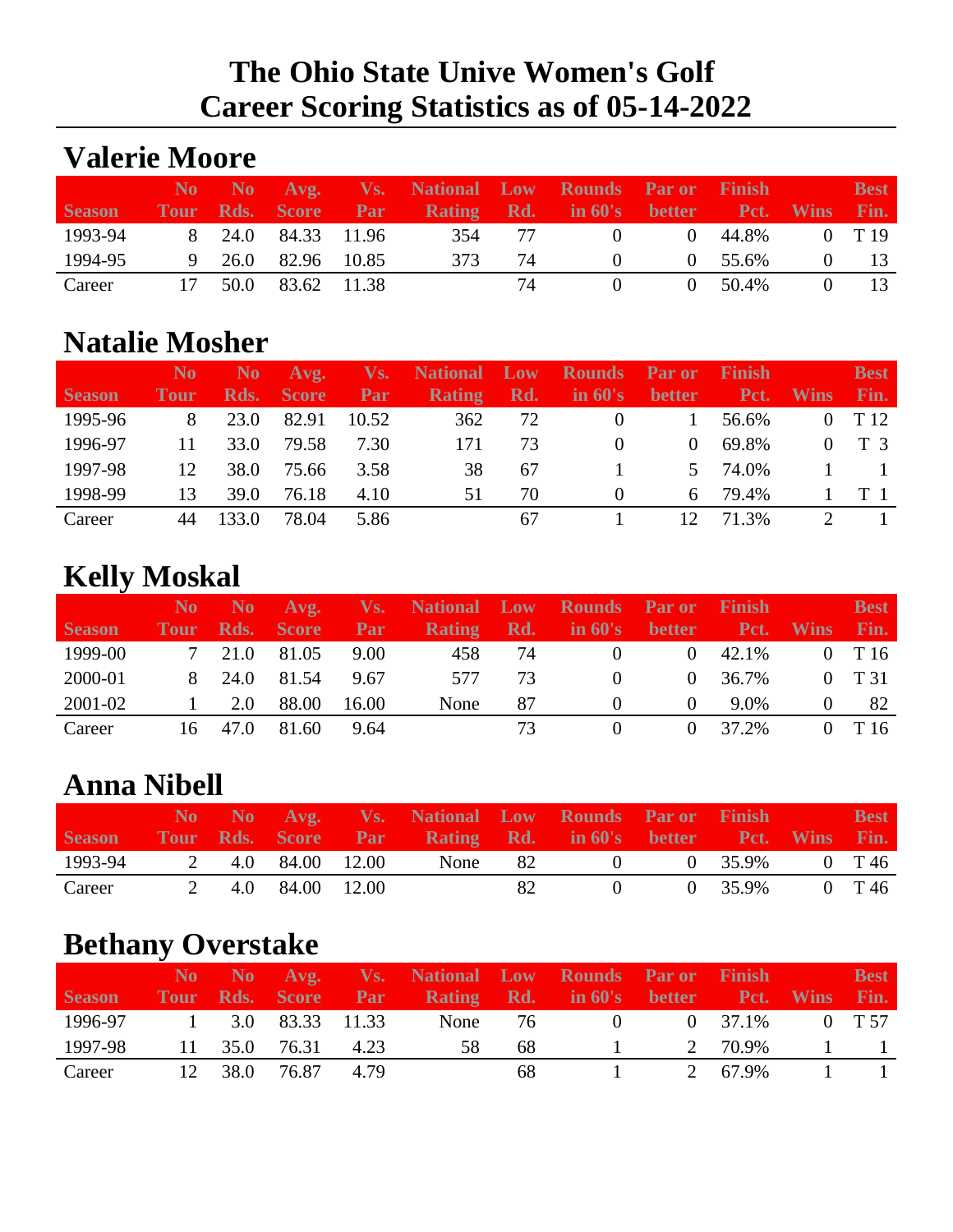# **Laura Patrick**

|               |    |                   | No No Avg. Vs. National Low Rounds Paror Finish         |    |                              |                 | <b>Best</b> |
|---------------|----|-------------------|---------------------------------------------------------|----|------------------------------|-----------------|-------------|
| <b>Season</b> |    |                   | Tour Rds. Score Par Rating Rd. in 60's better Pct. Wins |    |                              |                 | Fin.        |
| 1997-98       |    | 9 28.0 78.86 6.75 | 220                                                     | 69 | $\sim$ 1.0 $\sim$ 1.0 $\sim$ | 1 52.7% 1 1     |             |
| 1998-99       |    | 6.0 81.17 9.17    | None                                                    | 78 |                              | $0\quad 26.1\%$ | 0 T 46      |
| Career        | 11 | 34.0 79.26 7.18   |                                                         | 69 |                              | 1 47.8%         |             |

# **LAUREN PETER**

|               | N <sub>0</sub> | No.   | $AV2$ .    | $\sqrt{V}$ s. | National Low  |     | <b>Rounds</b> Par or |               | Finish  |             | <b>Best</b>         |
|---------------|----------------|-------|------------|---------------|---------------|-----|----------------------|---------------|---------|-------------|---------------------|
| <b>Season</b> | <b>Tour</b>    | Rds.  | Score      | <b>Par</b>    | <b>Rating</b> | Rd. | in $60's$            | better        | Pct.    | <b>Wins</b> | Fin.                |
| 2018-19       | 12             | 34.0  | 75.21 3.47 |               | 440           | 71  | $\theta$             |               | 6 45.2% | $\Omega$    | T 6                 |
| 2019-20       |                | 21.0  | 73.86      | 2.00          | 254           | 70  | $\Omega$             |               | 6 58.0% |             | $0$ T 11            |
| 2020-21       |                | 19.0  | 74.53 2.84 |               | 293           | 70  | $\Omega$             | $\mathcal{R}$ | 64.7%   |             | $0 \quad T \quad 2$ |
| 2021-22       | 9              | 27.0  | 75.22      | 3.67          | 480           | 71  | $\Omega$             | 5             | 47.8%   |             | $0$ T 17            |
| Career        | 35             | 101.0 | 74.80      | 3.10          |               | 70  |                      | 20            | 52.2%   | $\Omega$    |                     |

# **ALE PHADUNGMARTVORAK**

|               |  |                   | No No Avg. Vs. National Low Rounds Paror Finish              |        |                              |             | <b>Best</b> |
|---------------|--|-------------------|--------------------------------------------------------------|--------|------------------------------|-------------|-------------|
| <b>Season</b> |  |                   | Tour Rds. Score Par Rating Rd. in 60's better Pct. Wins Fin. |        |                              |             |             |
| 2021-22       |  | 6 17.0 74.47 3.24 |                                                              | 393 67 | and the property of the con- | 2 66.7% 1 1 |             |
| Career        |  | 6 17.0 74.47 3.24 |                                                              |        | $\mathbf{I}$                 | 2 66.7% 1 1 |             |

# **Mary Ann Plunkett**

|               |  |                  | No No Avg. Vs. National Low Rounds Paror Finish              |               |                     |                |          | <b>Best</b> |
|---------------|--|------------------|--------------------------------------------------------------|---------------|---------------------|----------------|----------|-------------|
| <b>Season</b> |  |                  | Tour Rds. Score Par Rating Rd. in 60's better Pct. Wins Fin. |               |                     |                |          |             |
| 2002-03       |  | 2 6.0 79.17 7.17 | None 75                                                      |               | $\bullet$ $\bullet$ | 0 32.5% 0 T 55 |          |             |
| Career        |  | 2 6.0 79.17 7.17 |                                                              | $\frac{1}{2}$ | $\mathbf{O}$        | 0 32.5%        | $0$ T 55 |             |

# **Katja Pogacar**

|               | N <sub>0</sub> |       |              |            | No Avg. Vs. National Low |     | <b>Rounds</b> Par or |               | <b>Finish</b> |             | <b>Best</b> |
|---------------|----------------|-------|--------------|------------|--------------------------|-----|----------------------|---------------|---------------|-------------|-------------|
| <b>Season</b> | <b>Tour</b>    | Rds.  | <b>Score</b> | <b>Par</b> | <b>Rating</b>            | Rd. | in $60's$            | <b>better</b> | Pct.          | <b>Wins</b> | Fin.        |
| 2013-14       | 13             | 40.0  | 74.35 2.85   |            | 159                      | 69  |                      | 8             | 76.8%         | $\theta$    | T 3         |
| 2014-15       | 11             | 32.0  | 73.56 1.84   |            | 71                       | 68  | 3                    | 11.           | 77.7%         | $\Omega$    | T 2         |
| $2015 - 16$   | 13             | 39.0  | 73.46 1.77   |            | 109                      | 67  | 4                    | 13            | 67.7%         | $\theta$    |             |
| 2016-17       | 12             | 32.0  | 74.06 2.16   |            | 144                      | 69  |                      | 9             | 74.8%         | $\Omega$    | T 3         |
| Career        | 49             | 143.0 | 73.87        | 2.17       |                          | 67  | 9                    | 41            | 74.1%         |             |             |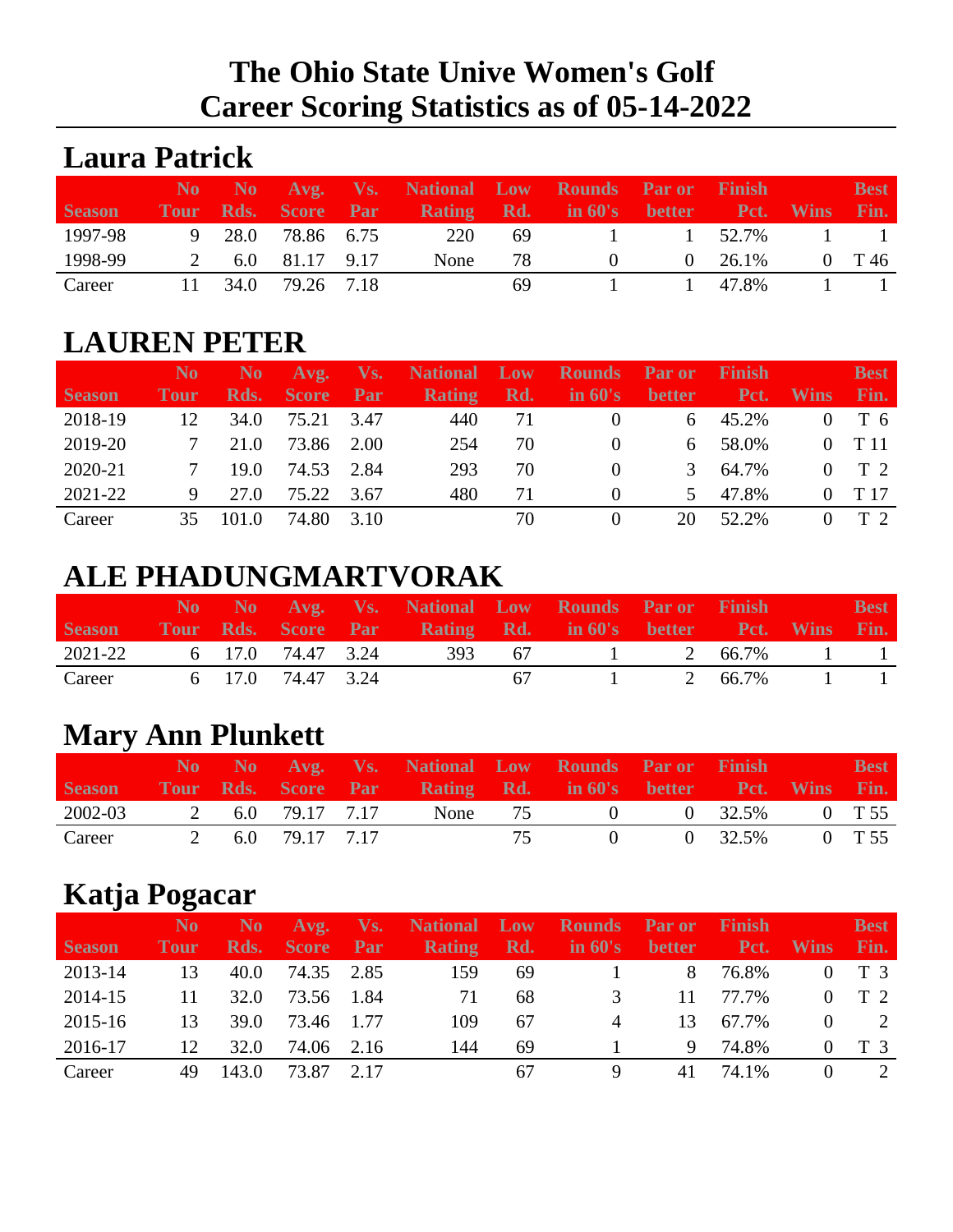#### **Jessica Porvasnik**

|               | N <sub>0</sub> |       | No Avg.    |            | <b>Vs.</b> National Low |     | <b>Rounds</b> Par or |               | Finish      |             | <b>Best</b> |
|---------------|----------------|-------|------------|------------|-------------------------|-----|----------------------|---------------|-------------|-------------|-------------|
| <b>Season</b> | <b>Tour</b>    | Rds.  | Score      | <b>Par</b> | <b>Rating</b>           | Rd. | in $60's$            | <b>better</b> | <b>Pet.</b> | <b>Wins</b> | Fin.        |
| 2013-14       | 13             | 40.0  | 73.35 1.85 |            | 64                      | 65  |                      | 11            | 82.9%       |             |             |
| 2014-15       | 12.            | 35.0  | 74.31 2.57 |            | 143                     | 70  | $\Omega$             | 11            | 71.7%       | $\Omega$    | T 2         |
| 2015-16       | 13             | 39.0  | 73.51      | 1.82       | 115                     | 68  | 2                    | 9             | 67.9%       | $\theta$    |             |
| 2016-17       | 13             | 34.0  | 74.53 2.62 |            | 201                     | 69  | 3                    | 11            | 68.0%       |             |             |
| Career        | 51             | 148.0 | 73.89 2.19 |            |                         | 65  |                      | 42            | 72.8%       |             |             |

# **Kendall Prince**

| <b>Season</b>              |  |                    | No No Avg. Vs. National Low Rounds Paror Finish<br>Tour Rds. Score Par Rating Rd. in 60's better Pct. Wins Fin. |        |   |               | <b>Best</b> |
|----------------------------|--|--------------------|-----------------------------------------------------------------------------------------------------------------|--------|---|---------------|-------------|
| 2011-12 11 30.0 75.03 3.30 |  |                    |                                                                                                                 | 128 67 | 2 | 7 70.1% 1 T 1 |             |
| Career                     |  | 11 30.0 75.03 3.30 |                                                                                                                 | 67     | 2 | 7 70.1% 1 T 1 |             |

### **Jamie Rishel**

|               | No.         | No.  |            |            | Avg. Vs. National Low |     | <b>Rounds</b> | <b>Par or</b> | <b>Finish</b> |             | <b>Best</b> |
|---------------|-------------|------|------------|------------|-----------------------|-----|---------------|---------------|---------------|-------------|-------------|
| <b>Season</b> | <b>Tour</b> |      | Rds. Score | <b>Par</b> | <b>Rating</b>         | Rd. | in $60's$     | <b>better</b> | Pct.          | <b>Wins</b> | Fin.        |
| 1999-00       |             | 20.0 | 81.30 9.10 |            | 472                   | 73  | $\theta$      | $\Omega$      | 43.7%         |             | T 13        |
| 2000-01       | 9           | 25.0 | 80.32 8.12 |            | 425                   | 72  |               |               | 45.1%         | $\Omega$    | T 18        |
| 2001-02       |             | 5.0  | 80.20      | 8.20       | None                  | 74  | $\theta$      | $\Omega$      | 48.0%         | $\theta$    | T 23        |
| Career        | 18          | 50.0 | 80.70 8.52 |            |                       | 72. |               |               | 45.0%         |             | T 13        |

### **Rachel Rohanna**

| <b>Season</b> | N <sub>0</sub><br><b>Tour</b> | No.   | Avg.<br>Rds. Score | Vs.<br>Par | National Low<br><b>Rating</b> | Rd. | <b>Rounds</b><br>in $60's$ | Par or<br><b>better</b> | <b>Finish</b><br>Pct. | <b>Wins</b> | <b>Best</b><br>Fin. |
|---------------|-------------------------------|-------|--------------------|------------|-------------------------------|-----|----------------------------|-------------------------|-----------------------|-------------|---------------------|
| 2009-10       | 11                            | 34.0  | 75.24 3.32         |            | 128                           | 70  | $\theta$                   | 3                       | 76.3%                 |             |                     |
| 2010-11       | 13                            | 40.0  | 76.07              | 4.22       | 254                           | 69  |                            | 7                       | 61.0%                 |             |                     |
| 2011-12       | 13                            | 38.0  | 74.34 2.58         |            | 75                            | 68  |                            | 10                      | 82.7%                 |             |                     |
| 2012-13       |                               | 7.0   | 74.00              | 1.57       | None                          | 71  | $\Omega$                   | 3                       | 67.8%                 |             |                     |
| Career        | 40                            | 119.0 | 75.16 3.29         |            |                               | 68  |                            | 23                      | 72.5%                 |             |                     |

# **Shani Roth**

|               |         |                   | No No Avg. Vs. National Low Rounds Paror Finish         |     |  |                 |          | <b>Best</b> |
|---------------|---------|-------------------|---------------------------------------------------------|-----|--|-----------------|----------|-------------|
| <b>Season</b> |         |                   | Tour Rds. Score Par Rating Rd. in 60's better Pct. Wins |     |  |                 |          | Fin.        |
| 1993-94       |         | 5 16.0 80.25 7.69 | 153                                                     | 77  |  | 0 68.2%         |          | $0\qquad 2$ |
| 1994-95       | 12 34.0 | 79.82 7.56        | 189                                                     | 73  |  | $0\quad 77.1\%$ |          | $0$ T 6     |
| Career        | 17 50.0 | 79.96 7.60        |                                                         | 73. |  | $0\quad 74.6\%$ | $\Omega$ |             |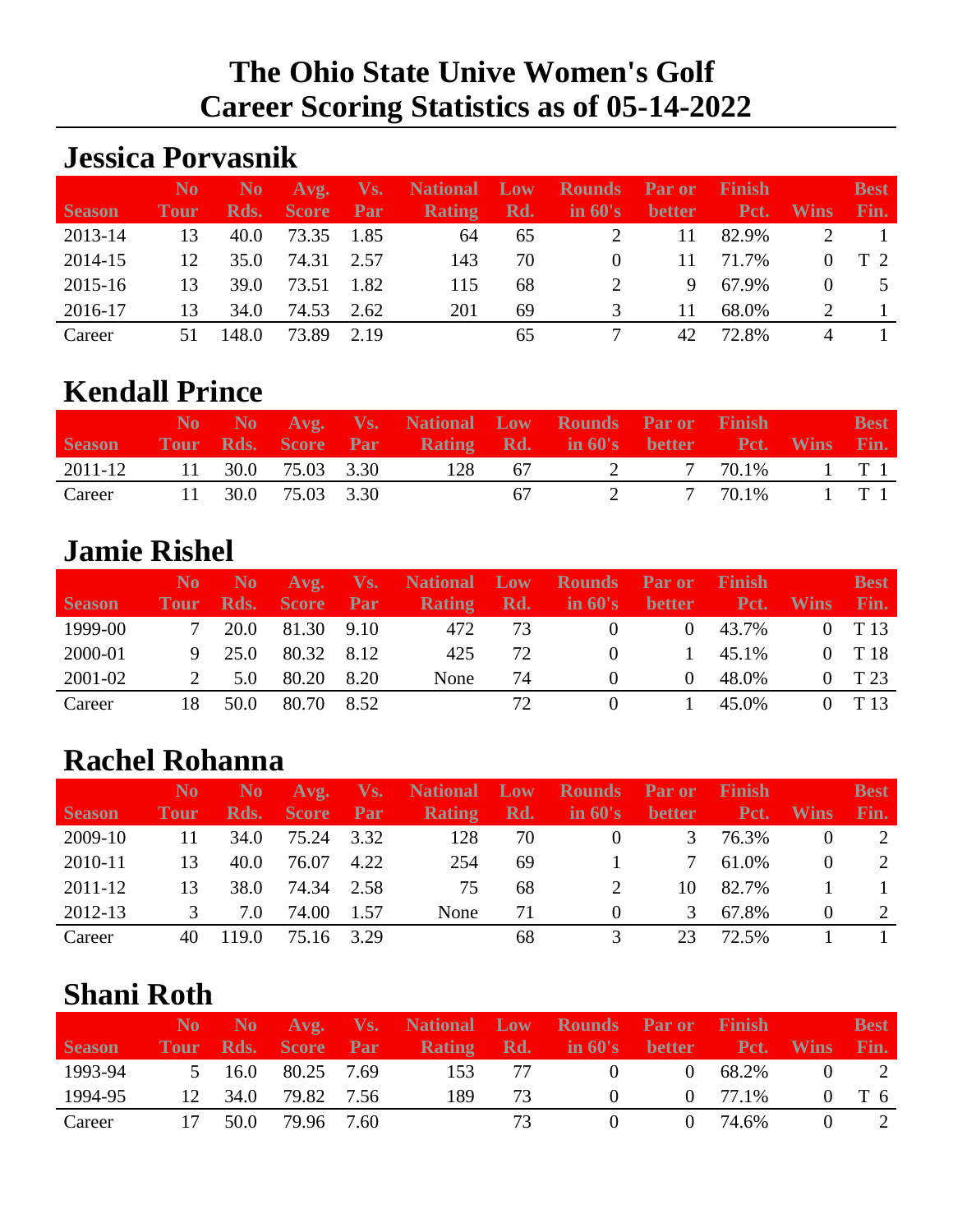#### **Alanis Sakuma**

|               | No.         |      | $N_0$ Avg.   |       | <b>Vs.</b> National Low |     | <b>Rounds</b> Par or |               | <b>Finish</b> |             | <b>Best</b> |
|---------------|-------------|------|--------------|-------|-------------------------|-----|----------------------|---------------|---------------|-------------|-------------|
| <b>Season</b> | <b>Tour</b> | Rds. | <b>Score</b> | Par   | <b>Rating</b>           | Rd. | in $60's$            | <b>better</b> | Pct.          | <b>Wins</b> | Fin.        |
| 2017-18       | 7           | 20.0 | 78.20        | 6.65  | 952                     | 71  | $\Omega$             | 2             | 28.8%         | $\theta$    | T 25        |
| 2018-19       | 4           | 10.0 | 77.00        | 5.40  | None                    | 72  | $\Omega$             |               | 43.2%         | 0           | T 20        |
| 2019-20       |             | 5.0  | 77.40        | 6.20  | None                    | 74  | $\Omega$             | $\Omega$      | 57.4%         | $\Omega$    | T 5         |
| 2020-21       |             | 4.0  | 82.25        | 10.25 | None                    | 78  |                      | $\Omega$      | $6.4\%$       |             |             |
| Career        | 15          | 39.0 | 78.21        | 6.64  |                         |     |                      | $\mathcal{R}$ | 34.2%         |             |             |

### **Yukie Sasaki**

|               |         |                    | No No Avg. Vs. National Low Rounds Paror Finish              |     |               |         | <b>Best</b>         |
|---------------|---------|--------------------|--------------------------------------------------------------|-----|---------------|---------|---------------------|
| <b>Season</b> |         |                    | Tour Rds. Score Par Rating Rd. in 60's better Pct. Wins Fin. |     |               |         |                     |
| 2018-19       |         | 12 34.0 75.12 3.38 | 422                                                          | -69 | $-1$ and $-1$ | 6 49.7% | $0 \quad T14$       |
| 2019-20       | 6 18.0  | 75.00 3.17         | 454                                                          | 69  |               | 3 43.4% | $0$ T $8$           |
| Career        | 18 52.0 | 75.08 3.31         |                                                              | 69  |               | 9 47.5% | $0 \quad T \quad 8$ |

# **Nikolette Schroeder**

|               | No.         |       |                | No Avg. Vs. National Low Rounds Paror |    |   |                | Finish |             | <b>Best</b>    |
|---------------|-------------|-------|----------------|---------------------------------------|----|---|----------------|--------|-------------|----------------|
| <b>Season</b> | <b>Tour</b> |       | Rds. Score Par | Rating Rd.                            |    |   | in 60's better | Pct.   | <b>Wins</b> | Fin.           |
| 2015-16       | 12          | 36.0  | 74.92 3.25     | 296                                   | 69 |   | 8              | 56.0%  | $\Omega$    | T 13           |
| 2016-17       | 13          | 34.0  | 74.85 2.94     | 266                                   | 68 | 4 | 8              | 63.3%  |             | $0$ T $8$      |
| 2017-18       | 12          | 34.0  | 75.32 3.59     | 413                                   | 67 | 4 | 9.             | 50.5%  | $\Omega$    | T 12           |
| 2018-19       | 11          | 31.0  | 74.26 2.55     | 254                                   | 66 |   | 9              | 59.4%  |             | T <sub>1</sub> |
| Career        | 48          | 135.0 | 74.85 3.10     |                                       | 66 |   | 34             | 57.2%  |             |                |

# **Sofia Seldemirova**

|               |         |                     | No No Avg. Vs. National Low Rounds Paror Finish |    |                                |              |         |             | <b>Best</b>         |
|---------------|---------|---------------------|-------------------------------------------------|----|--------------------------------|--------------|---------|-------------|---------------------|
| <b>Season</b> |         | Tour Rds. Score Par |                                                 |    | Rating Rd. in 60's better Pct. |              |         | <b>Wins</b> | Fin.                |
| 2017-18       | 5 14.0  | 79.29 7.71          | 1094                                            | 75 | $\Omega$                       | $\theta$     | 8.4%    | $\Omega$    | T 44                |
| 2018-19       | 6 17.0  | 75.53 3.94          | 540                                             | 71 | $\theta$                       | $\mathbf{L}$ | 47.0%   |             | $0 \quad T \quad 5$ |
| 2019-20       | 5 14.0  | 77.00 5.50          | 907                                             | 69 |                                | 3            | 36.7%   |             |                     |
| Career        | 16 45.0 | 77.16 5.60          |                                                 | 69 |                                |              | 4 31.9% |             |                     |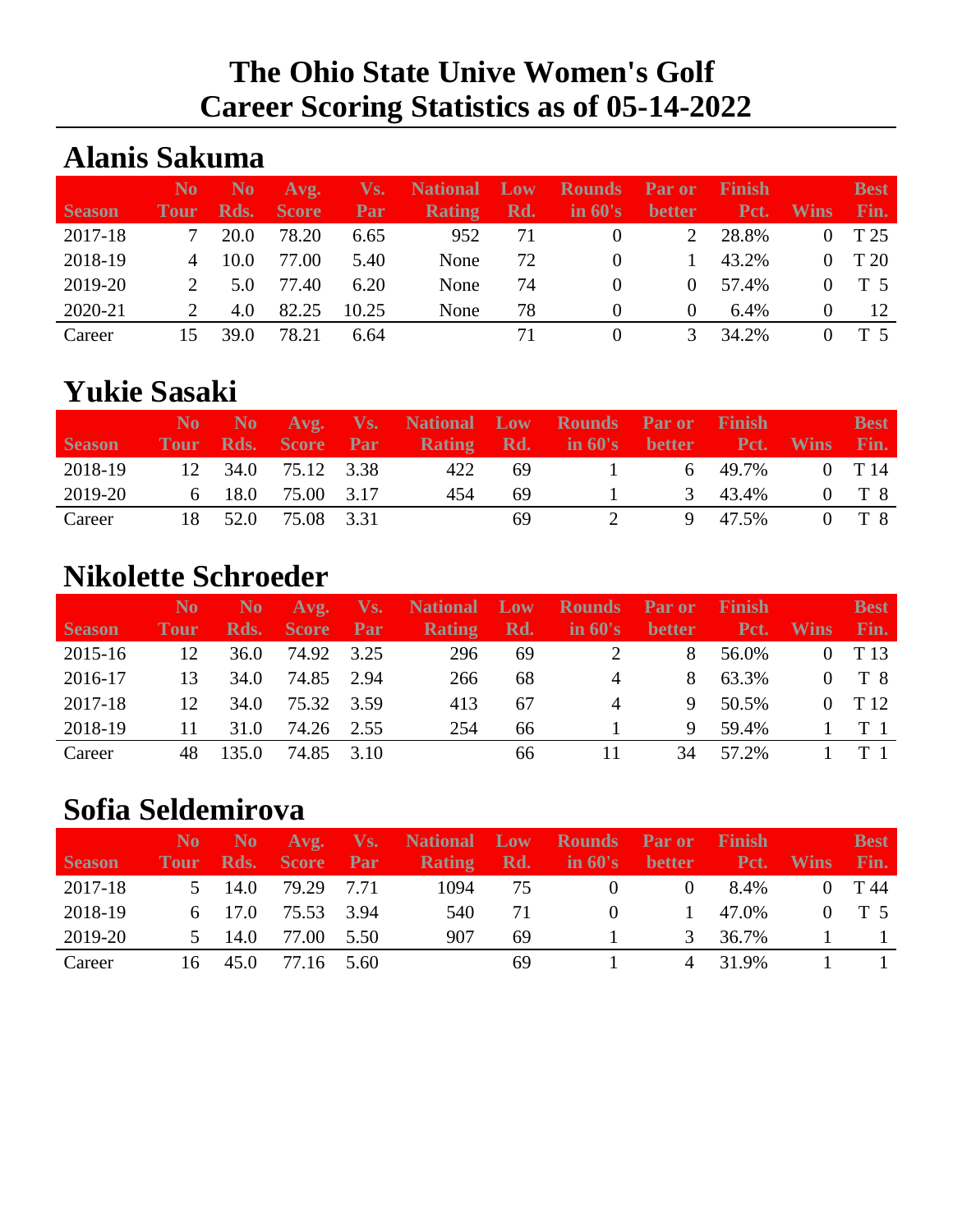#### **Jennifer Selfinger**

|               | N <sub>0</sub> | No.   | Avg.         | Vs.  | <b>National Low</b> |     | <b>Rounds</b> | Par or        | <b>Finish</b> |             | <b>Best</b> |
|---------------|----------------|-------|--------------|------|---------------------|-----|---------------|---------------|---------------|-------------|-------------|
| <b>Season</b> | <b>Tour</b>    | Rds.  | <b>Score</b> | Par  | <b>Rating</b>       | Rd. | in $60's$     | <b>better</b> | Pct.          | <b>Wins</b> | Fin.        |
| 2002-03       | 9              | 28.0  | 78.36 6.50   |      | 300                 | 72  | $\theta$      | 3             | 48.5%         |             |             |
| 2003-04       | 6              | 19.0  | 80.37        | 8.84 | 592                 | 74  | $\Omega$      | $\Omega$      | 35.8%         | 0           | T 21        |
| 2004-05       | 12.            | 37.0  | 76.86 5.54   |      | 245                 | 69  |               |               | 53.8%         | $\theta$    |             |
| 2005-06       | 6              | 19.0  | 78.37        | 6.68 | 441                 | 70  | $\Omega$      | 2             | 44.1%         |             |             |
| Career        | 33             | 103.0 | 78.19        | 6.62 |                     | 69  |               | 6             | 47.5%         | $\theta$    |             |

### **Suzane Sembrat**

|               |                 |     |                 |             | No No Avg. Vs. National Low Rounds Paror Finish     |     |          |          |                 | <b>Best</b> |
|---------------|-----------------|-----|-----------------|-------------|-----------------------------------------------------|-----|----------|----------|-----------------|-------------|
| <b>Season</b> |                 |     | Tour Rds. Score |             | <b>Par Rating Rd. in 60's better Pct. Wins Fin.</b> |     |          |          |                 |             |
| 1994-95       | $\mathbf{1}$    | 3.0 | 88.67 16.67     |             | None                                                | -87 | $\theta$ |          | $0\quad 28.2\%$ | $0$ T 52    |
| 1995-96       |                 | 5.0 |                 | 89.40 18.00 | None                                                | 84  |          | $\Omega$ | 29.8%           | $0$ T 41    |
| Career        | $\mathcal{R}^-$ | 8.0 |                 | 89.13 17.50 |                                                     | 84  |          |          | $0\quad 29.4\%$ | $0$ T 41    |

# **ANEKA SEUMANUTAFA**

|               |             |      | No No Avg. Vs. |      | <b>National Low</b> |     | <b>Rounds</b> | <b>Par or</b> | Finish |             | <b>Best</b> |
|---------------|-------------|------|----------------|------|---------------------|-----|---------------|---------------|--------|-------------|-------------|
| <b>Season</b> | <b>Tour</b> | Rds. | <b>Score</b>   | Par  | Rating              | Rd. | in $60's$     | <b>better</b> | Pct.   | <b>Wins</b> | Fin.        |
| 2018-19       | -9          | 26.0 | 72.00          | 0.23 | 11                  | 64  | 6             | 11            | 87.5%  |             |             |
| 2019-20       |             | 21.0 | 72.29          | 0.43 | 64                  | 66  | 3             | 12            | 72.3%  | $\theta$    | T 3         |
| 2020-21       |             | 19.0 | 72.53          | 0.84 | 56                  | 68  | 3             | -9            | 83.2%  | $\theta$    |             |
| 2021-22       | 10          | 30.0 | 73.00          | 1.40 | 113                 | 66  | 4             | 12            | 73.0%  | $\theta$    | T 5         |
| Career        | 33          | 96.0 | 72.48          | 0.76 |                     | 64  | 16            | 44            | 79.0%  |             |             |

### **Adeena Shears**

|               | No.         | No.  | Avg.         | $\mathbf{V}\mathbf{s}$ . | National Low  |     | <b>Rounds</b> | <b>Par or</b> | <b>Finish</b> |             | <b>Best</b>    |
|---------------|-------------|------|--------------|--------------------------|---------------|-----|---------------|---------------|---------------|-------------|----------------|
| <b>Season</b> | <b>Tour</b> | Rds. | <b>Score</b> | Par                      | <b>Rating</b> | Rd. | in $60's$     | <b>better</b> | Pct.          | <b>Wins</b> | Fin.           |
| 2016-17       | 3           | 7.0  | 79.00        | 7.43                     | None          | 74  | $\theta$      | $\theta$      | 20.2%         | $\theta$    | 4              |
| 2017-18       | 11          | 31.0 | 75.97        | 4.26                     | 539           | 67  |               |               | 46.8%         | $\theta$    | T 9            |
| 2018-19       | 11          | 31.0 | 75.35        | 3.65                     | 475           | 71  | $\theta$      | 5             | 43.3%         | $\theta$    | T 30           |
| 2019-20       | 7           | 21.0 | 73.86        | 2.00                     | 254           | 68  |               | 8             | 58.7%         | $\theta$    | Т 6            |
| Career        | 32          | 90.0 | 75.50        | 3.77                     |               | 67  |               | 20            | 46.6%         | 0           | $\overline{4}$ |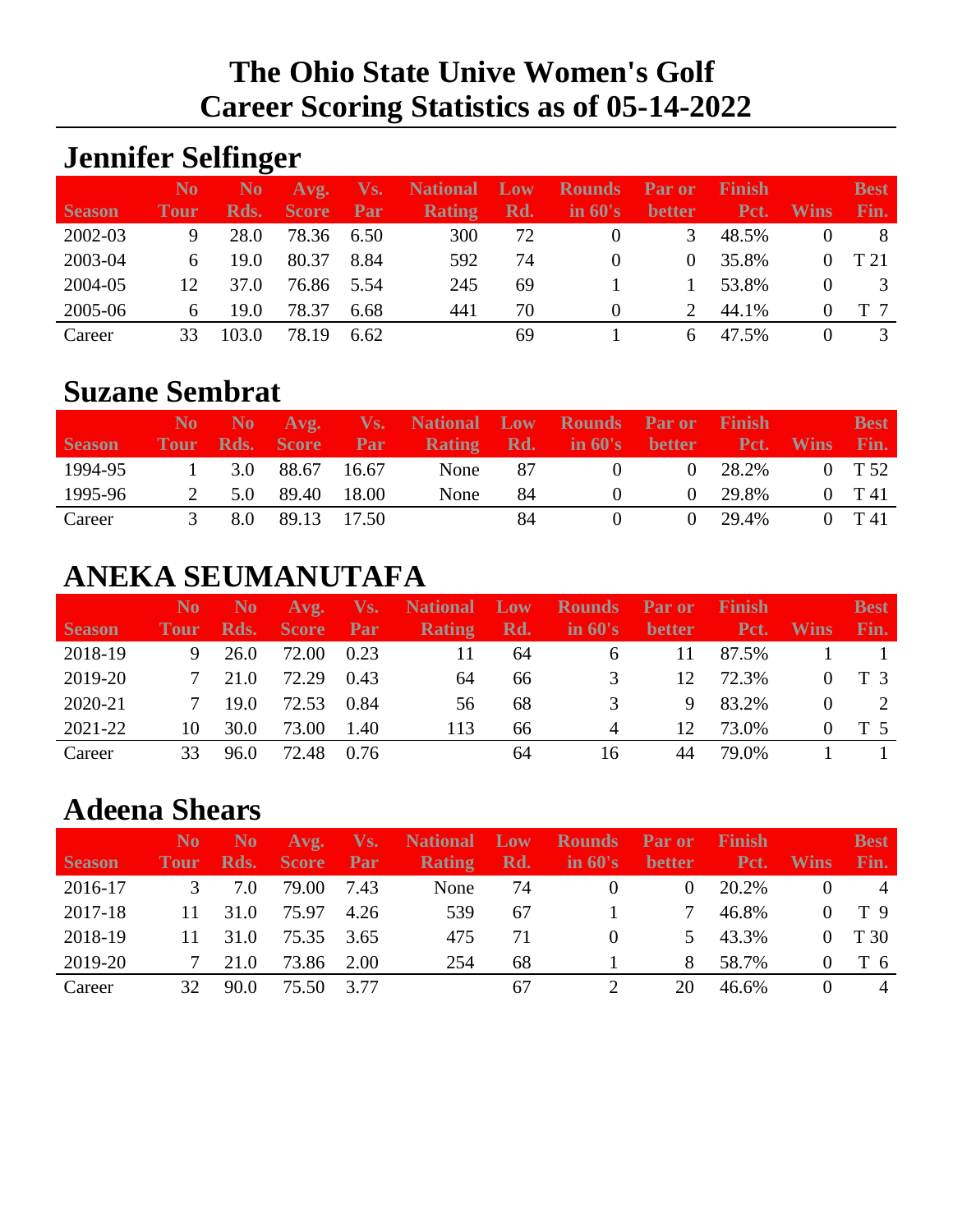#### **Nara Shin**

| <b>Season</b> | No.         | No 7   |                |      | Avg. Vs. National Low Rounds Paror |     |                         |              | <b>Finish</b> |             | <b>Best</b><br>Fin. |
|---------------|-------------|--------|----------------|------|------------------------------------|-----|-------------------------|--------------|---------------|-------------|---------------------|
|               | <b>Tour</b> |        | Rds. Score Par |      | <b>Rating</b>                      |     | Rd. in 60's better Pct. |              |               | <b>Wins</b> |                     |
| 2008-09       | 10          | 27.0   | 78.30 6.41     |      | 441                                | 72  | $\theta$                | $\mathbf{1}$ | 54.0%         |             |                     |
| 2009-10       | 5.          | 14.0   | 79.36 7.71     |      | None                               | 72  | $\theta$                | $\theta$     | 25.9%         |             |                     |
| 2010-11       |             | 6 19.0 | 79.53          | 8.00 | 810                                | 72. | $\theta$                | $\Omega$     | 37.0%         | $\theta$    | T 25                |
| Career        | 21          | 60.0   | 78.93 7.22     |      |                                    | 72. |                         |              | 42.3%         | $\theta$    |                     |

### **Lisa Strom**

|               | N <sub>0</sub> | N <sub>0</sub> | Avg.       |       | <b>Vs.</b> National Low |     | <b>Rounds</b> Par or |               | <b>Finish</b> |             | <b>Best</b>    |
|---------------|----------------|----------------|------------|-------|-------------------------|-----|----------------------|---------------|---------------|-------------|----------------|
| <b>Season</b> | Tour           |                | Rds. Score | Par   | <b>Rating</b>           | Rd. | in $60's$            | <b>better</b> | Pct.          | <b>Wins</b> | Fin.           |
| 1996-97       |                | 3.0            | 83.67      | 11.67 | None                    | 80  | $\theta$             | $\theta$      | 47.2%         | $\theta$    | T 68           |
| 1997-98       | 12             | 38.0           | 76.55      | 4.47  | 75                      | 69  |                      | 4             | 68.2%         | $\theta$    |                |
| 1998-99       | 13             | 39.0           | 77.31      | 5.23  | 95                      | 69  |                      | $\mathcal{R}$ | 76.1%         |             |                |
| 1999-00       | 12             | 37.0           | 76.65      | 4.54  | 79                      | 70  | $\Omega$             | 3             | 73.5%         |             | T <sub>1</sub> |
| Career        | 38             | 117.0          | 77.02      | 4.93  |                         | 69  |                      | 10            | 71.8%         |             |                |

# **SKYLAR THOMPSON**

| <b>Season</b> | No.<br><b>Tour</b> | N <sub>0</sub><br>Rds. | Avg.<br><b>Score</b> | Vs.<br>Par | National Low<br><b>Rating</b> | Rd. | <b>Rounds</b><br>in $60's$ | Par or<br>better | <b>Finish</b><br>Pct. | <b>Wins</b> | <b>Best</b><br>Fin. |
|---------------|--------------------|------------------------|----------------------|------------|-------------------------------|-----|----------------------------|------------------|-----------------------|-------------|---------------------|
| 2018-19       |                    | 14.0                   | 76.00                | 4.64       | None                          | 72  |                            |                  | 41.1%                 |             | T 24                |
| 2019-20       | 7                  | 21.0                   | 74.81                | 2.95       | 419                           | 70  | $\theta$                   | 3                | 43.2%                 | $\Omega$    | T 15                |
| 2020-21       |                    | 19.0                   | 78.16                | 6.47       | 938                           | 73  | $\theta$                   | $\Omega$         | 24.3%                 | $\theta$    | T 8                 |
| 2021-22       |                    | 6.0                    | 79.50                | 7.50       | None                          | 75  | $\theta$                   | $\Omega$         | 13.6%                 |             | 54                  |
| Career        | 21                 | 60.0                   | 76.62                | 4.92       |                               | 70  | $\theta$                   | 4                | 34.2%                 |             |                     |

## **Vicky Villanueva**

|               | N <sub>0</sub>  | No.   | A <sub>vg.</sub> | Vs.        | <b>National Low</b> |     | <b>Rounds</b> | Par or        | <b>Finish</b> |             | <b>Best</b> |
|---------------|-----------------|-------|------------------|------------|---------------------|-----|---------------|---------------|---------------|-------------|-------------|
| <b>Season</b> | <b>Tour</b>     | Rds.  | <b>Score</b>     | <b>Par</b> | <b>Rating</b>       | Rd. | in $60's$     | <b>better</b> | Pct.          | <b>Wins</b> | Fin.        |
| 2008-09       | 11              | 31.0  | 77.52 5.61       |            | 328                 | 72  | $\theta$      |               | 63.6%         |             | 4           |
| 2009-10       | 10              | 30.0  | 76.40            | 4.57       | 263                 | 71  | $\Omega$      | 4             | 61.3%         |             |             |
| 2010-11       | 12 <sub>1</sub> | 38.0  | 75.68            | 3.84       | 196                 | 67  |               | 4             | 70.4%         | $\Omega$    |             |
| 2011-12       | 9               | 27.0  | 77.89            | 6.22       | 575                 | 73  | $\Omega$      | $\theta$      | 51.7%         | $\Omega$    | T 8         |
| Career        | 42              | 126.0 | 76.78            | 4.96       |                     | 67  |               | 9             | 62.7%         |             |             |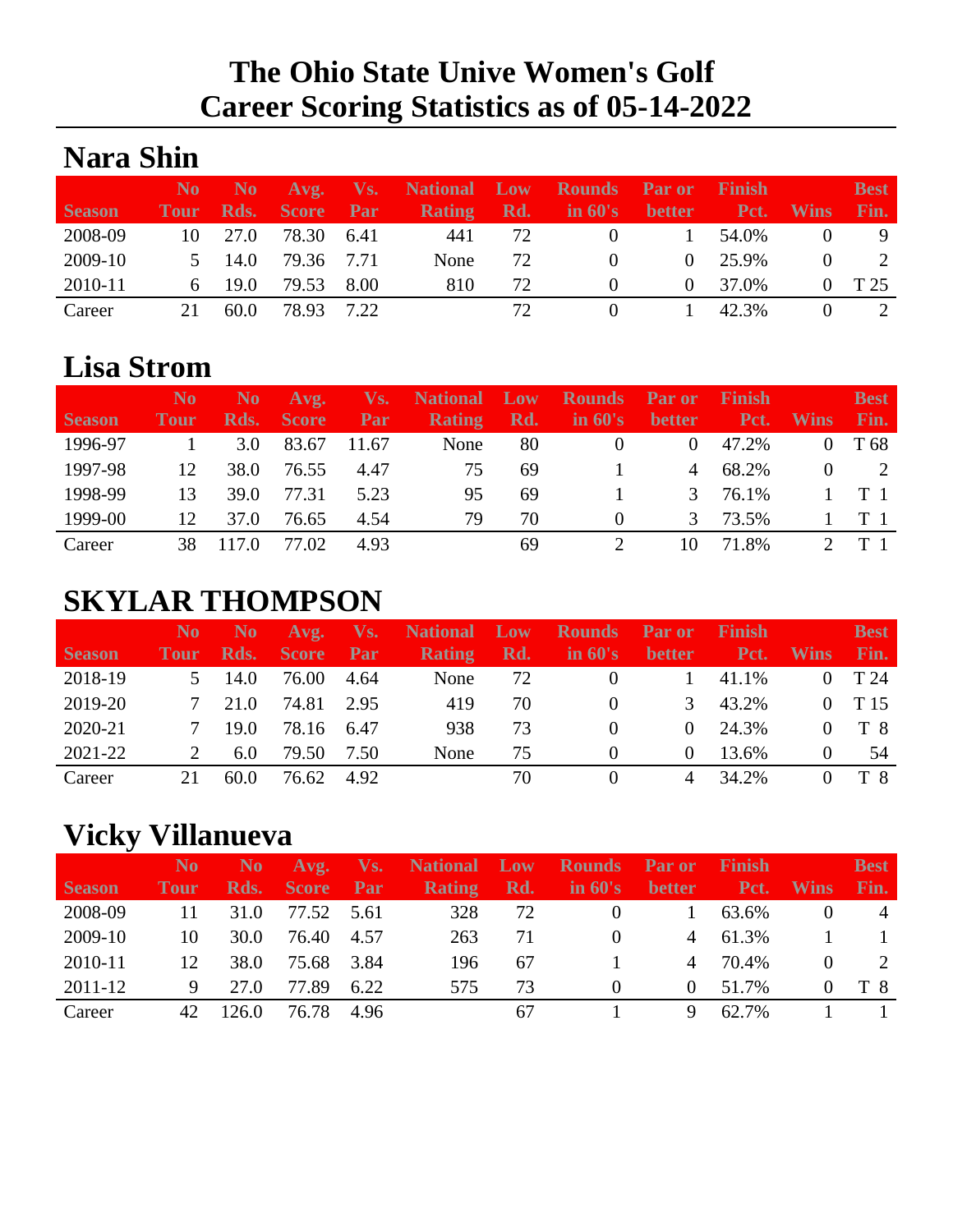### **KAILIE VONGSAGA**

|               |  |                    | No No Avg. Vs. National Low Rounds Paror Finish              |    |          |               | <b>Best</b>  |
|---------------|--|--------------------|--------------------------------------------------------------|----|----------|---------------|--------------|
| <b>Season</b> |  |                    | Tour Rds. Score Par Rating Rd. in 60's better Pct. Wins Fin. |    |          |               |              |
| 2020-21       |  | 7 19.0 76.11 4.42  | 572                                                          | 70 | $\Omega$ | 2 44.4% 0 T 2 |              |
| 2021-22       |  | 6 17.0 74.76 3.18  | 382                                                          | 71 |          | 3 56.6%       | $0 \qquad 3$ |
| Career        |  | 13 36.0 75.47 3.83 |                                                              | 70 |          | 5 50.2%       | $0$ T 2      |

### **Sara Walker**

|               | No          | No.  | Avg.         | Vs.   | <b>National Low</b> |     | <b>Rounds</b> Par or |               | <b>Finish</b> |             | <b>Best</b> |
|---------------|-------------|------|--------------|-------|---------------------|-----|----------------------|---------------|---------------|-------------|-------------|
| <b>Season</b> | <b>Tour</b> | Rds. | <b>Score</b> | Par   | <b>Rating</b>       | Rd. | in $60's$            | <b>better</b> | Pct.          | <b>Wins</b> | Fin.        |
| 2000-01       |             | 3.0  | 80.00        | 8.00  | None                | 77  |                      | $\theta$      | 63.3%         | $\theta$    | T 37        |
| 2001-02       |             | 2.0  | 82.00        | 10.00 | None                | 82  |                      | $\Omega$      | 34.8%         |             | $0$ T 59    |
| 2002-03       |             | 6.0  | 81.33        | 9.33  | None                | 77  | $\Omega$             | $\Omega$      | 32.0%         |             | $0$ T 28    |
| 2003-04       |             | 3.0  | 81.67        | 9.67  | None                | 77  | $\Omega$             | $\Omega$      | 30.3%         |             | $0$ T 63    |
| Career        |             | 14.0 | 81.21        | 9.21  |                     |     |                      | $\Omega$      | 39.4%         | 0           | T 28        |

### **Rio Watanabe**

|               | No.         | N <sub>0</sub> |                | Avg. Vs. National Low |    | <b>Rounds</b> Par or |        | <b>Finish</b> |          | <b>Best</b>    |
|---------------|-------------|----------------|----------------|-----------------------|----|----------------------|--------|---------------|----------|----------------|
| <b>Season</b> | <b>Tour</b> |                | Rds. Score Par | Rating Rd.            |    | $\ln 60$ 's          | better | Pct.          | Wins.    | Fin.           |
| 2014-15       | 10          | 29.0           | 74.28 2.59     | 144                   | 69 |                      | 7      | 72.3%         |          |                |
| $2015 - 16$   | 12          | 37.0           | 73.97 2.14     | 140                   | 68 | 3                    | 15     | 65.6%         | $\theta$ | T 6            |
| 2016-17       | 11          | 30.0           | 75.10 3.20     | 321                   | 71 | $\Omega$             |        | 5 57.8%       |          | T <sub>1</sub> |
| 2017-18       | 12          | 34.0           | 76.26 4.53     | 588                   | 67 | 3                    | 7      | 40.3%         | $\Omega$ | T 8            |
| Career        | 45          | 130.0          | 74.90 3.11     |                       | 67 | 8                    | 34     | 58.3%         |          |                |

# **Gemma Webster**

|               | N <sub>0</sub> | N <sub>0</sub> | Avg.         | Vs.  | <b>National Low</b> |     | <b>Rounds</b> | <b>Par or</b> | <b>Finish</b> |             | <b>Best</b> |
|---------------|----------------|----------------|--------------|------|---------------------|-----|---------------|---------------|---------------|-------------|-------------|
| <b>Season</b> | <b>Tour</b>    | Rds.           | <b>Score</b> | Par  | <b>Rating</b>       | Rd. | in $60's$     | better        | Pct.          | <b>Wins</b> | Fin.        |
| 2005-06       | 8              | 25.0           | 78.00        | 6.00 | 361                 | 71  | $\theta$      | 3             | 46.5%         | $\theta$    | T 19        |
| 2006-07       | 11             | 34.0           | 77.24 5.50   |      | 299                 | 69  |               |               | 64.1%         |             |             |
| 2007-08       | 11             | 31.0           | 77.29        | 5.48 | 309                 | 70  | $\theta$      | 3             | 58.4%         | $\theta$    | T 5         |
| 2008-09       | 12             | 34.0           | 78.38        | 6.47 | 454                 | 71  | $\Omega$      | 3             | 54.1%         | $\theta$    |             |
| Career        | 42             | 124.0          | 77.72 5.86   |      |                     | 69  |               | 10            | 56.2%         | $\theta$    |             |

### **Allie White**

|               |  |                  | No No Avg. Vs. National Low Rounds Paror Finish              |         |              |             | <b>Best</b> |
|---------------|--|------------------|--------------------------------------------------------------|---------|--------------|-------------|-------------|
| <b>Season</b> |  |                  | Tour Rds. Score Par Rating Rd. in 60's better Pct. Wins Fin. |         |              |             |             |
| 2009-10       |  | 3 8.0 73.38 1.38 |                                                              | None 68 | 2            | 3 62.6% 0 3 |             |
| Career        |  | 3 8.0 73.38 1.38 |                                                              | 68      | <sup>2</sup> | 3 62.6%     | $0 \quad 3$ |